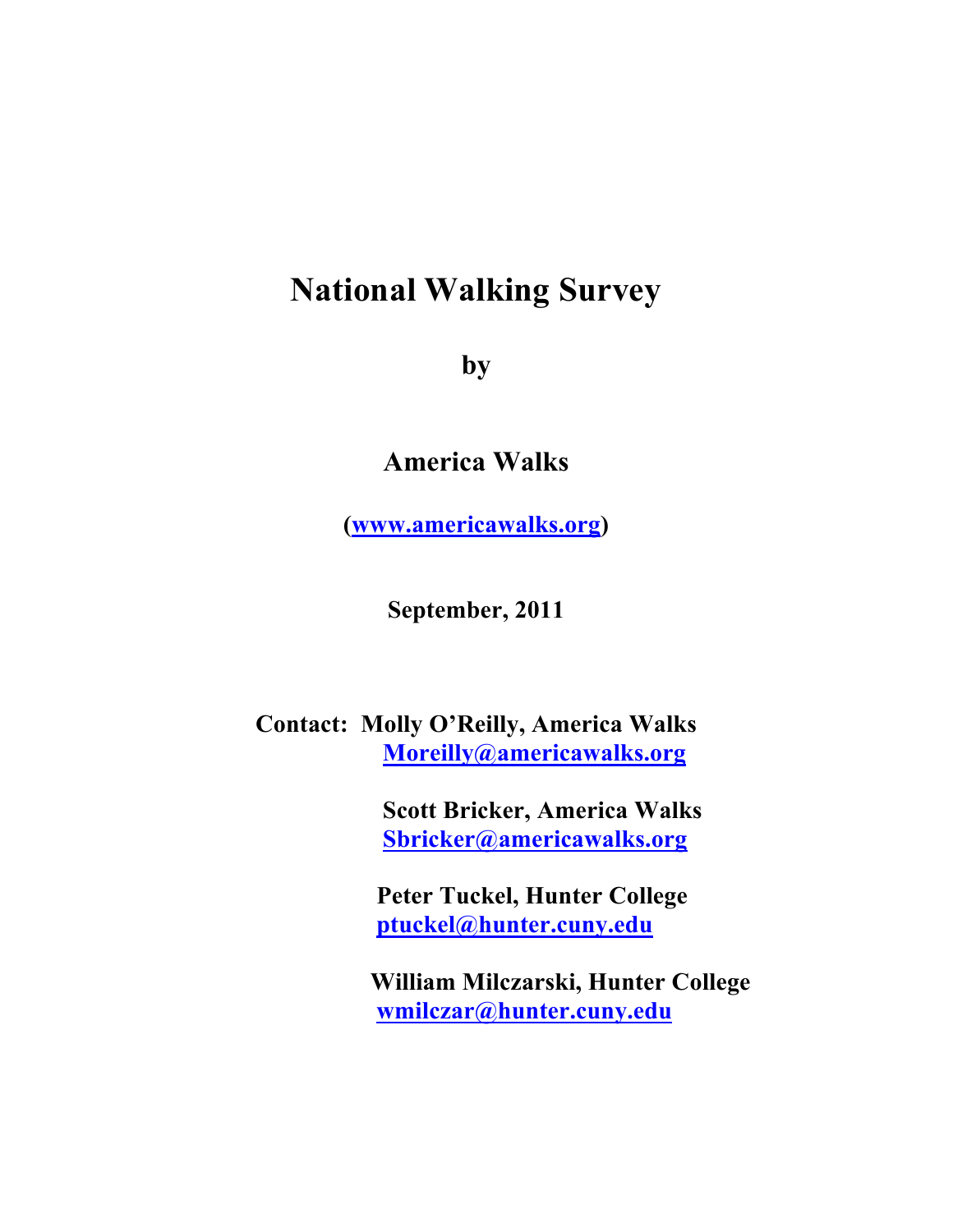# **Introduction**

Walking has multiple benefits. These benefits are broad in scope affecting our physical health, our emotional well-being, the communities in which we live, and the natural environment.

Given the multiple benefits that accrue from walking, it is surprising that so little systematic inquiry has been undertaken concerning the attitudes and behaviors of walkers. One has only to think of the countless studies that have been conducted on the attitudes and behaviors of individuals who are dieting or people involved in a smoking-cessation program. Yet, by contrast, the number of quantitative or qualitative studies carried out on walkers is sparse.

In a recent report entitled, *Dangerous by Design*, the authors write: "Whether or not Americans walk, and whether they are safe and comfortable when doing so, is a matter of growing urgency for our health, energy and climate, aging population and the livability of our cities." (The Surface Transportation Policy Partnership and Transportation for America, 2009, p. 11).

If we as a society are to reap the multiple benefits of walking – physical, emotional, social, and environmental – then it is critically important to learn about the determinants of walking. Why do some people walk? Why do other people not walk?

The present study aims to understand the underlying motivations for why people walk. The study focuses on "avid" walkers – individuals who walk frequently. The study addresses a number of key issues concerning the attitudes and behaviors of these enthusiastic walkers. Who are these enthusiastic walkers? How frequently do they walk? For how long a period of time, at what pace and where do they walk? What are the main reasons they decided to walk? Who encouraged them to walk initially? What role do family members and friends play in supporting their walking habit? How does the physical layout of their neighborhood influence their walking behavior? What other physical activities do they engage in? What, if any, medical problems do they have?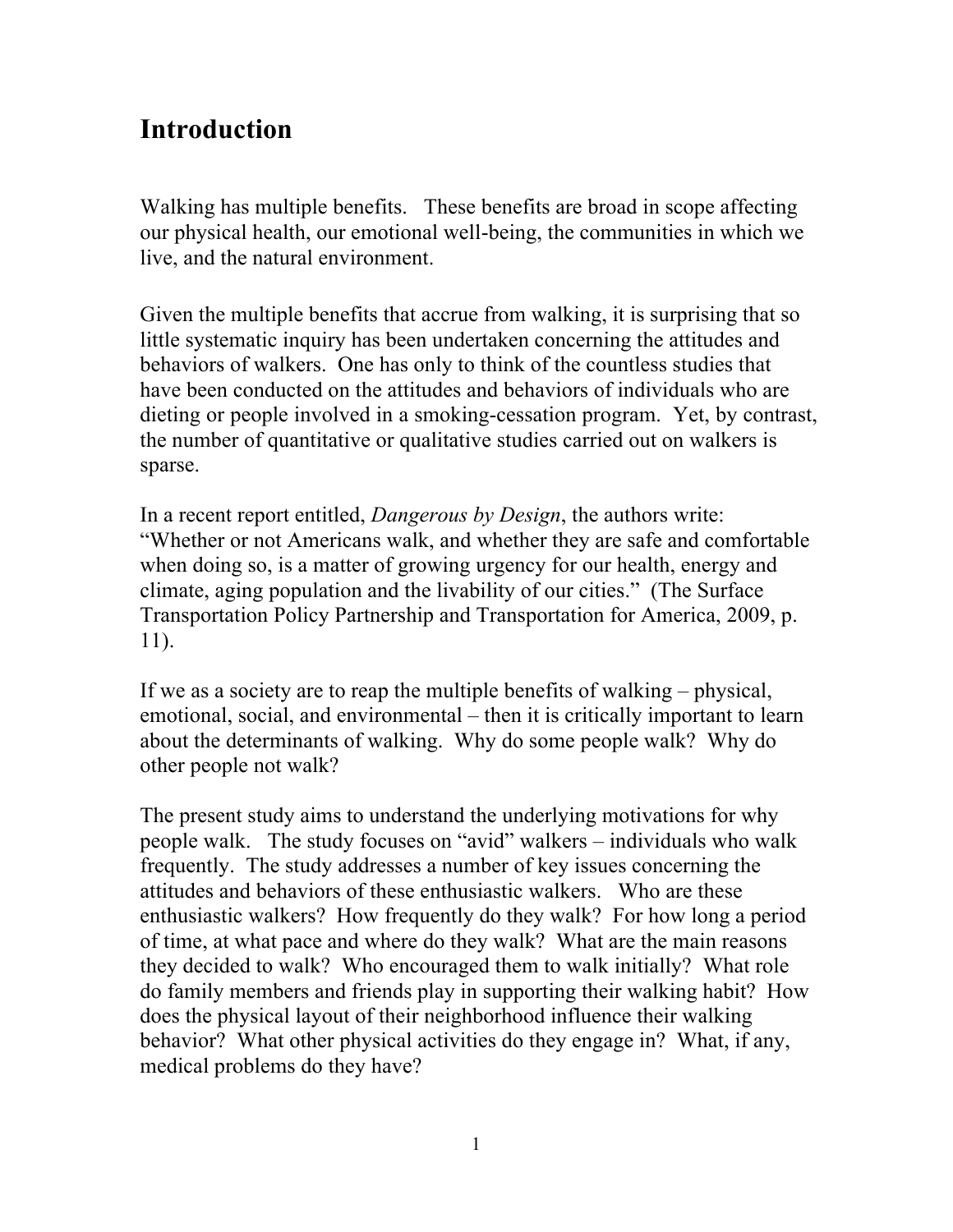By concentrating on this important subgroup in the population, the "trend setters," and learning about their attitudes and behavior concerning walking, we can extract certain lessons which can then be applied to the broader population.

# **Methodology**

The results of this study are based on an online survey conducted by America Walks. America Walks is a national organization whose mission is to promote walkable communities throughout the United States. The survey was administered to the membership of America Walks and a number of walk/bike and/or other health-related organizations that partnered with America Walks for the purposes of this survey. The organizations included the following: AARP, Active Transportation Alliance, Alliance for Biking & Walking, American Public Health Association, Bike Walk Virginia, California Walks, Initiative for Bicycle & Pedestrian Innovation at Portland State University (IBPI), PedNet Coalition, PEDS, Rails-To-Trails Conservancy, Safe Routes to School National Partnership, Vermont Bicycle & Pedestrian Coalition, Walk San Diego, Walk San Francisco, WalkBoston, Walking.About.com, and Willamette Pedestrian Coalition (WPC).

The survey was carried out between April 27 and June 13, 2011. Potential respondents were notified of the survey either via the home pages of the participating organizations and/or thru emails that were sent directly to their members. Respondents were encouraged to disseminate information about the survey to others via a number of social networks (i.e., twitter, Facebook, personal blogs, etc.). At the beginning of the survey, participants were informed that their responses were anonymous.

After the survey had been in the field for three weeks and the vast majority of the surveys submitted (May 19, 2011), four additional items were inserted in the survey instrument. One of these items pertained to where respondents walked when the weather was cold. A second item concerned the pace at which respondents walked. The third and fourth items were additional questions taken from the Neighborhood Environment Walkability Scale (NEWS) designed by Professor Jim Sallis of San Diego State University.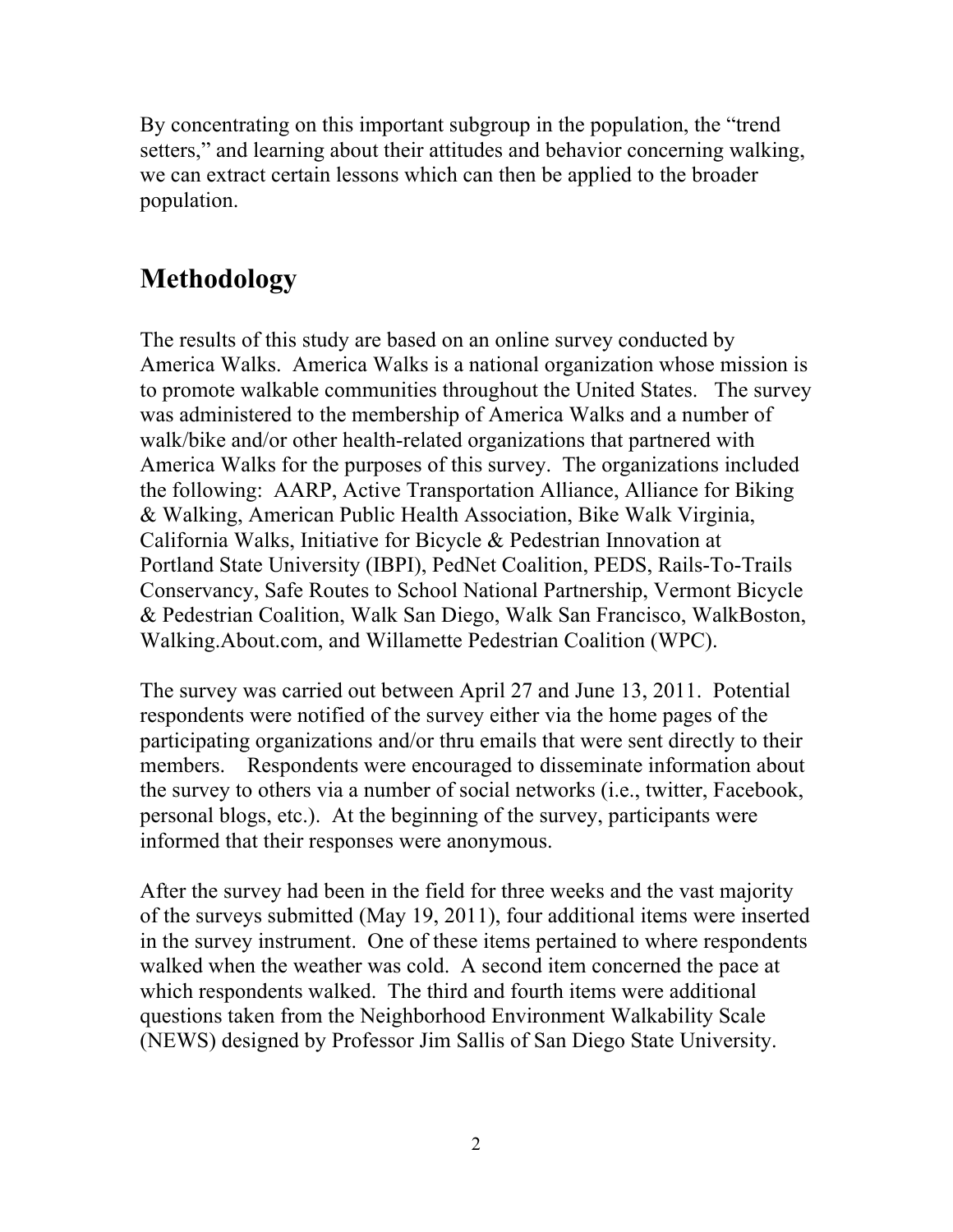One of the background questions in the survey was the respondent's residential 5 digit zip code. Based on this information, we appended to each respondent's record two variables from the 2000 Census Zip Code Tabulation Areas (TZCAs). These two variables were the population density and the median household income (in 1999 dollars) of the TZCA in which the respondent lived. In a limited number of cases  $(n = 381)$ , respondents lived in areas for which no TZCA data were available.

Altogether, 7,019 individuals participated in the survey. Since the individuals in the survey were not randomly selected, the sample cannot be considered representative of all adults in the United States. However, participants from the bike/walk organizations can be considered a "purposive sample" of avid walkers.

Because some of the organizations that partnered with America Walks in administering the survey were not specifically "bike/walk" organizations (e.g., AARP, American Public Health Association) and also because the survey was widely disseminated through several venues, the survey was also able to capture a number of individuals who were not avid walkers. These less avid walkers formed a comparison group. Members of this comparison group were asked a set of questions about why they did not walk more frequently.

# **Findings**

### **1) Profile of Respondents**

The sample was skewed towards better educated, more affluent respondents. Among the sampled members, 33.8 percent had a bachelor's degree and an additional 47.2 percent had graduate or professional training or a degree. Furthermore, the median household income (in 1999 dollars) in the zip code tabulation areas (ZCTA) in which sampled members lived averaged \$46,256 – well above the national median (\$41,994). In terms of race and ethnic background, the sample was made up disproportionately of white non-Hispanics (90.1%). Only 1.6 percent of the sample members identified themselves as Asian, 2.4 percent as African-American, and 2.1 percent as Hispanic.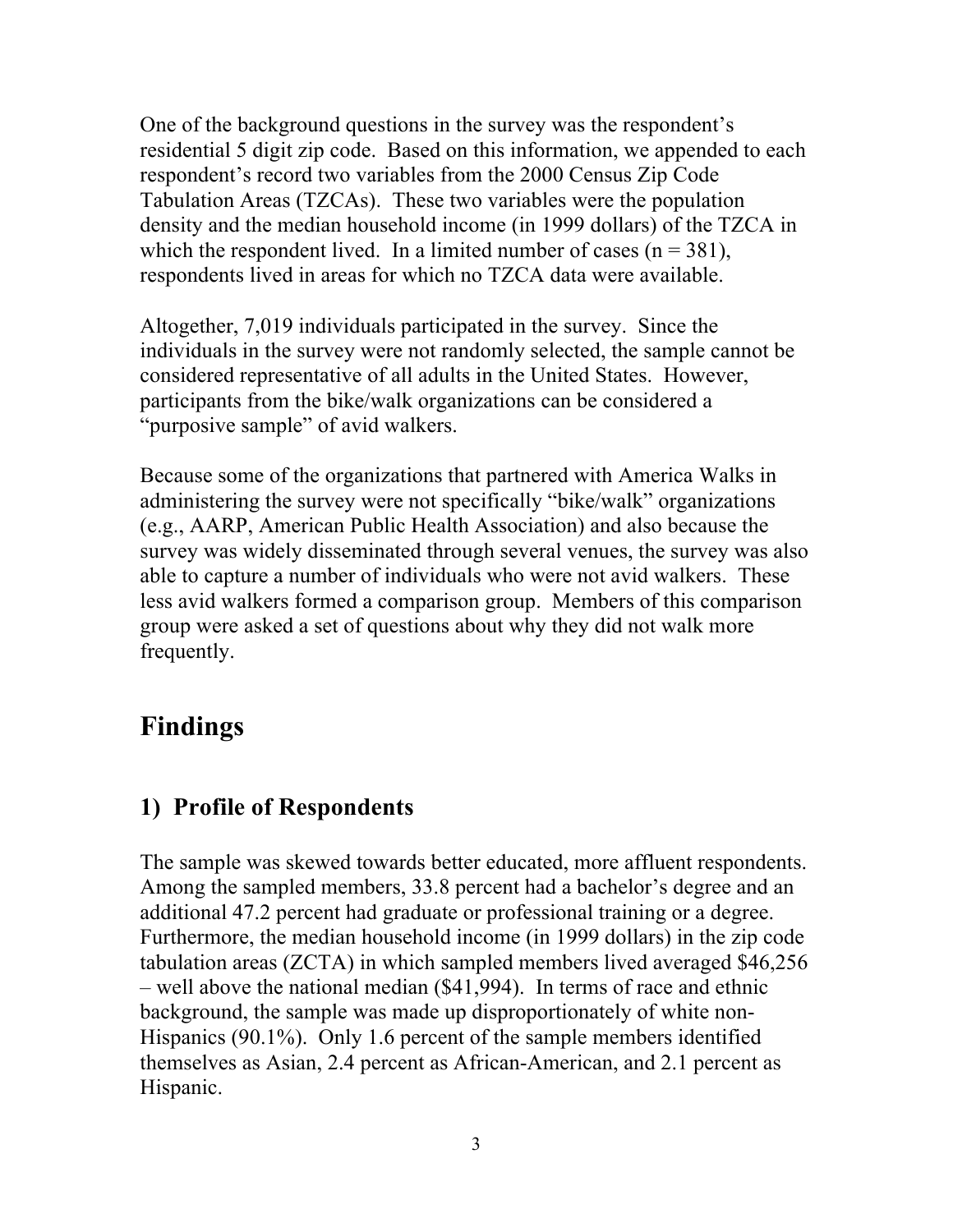# **2) Frequency of Walking**

Table 1 below shows how often a respondent indicated that he/she walked at least 15 minutes at a time. For the purposes of this study, we labeled individuals who reported they walked at least 3-4 days a week as "frequent walkers" and the remainder of the sample as "infrequent walkers." The former group consisted of 77 percent of the sample. Almost one-third of the entire sample (32.5%) said they walked "everyday."

|                        | Frequency | Percent |
|------------------------|-----------|---------|
| Never                  | 33        | $.5\,$  |
| Rarely                 | 257       | 3.7     |
| A few times a<br>month | 415       | 6.0     |
| 1-2 days a week        | 889       | 12.8    |
| 3-4 days a week        | 1589      | 22.8    |
| 5-6 days a week        | 1510      | 21.7    |
| Everyday               | 2264      | 32.5    |
| Total                  | 6957      | 100.0   |

Table 1. Frequency of Walking\*

 **\*** Omits 62 individuals who said that currently they could not walk because of physical impairments.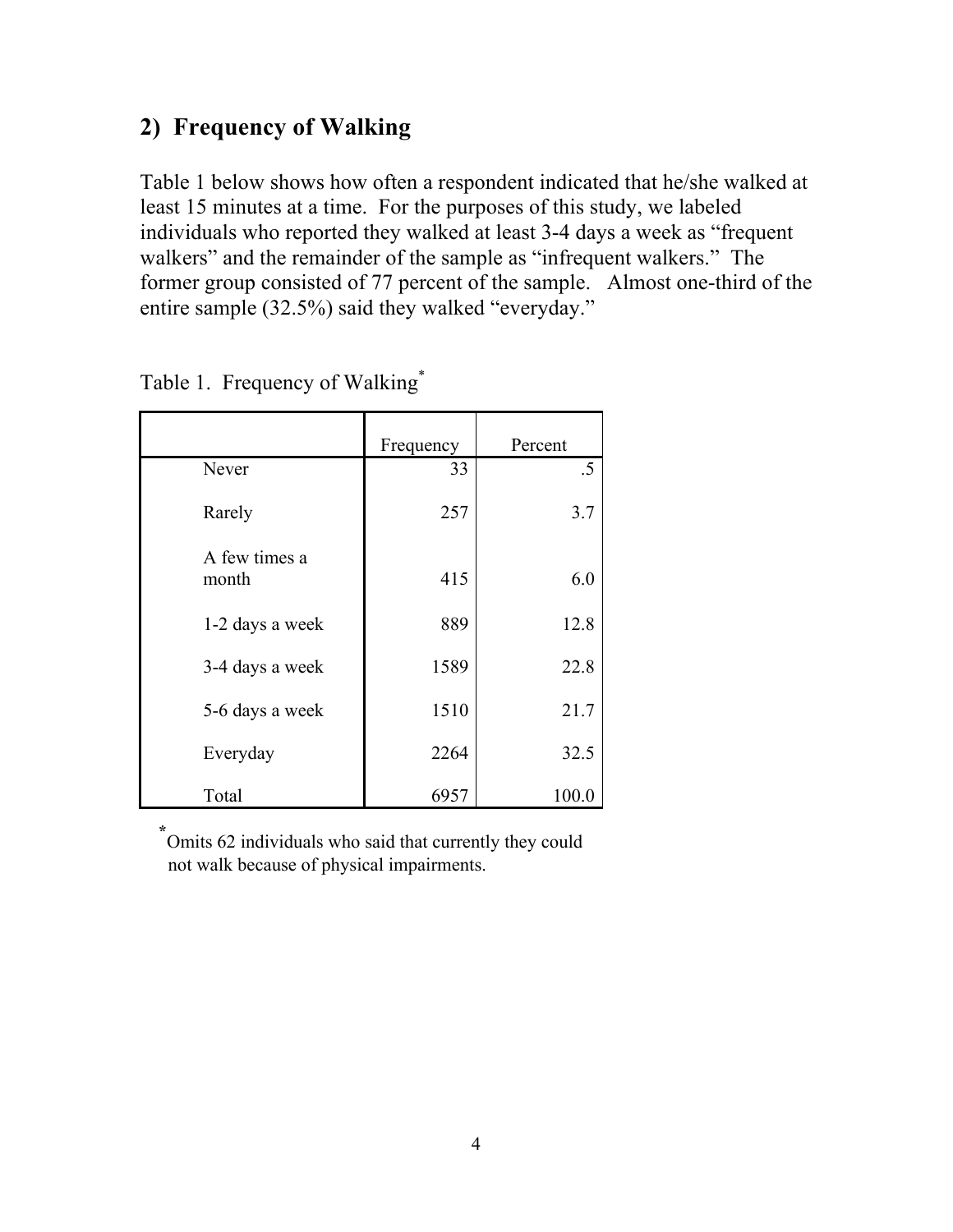The profile of frequent walkers is somewhat distinctive. They tend to be found more among the youngest (18-24 year olds) and the oldest (65 and over) age categories. Eighty-two percent of the youngest group and eightyfour percent of the oldest group are frequent walkers. In the middle age categories there is a diminution in the percent of frequent walkers. Given this finding, it is not surprising that there is a higher proportion of frequent walkers among single and widowed individuals than among other marital status groups – particularly those who are separated or divorced. In terms of race and ethnicity, frequent walkers are disproportionately found among Asians (83%) and non-Hispanic whites (77.1%) than among either African-Americans or Hispanics. They also tend to be highly educated. Among those who have graduate school or professional training or a degree, 80.3 percent are frequent walkers compared to only 67.8 percent of those who have just a high school education or less. Frequent walkers are also more likely to be represented among those who are working only part-time or are not in the active labor force (homemakers, students, retirees) than among the ranks of the full time employed. Finally, the population density of the zip code tabulation area in which a respondent resides (persons per square mile) is related to the likelihood of him/her being a frequent walker. Areas that are more densely populated have higher concentrations of frequent walkers than less populated areas.

#### **3) History of Walking**

Frequent walkers were asked for how long a period of time they have been walking. A substantial segment (63%) reported that they had been walking for over five years (see Table 2). Coinciding with expectations, the older a respondent is, the more likely he/she has been walking for a lengthier period of time.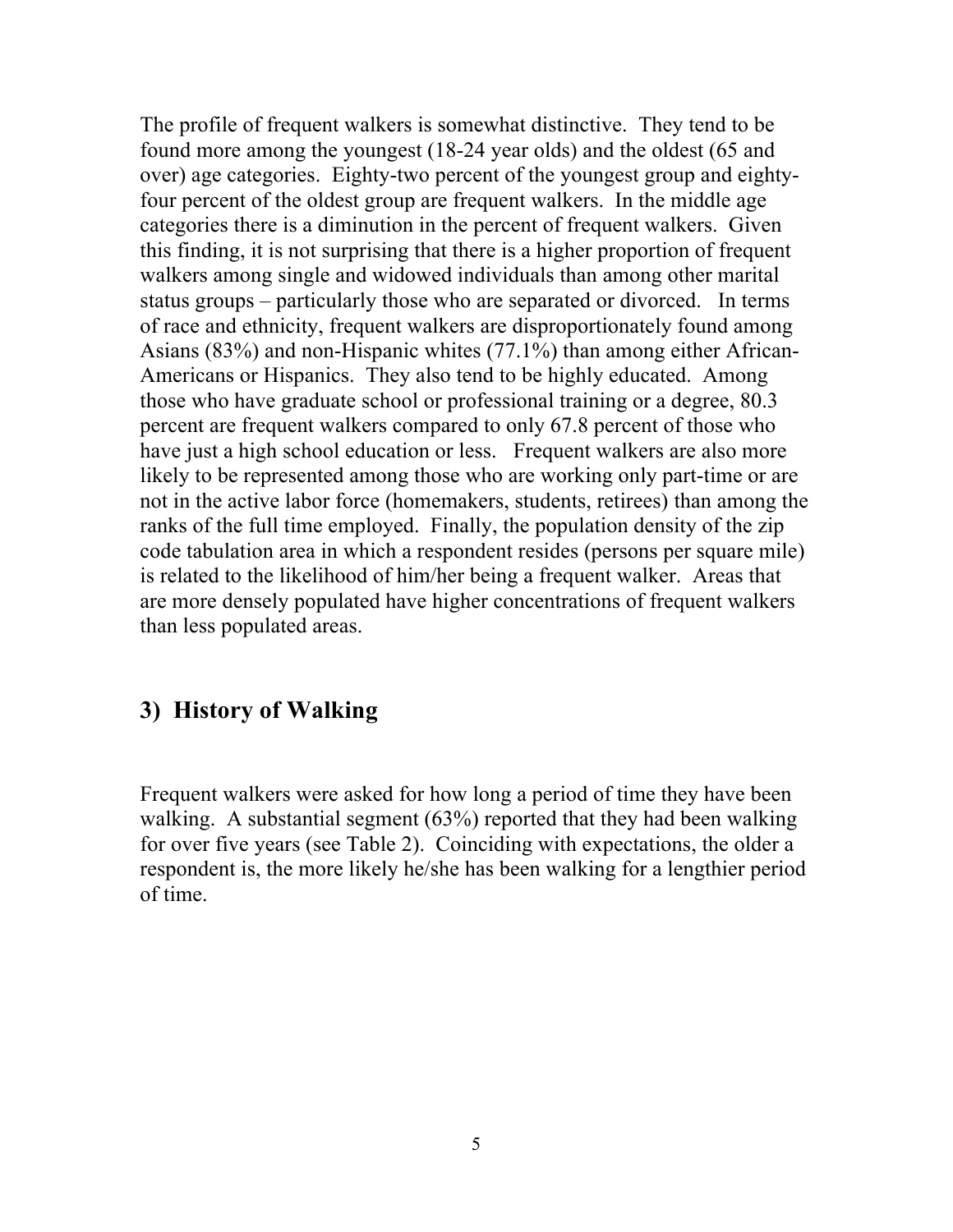|                                 | Frequency | Valid Percent |
|---------------------------------|-----------|---------------|
| Less than one year              | 301       | 7.3           |
| One year up to two<br>years     | 349       | 8.5           |
| Two years up to three<br>years  | 356       | 8.7           |
| Three years up to<br>five years | 439       | 10.7          |
| More than five years            | 2592      | 63.0          |
| Do not know                     | 75        | 1.8           |
| Total                           | 4112      | 100.0         |
|                                 |           |               |

Table 2. Length of Time a Person has been Walking\*

 **\*** Omits certain individuals in the sample who were asked a slightly different question in which the highest category was "More than three years" instead of "More than five years."

### **4) Location of Walking**

Where do frequent walkers walk when the weather is "okay"? A large majority (63.9%) walk on sidewalks and streets (see Table 3 below). People walk where they live – in their neighborhoods. "Combination of places" is a bit ambiguous. Even if half of those walk on sidewalks/streets some of the time, then over 75 percent of frequent walkers choose to walk on sidewalk/streets.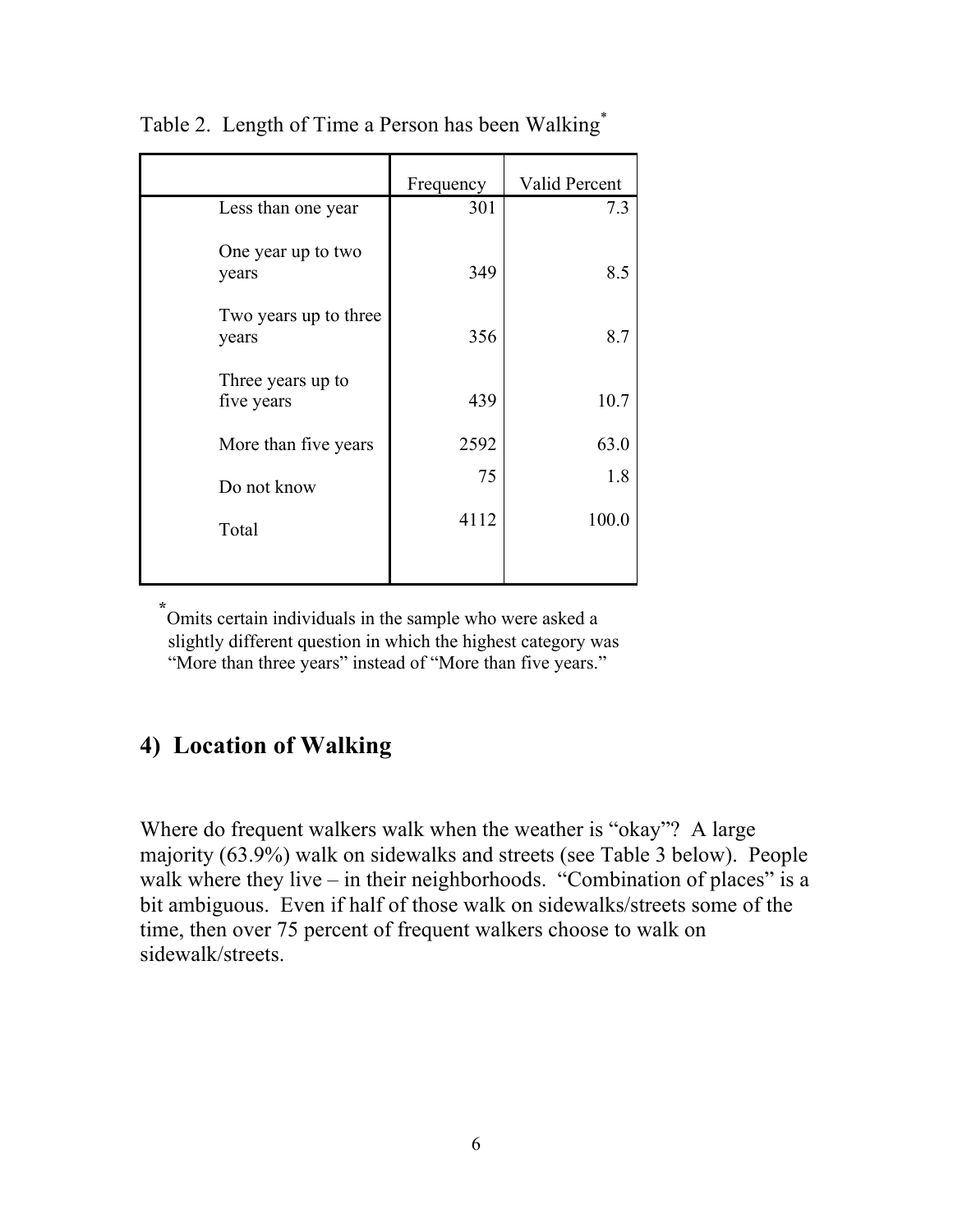| Location                  | Frequency | Valid Percent |
|---------------------------|-----------|---------------|
| A gym                     | 93        | 1.7           |
| On a treadmill at<br>home | 75        | 1.4           |
| In a mall                 | 16        | .3            |
| Parks/forests             | 427       | 8.0           |
| Sidewalks/streets         | 3422      | 63.9          |
| Other                     | 90        | 1.7           |
| Combination of<br>places  | 1233      | 23.0          |
| Total                     | 5356      | 100.0         |

Table 3. Location of walkers

A small subset of the sampled members ( $n = 269$ ) were asked where they walk "during the winter when the weather is cold." This question was not directly comparable to the one above about walking location when the weather was "okay" because the response category "combination of places" was excluded. With this in mind, it is nevertheless interesting to note that the percent who replied that they walked in a gym, in a mall, or on a treadmill at home went up somewhat (7.1%, 2.2%, and 7.1%, respectively). Again, a sizable number (65.1%) replied that they walked on sidewalks and streets.

#### **5) Source of Original Encouragement to Walk**

Where have frequent walkers received their encouragement to walk? A large majority (56.7%) said they decided to walk on their own (see Table 4 below). It is somewhat surprising to observe how few of the frequent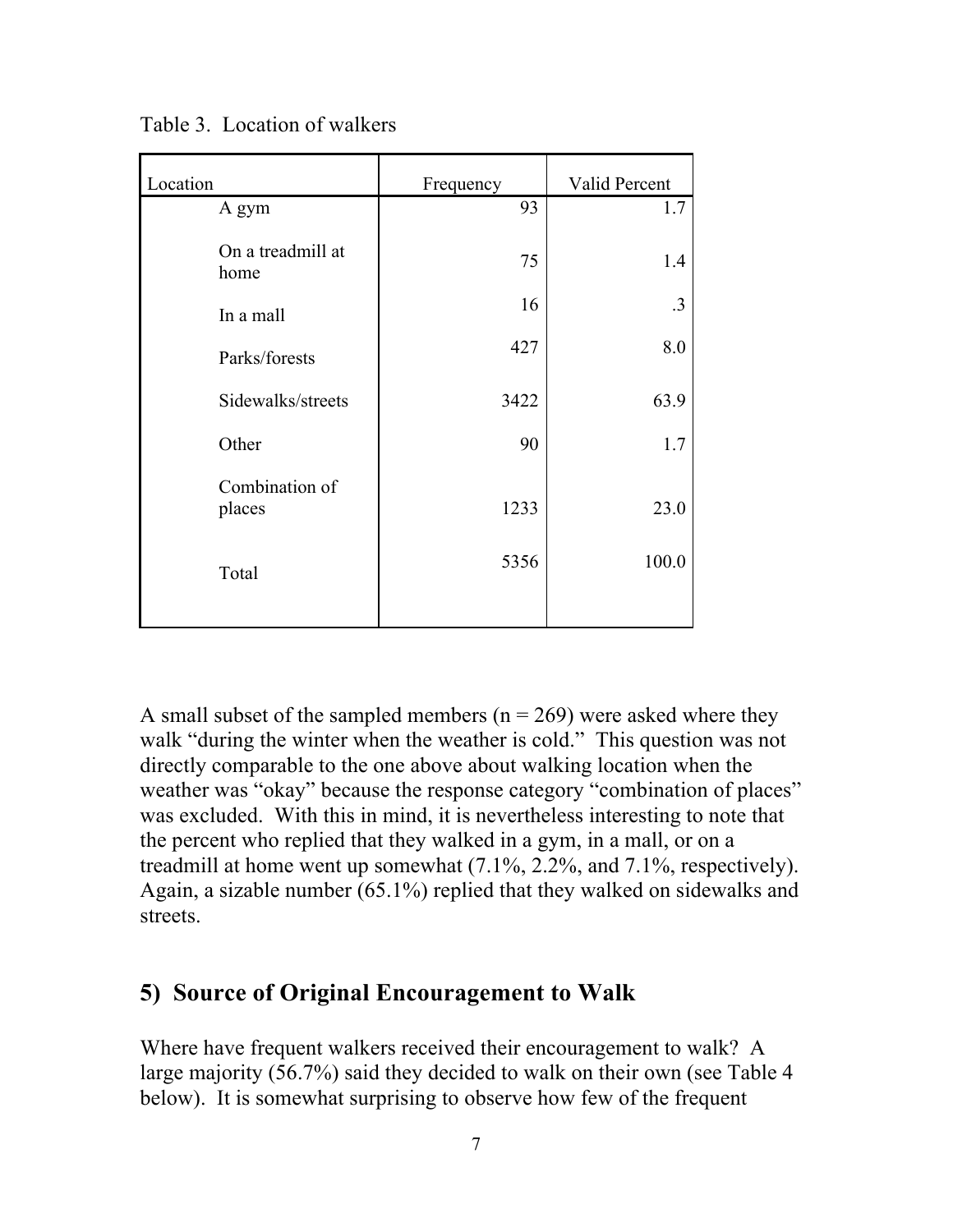walkers received motivation from the media (6.6%) or from a health care professional (4.0%).

With advancing age, more respondents report getting encouragement to walk from either the media or from a health care professional. Those most likely to receive encouragement from the media fall in the age range of 45 to 64 (9.6%) or are 65 year of age or older (8.6%). The oldest age category also has the highest frequency of those most likely to receive encouragement from a health care professional (6.4%). Males are slightly more likely to receive encouragement from a health care professional while females are slightly more likely to receive encouragement from the media.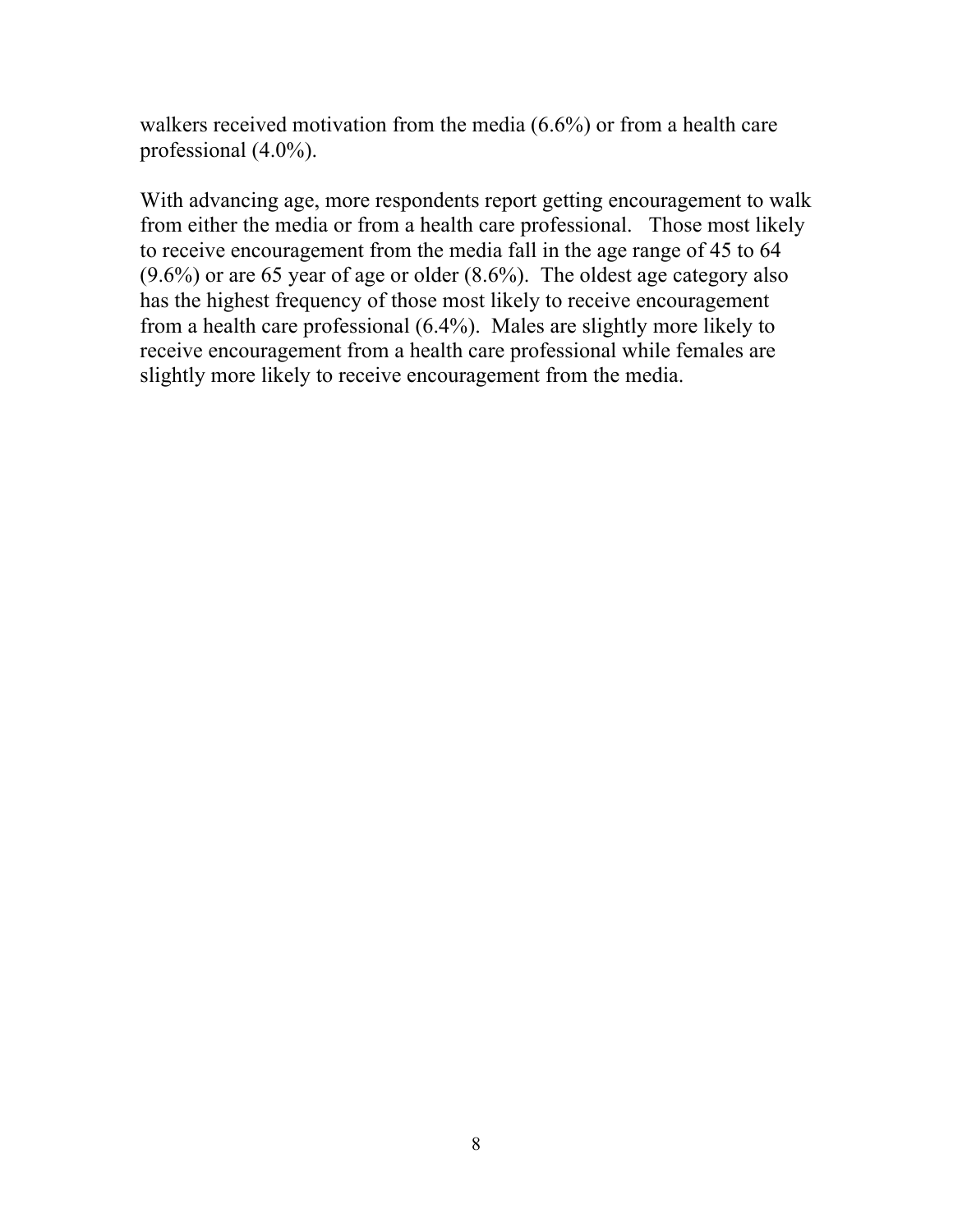| Source of Encouragement                                        | Frequency | Percent |
|----------------------------------------------------------------|-----------|---------|
| A family member encouraged me to<br>walk.                      | 287       | 5.4     |
| A friend or acquaintance<br>encouraged me to walk.             | 219       | 4.1     |
| A health care professional<br>encouraged me to walk.           | 212       | 4.0     |
| An organization in my community<br>encouraged me to walk.      | 59        | 1.1     |
| I don't remember the reason.                                   | 284       | 5.3     |
| I heard or read about the benefits of<br>walking in the media. | 353       | 6.6     |
| I just decided to walk on my own.                              | 3037      | 56.7    |
| The organization I work for<br>encouraged me to walk.          | 140       | 2.6     |
| Other                                                          | 763       | 14.3    |
| Total                                                          | 5354      | 100.0   |
|                                                                |           |         |

Table 4. Source of Original Encouragement to Walk

#### **6) Basic Orientation towards Walking**

To measure an individual's basic orientation towards walking, we asked respondents who walk frequently (more than 3 times a week for at least 15 minutes at a time) whether they: 1) walk mainly to get to a specific destination such as work, school, or a store, 2) walk mainly for other reasons such as to exercise or to relax, or 3) whether they walk equally for both reasons – to get to a specific destination and also for other reasons such as to exercise or to relax.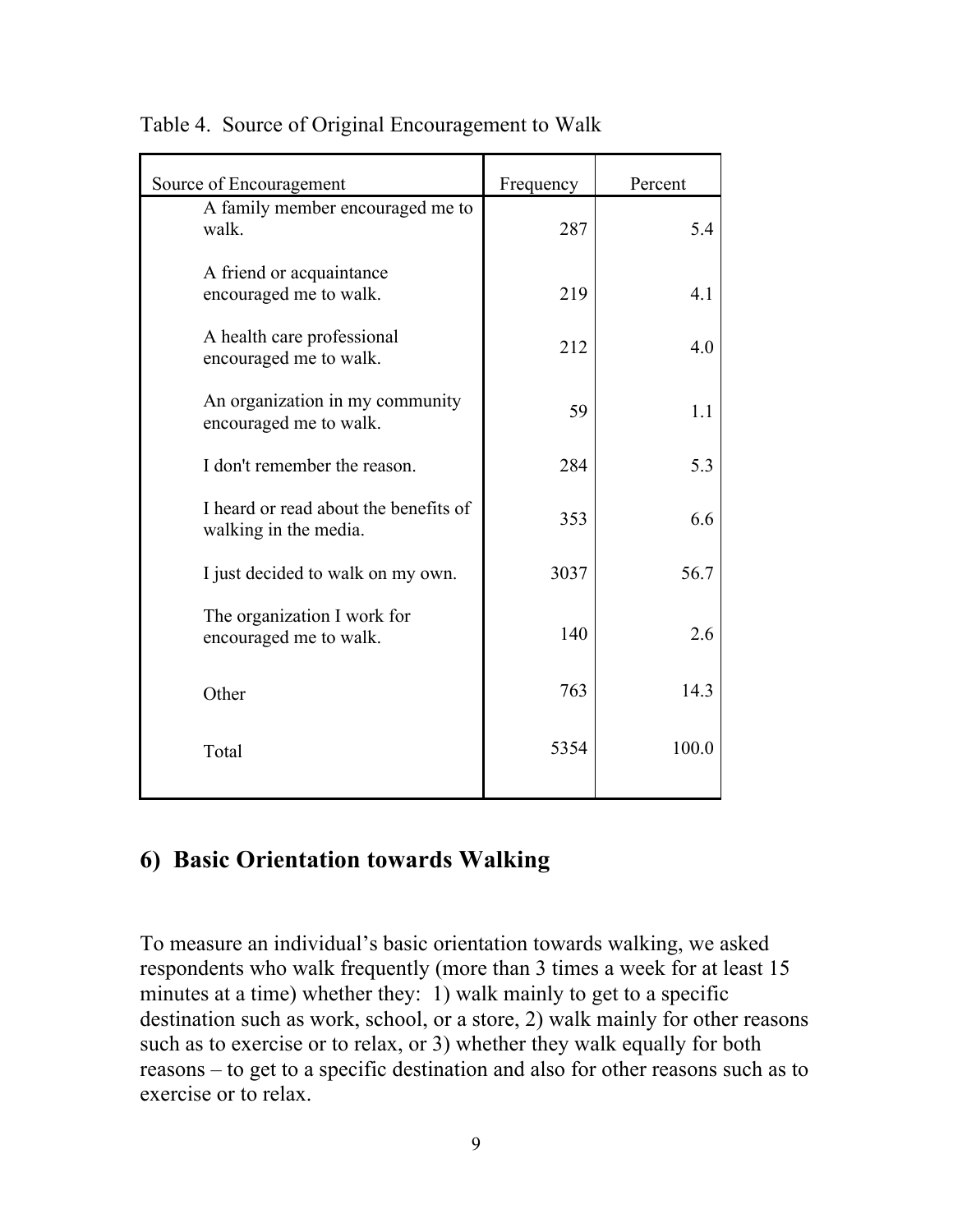Respondents who answered that they walked mainly to get to a specific destination we labeled "instrumental walkers." Respondents who answered that they walked mainly for reasons such as to exercise or to relax we labeled "health/relaxation walkers." Finally, respondents who answered that they walk equally for both of the above reasons we termed, "hybrid walkers." We asked this question about basic orientation separately to two subgroups of walkers – those with pets and those without pets.

The overall distribution of responses to this question is presented in Table 5 below.

| Non-Pet Owners:                                                             |         |
|-----------------------------------------------------------------------------|---------|
| I walk equally for both reasons – to get to a specific destination          | 33.5%   |
| and also for other reasons such as to exercise or to relax.                 |         |
| I walk mainly for other reasons such as to exercise or to relax.            | 28.6%   |
| I walk mainly to get to a specific destination such as work school,         | 19.3%   |
| or a store.                                                                 |         |
|                                                                             |         |
| Pet Owners:                                                                 |         |
| I walk equally to take care of my pet and also for other reasons such as to | 12.8%   |
| exercise or to relax                                                        |         |
| I walk equally to take care of my pet and also to get to a specific         | 3.1%    |
| destination.                                                                |         |
| I walk mainly to take care of my pet                                        | $2.7\%$ |
|                                                                             | 100.0%  |
|                                                                             | (5348)  |

Table 5. Basic Orientation towards Walking

As the data in the table show, the ranking of reasons for walking is the same for both non-pet owners and pet owners. Both subgroups consist mainly of "hybrid walkers," followed by "health/relaxation walkers," and lastly by "instrumental walkers." A significant segment of frequent walkers  $(18.6\%)$ fall into the pet owning category. *These data indicate that most pet owners don't just walk to exercise their pet. They walk also to exercise themselves.*  Along these same lines, pet owners typically walk for the same duration of time as non-pet owners.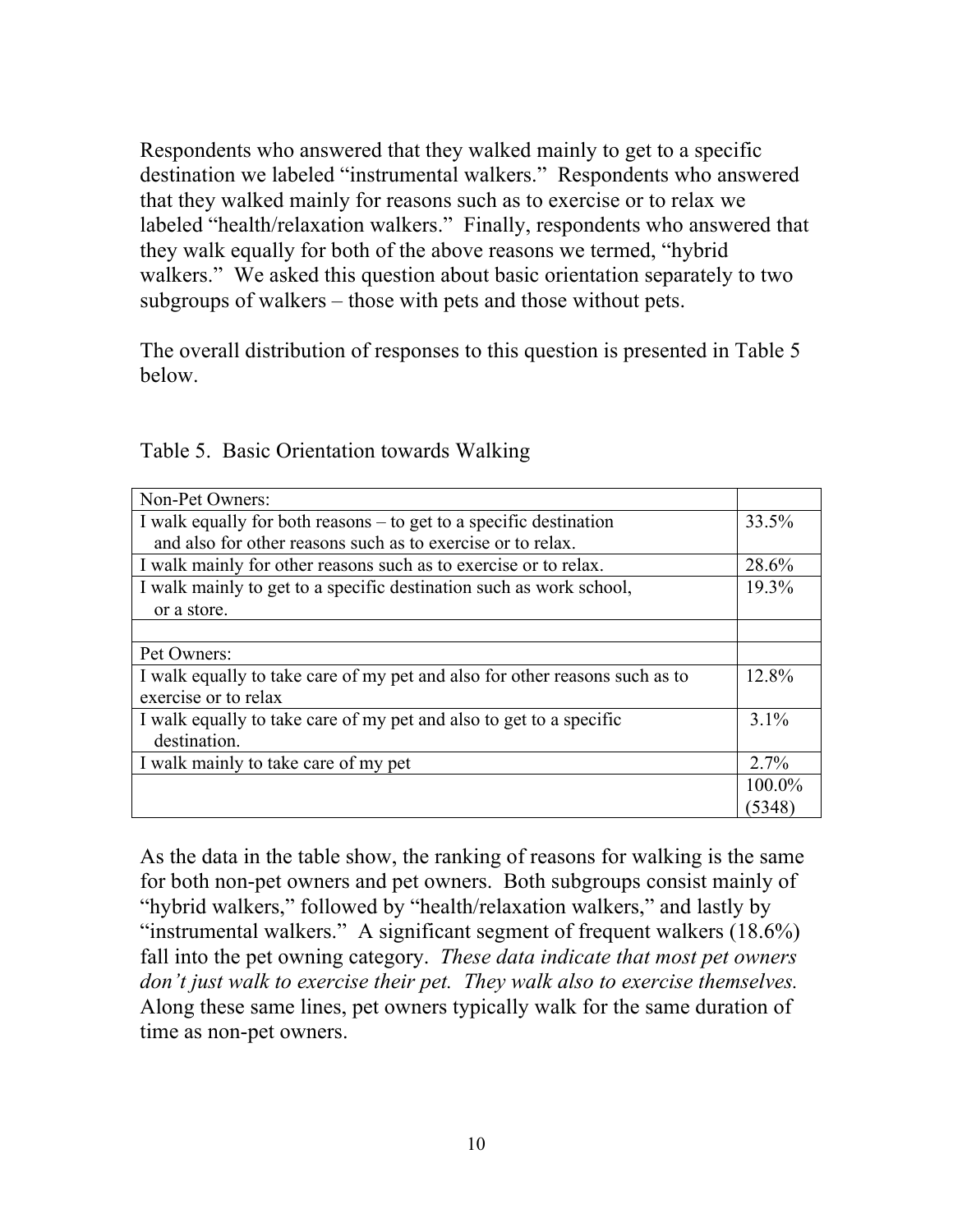The basic orientation of frequent walkers is shaped to a large degree by their demographics. The table below shows the basic orientation of frequent walkers who are non-pet owners by age.

|                                                         |        |           | Age       |           |          |        |
|---------------------------------------------------------|--------|-----------|-----------|-----------|----------|--------|
| Basic orientation                                       | 18-24  | $25 - 30$ | $31 - 44$ | $45 - 64$ | $65+$    | Total  |
| Mainly for a<br>specific destination                    | 50.5%  | 43.3%     | 31.4%     | 13.0%     | $10.3\%$ | 23.6%  |
| Equally for a<br>specific destination<br>and for health | 41.8%  | 43.7%     | 41.0%     | 41.3%     | 37.2%    | 41.2%  |
| Mainly for health<br>or relaxation                      | 7.7%   | 13.0%     | 27.6%     | 45.8%     | 52.5%    | 35.3%  |
| Total                                                   | 100.0% | 100.0%    | 100.0%    | 100.0%    | 100.0%   | 100.0% |

Table 6. Basic Orientation of Walkers by Age<sup>\*</sup>

 **\*** Excludes pet owners

The data in the above table shows that the percent of "instrumental walkers" declines steadily with age. Fully half of the respondents in the youngest age category of 18-24 are "instrumental walkers" (50.5%). The corresponding figure for respondents in the oldest age category (65 and over) is just 10.3 percent. Almost all of this decline in the proportion of "instrumental walkers" is due to the rise in the proportion of "health/relaxation walkers." Their proportion in the population increases from 7.7 percent among the youngest age category to 52.1 percent among the oldest age category. So, we see that as people get older, health and relaxation become progressively more important factors in their decision to walk.

A person's sex also is related to their basic orientation (see table below). Males tend to be far more "instrumental" in their orientation to walking than females. This finding persists when age is held constant except for the oldest age category. Among those who are 65 years of age or older, the pattern reverses itself and a higher proportion of males than females say they walk mainly for purposes of health.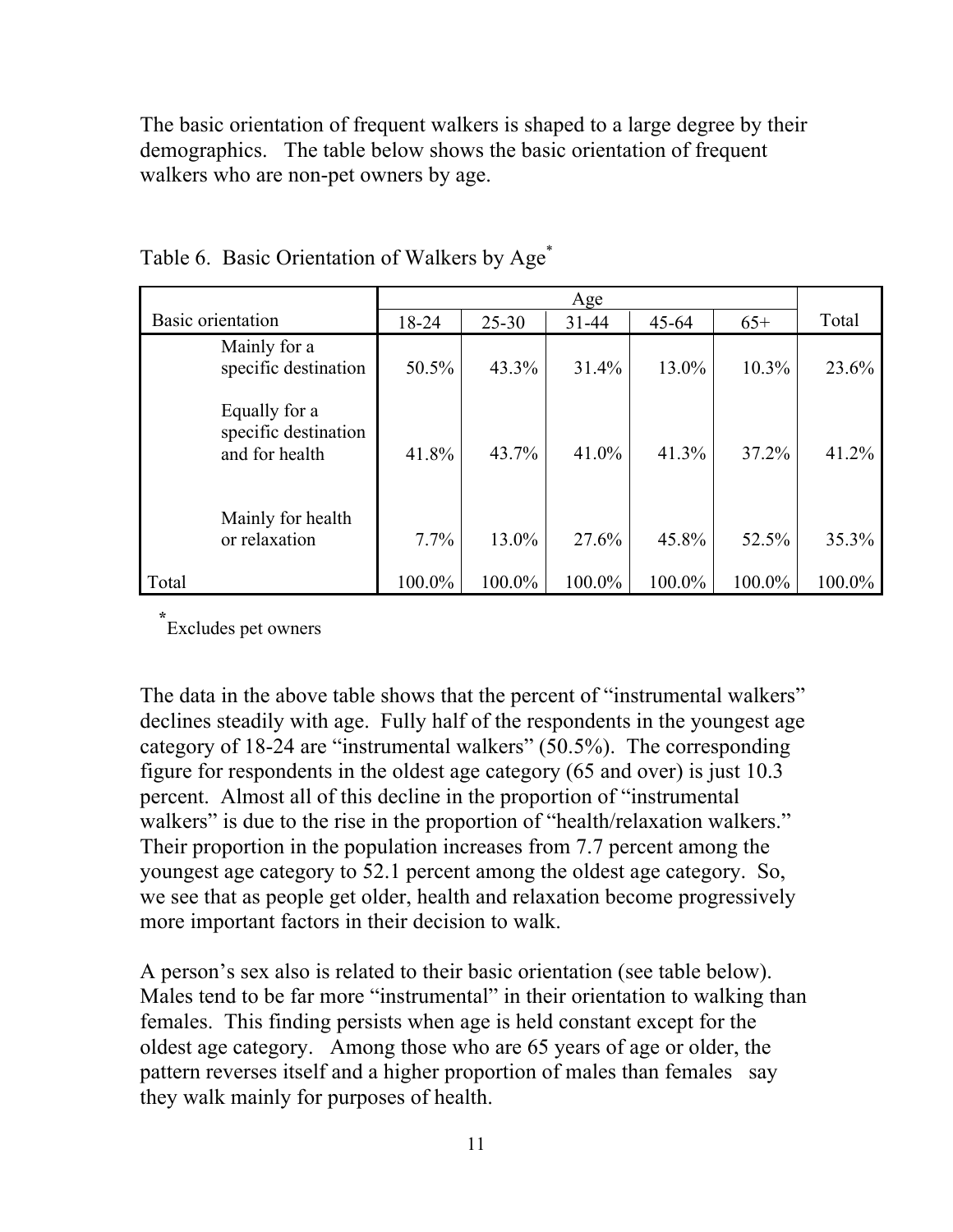|                                              |        | <b>Sex</b> |        |
|----------------------------------------------|--------|------------|--------|
| Basic orientation                            | Female | Male       |        |
| Mainly for a<br>specific destination         | 18.8%  | 32.1%      | 23.6%  |
| Equally for<br>destination and for<br>health | 42.6%  | 38.4%      | 41.1%  |
| Mainly for health<br>or<br>Relaxation        | 38.6%  | 29.5%      | 35.3%  |
| Total                                        | 100.0% | 100.0%     | 100.0% |

#### Table 7. Basic Orientation by Sex\*

**\*** Excludes pet owners

Population density is also related to a respondent's orientation towards walking. Table 8 reveals that as an area becomes more densely populated, the percent of respondents who walk mainly to get to a specific destination rises noticeably from 8.7 percent to 38.1 percent.

To a certain extent this finding is due to the fact that a higher-than-average number of walkers in urban areas are young and single who, as has been previously demonstrated, tend to be "instrumental walkers."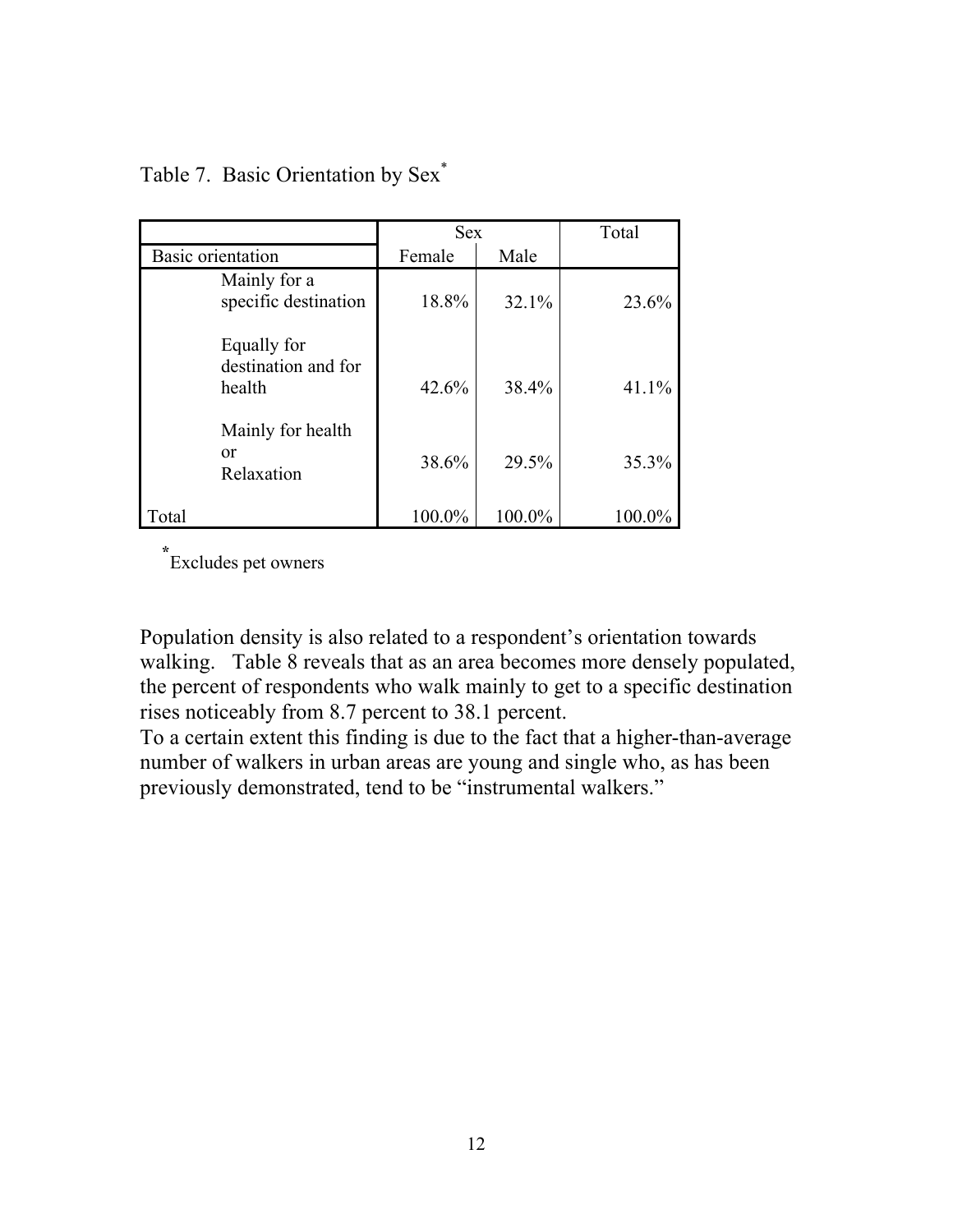|                                              |         | <b>Population Density</b> |         |        |
|----------------------------------------------|---------|---------------------------|---------|--------|
|                                              | Middle- |                           |         |        |
|                                              | Lowest  | level                     | Highest |        |
| Basic orientation                            | density | density                   | density | Total  |
| Mainly for a<br>specific destination         | 8.7%    | 19.1%                     | 38.1%   | 23.6%  |
| Equally for<br>destination and for<br>health | 31.9%   | 39.6%                     | 49.4%   | 41.3%  |
| Mainly for health<br>or relaxation           | 59.4%   | 41.3%                     | 12.4%   | 35.1%  |
| Total                                        | 100.0%  | 100.0%                    | 100.0%  | 100.0% |

#### Table 8. Basic Orientation by Population Density\*

**\*** Excludes pet owners

The effect of demographic variables such as age, sex, and population density on the basic orientation towards walking on the part of pet owners is similar to that of non-pet owners. With increasing age, there is a steep increase in the proportion of pet owners who walk equally to take care of their pet and for purposes of health and relaxation and a correspondingly sharp decline in the proportion of pet owners who walk equally to take care of their pet and to get to a specific destination.

Like the non-pet owners, there is also a gender gap in terms of the basic orientation towards walking on the part of pet owners. Male pet owners are much more likely to have an "instrumental" orientation towards walking than females. The proportion of male pet owners who walk to either take care of their pet or equally to take care of their pet and get to a specific destination is greater than their female counterparts.

As was true also with non-pet owners, as the population density of an area increases, the proportion of "instrumental" pet owners rises and at the same time the proportion of "health/relaxation" pet owners decreases.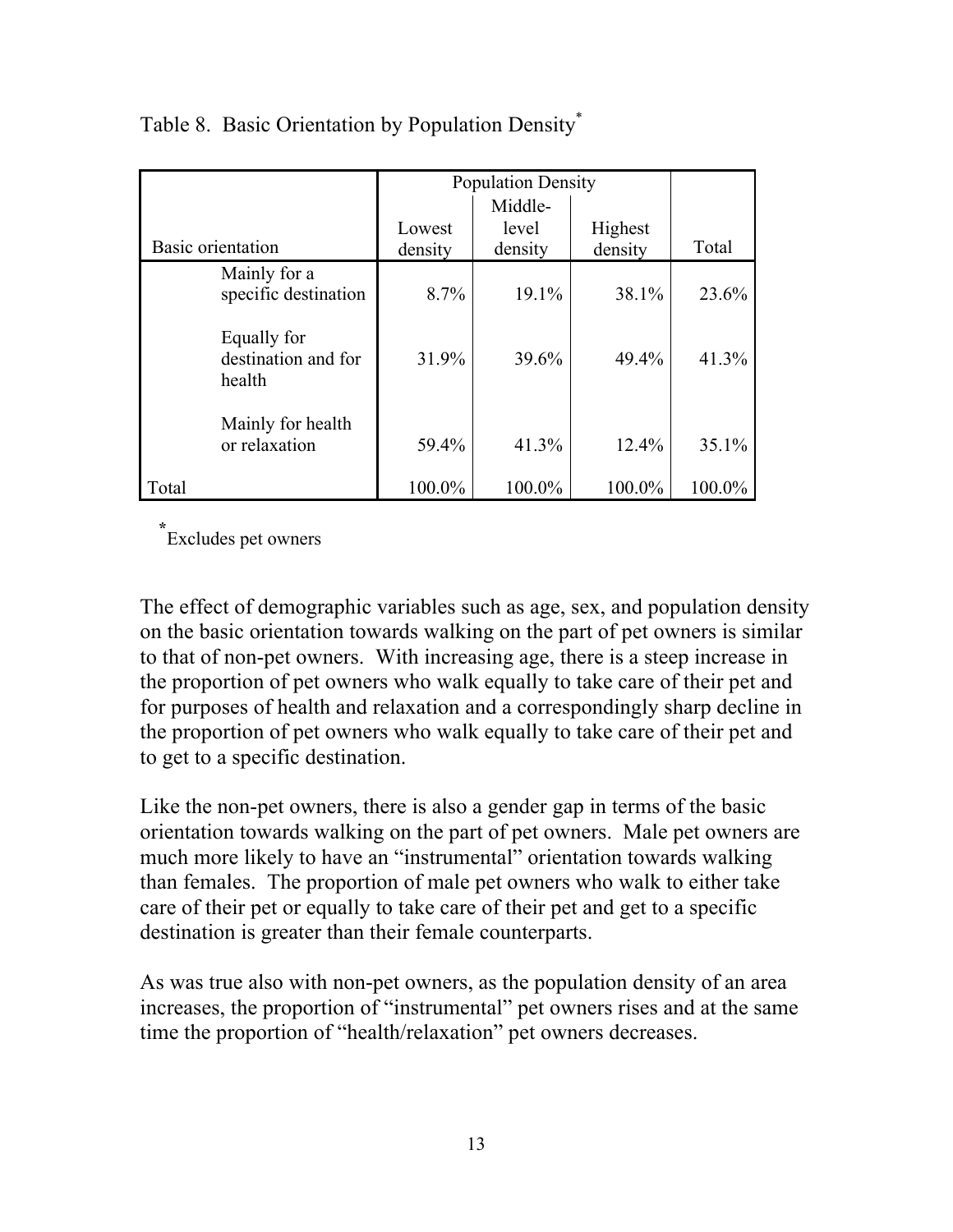# **10) Length of Walking**

For how long a time do frequent walkers typically walk? The majority (55.1%) say they walk between  $\frac{1}{4}$  hour up to  $\frac{1}{2}$  hour (see Table 9). Slightly more than a third say they walk between ½ hour up to a full hour and almost 10 percent say they walk for more than one full hour.

Not surprisingly, there is a strong relationship between the duration of time a respondent walks and his/her basic orientation towards walking. Among the "instrumentalists," the vast majority (83.5%) report walking the least amount of time ( $\frac{1}{4}$  to up to  $\frac{1}{2}$  hour). By contrast, among the "health/relaxation" walkers," only 14 percent walk the least amount of time and 50.1 percent walk between  $\frac{1}{2}$  hour up to an hour.

The relationship between duration of walking and basic orientation towards walking is attributable, in part, to the greater numerical representation of women and older individuals among the "health/relaxation walkers" and to the fact that these two groups of respondents tend to walk for longer periods of time than other respondents. However, even when controlling for both the sex of the respondent and his/her age, basic orientation towards walking has a significant bearing on the duration of walking.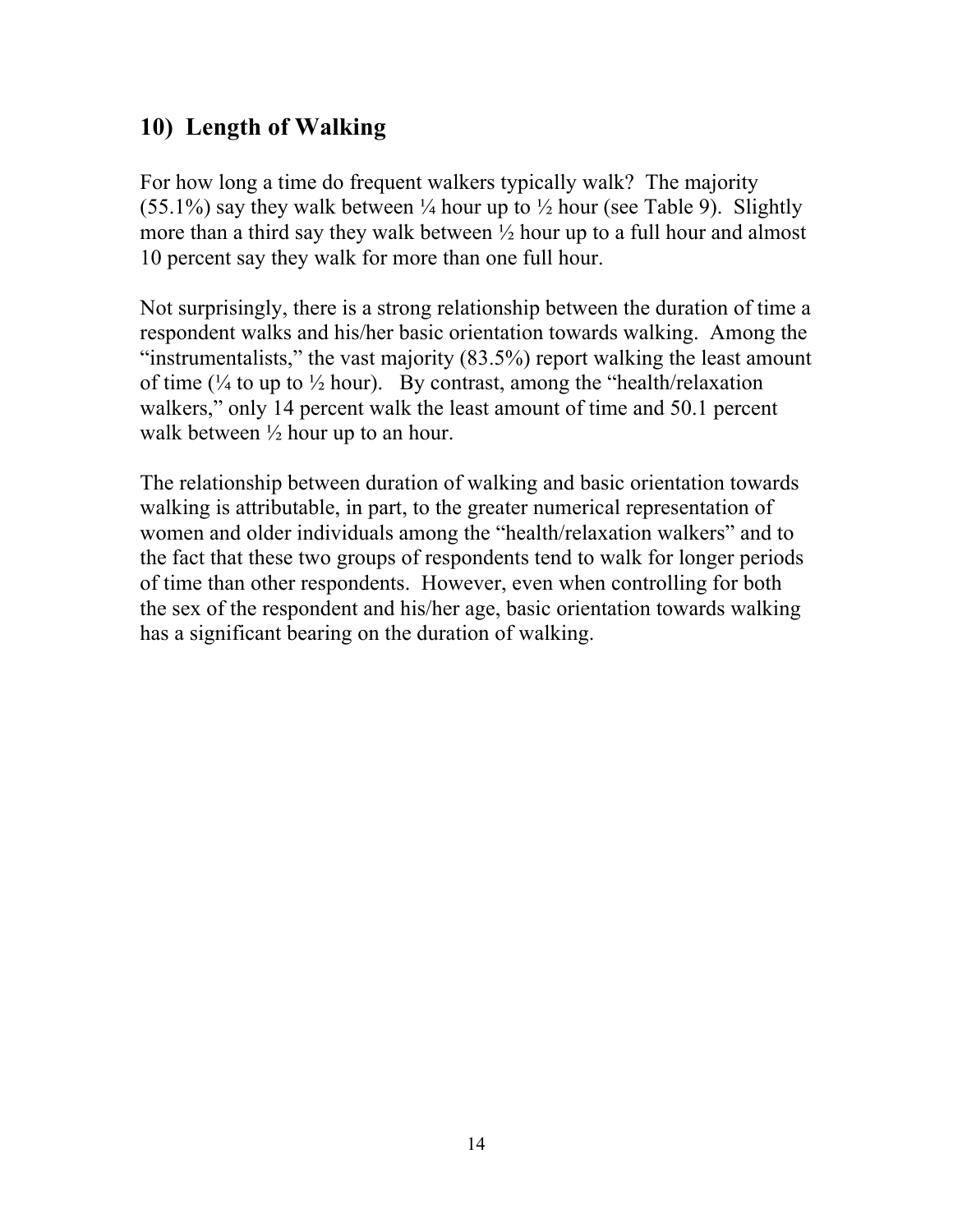|                   |                                                                                                                                  |        | <b>Basic Orientation</b> |        |         |
|-------------------|----------------------------------------------------------------------------------------------------------------------------------|--------|--------------------------|--------|---------|
| Length of Walking | Mainly for a<br>Equally for<br>Mainly for<br>destination<br>health or<br>specific<br>destination<br>and for health<br>relaxation |        |                          |        |         |
|                   | Between 15<br>minutes up to $1/2$<br>hour                                                                                        | 83.5%  | 57.1%                    | 33.9%  | 55.1%   |
|                   | Between 1/2 hour<br>up to 1 hour                                                                                                 | 14.0%  | 33.2%                    | 50.1%  | 34.6%   |
|                   | Between 1 hour up<br>to 1 and $1/2$ hours                                                                                        | $.8\%$ | 6.4%                     | 12.2%  | 7.1%    |
|                   | More than 1 and<br>$1/2$ hours                                                                                                   | $.8\%$ | 2.3%                     | 3.6%   | $2.4\%$ |
|                   | Do not know                                                                                                                      | 1.0%   | 1.0%                     | $.3\%$ | $.7\%$  |
| Total             |                                                                                                                                  | 100.0% | 100.0%                   | 100.0% | 100.0%  |

#### Table 9. Length of Walking by Basic Orientation of Walker

### **11) Pace of Walking**

A subset of frequent walkers ( $n = 300$ ) were asked about the pace at which they walked. One-third (33.7%) said they walked at a "brisk" pace, somewhat more than one-half (56.7%) said they walked at a "moderate" pace, and only a small fraction (1.7%) said they walked at a "slow" pace. Approximately 8 percent replied that they changed their pace of walking a lot. Brisk walkers tend to be more numerous among those who walk primarily for purposes of health and relaxation. They also have a greater numerical presence among solo walkers (unaccompanied by a dog) and males.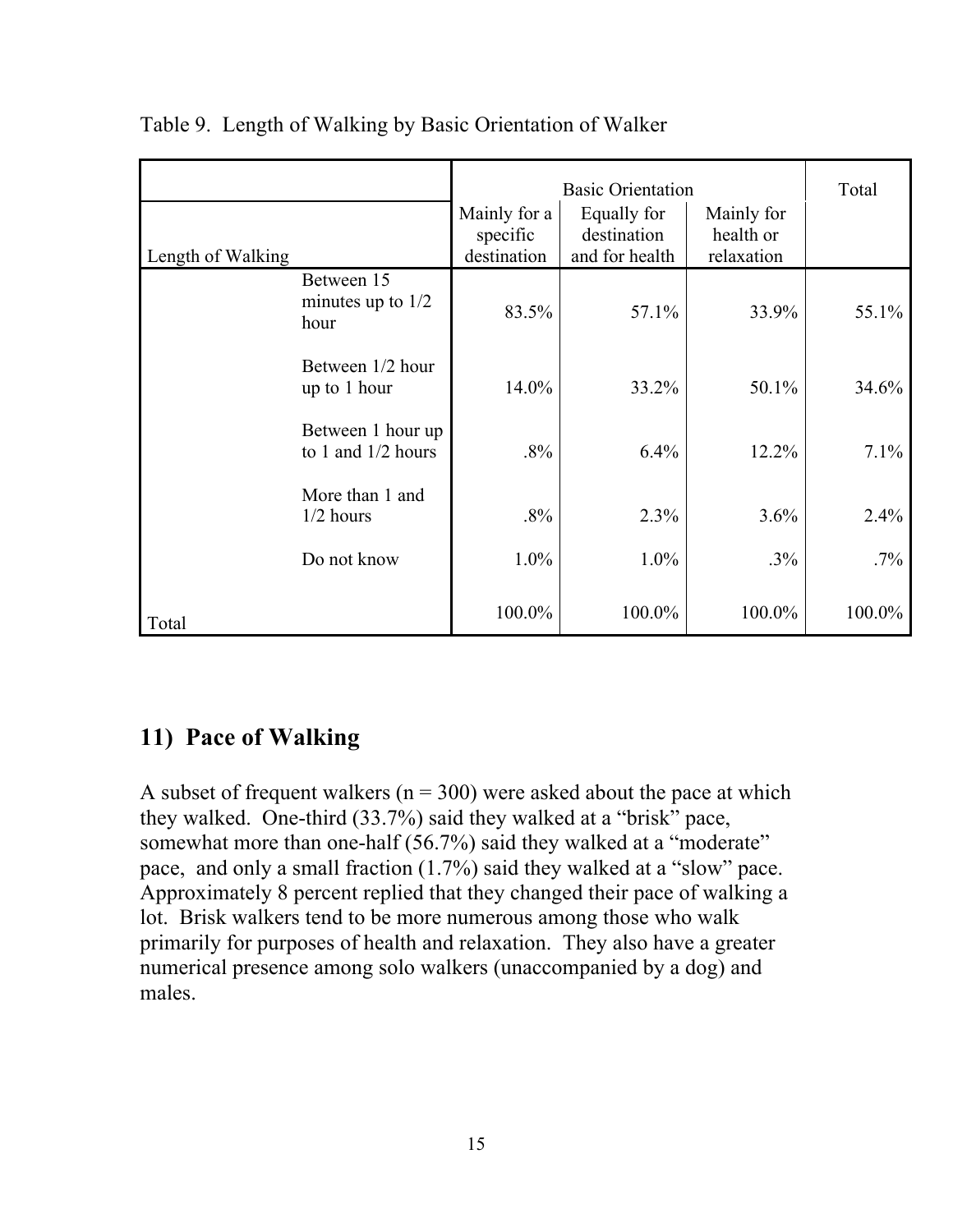# **12) Walking with Others**

Somewhat more than half of the respondents who walk frequently (55.4%) say they walk by themselves and without a dog (see Table 10). An additional 15.4 percent say they walk by themselves and with a dog. The remainder – approximately 30 percent – walk with at least one other person with or without a dog.

In line with expectations, those who walk solo *unaccompanied* by a dog tend to be male (61.3%), between the ages of 18-24 (73.5%), single (71.4%) or widowed (63.4%), live in the most densely populated areas (68.0%) and are the "instrumentalists" (80.8%). They also tend to be either Asian (64.5%), African-American (67.5%), or Hispanic (63.5%).

"Group walkers" (individuals who walk with at least one other person with or without a dog), by contrast, tend to be overrepresented among the "health/relaxation" walkers, live in the most sparsely populated areas, and are married. There is also a tendency among African-Americans to walk with at least two other persons. However, since their sample size was small, this last-mentioned finding needs to be viewed with caution.

| Who Walks with You                                                    | Frequency | Percent |
|-----------------------------------------------------------------------|-----------|---------|
| I generally walk by myself and without a dog                          | 2956      | 55.4    |
| I generally walk with one other person and without<br>a dog           | 936       | 17.5    |
| I generally walk with at least two other persons and<br>without a dog | 177       | 3.3     |
| I generally walk by myself and with a dog                             | 822       | 15.4    |
| I generally walk with one other person and with a<br>dog              | 395       | 7.4     |
| I generally walk with at least two other persons and<br>with a dog    | 51        | 1.0     |
| Total                                                                 | 5337      | 100.0   |

Table 10. Walking with Others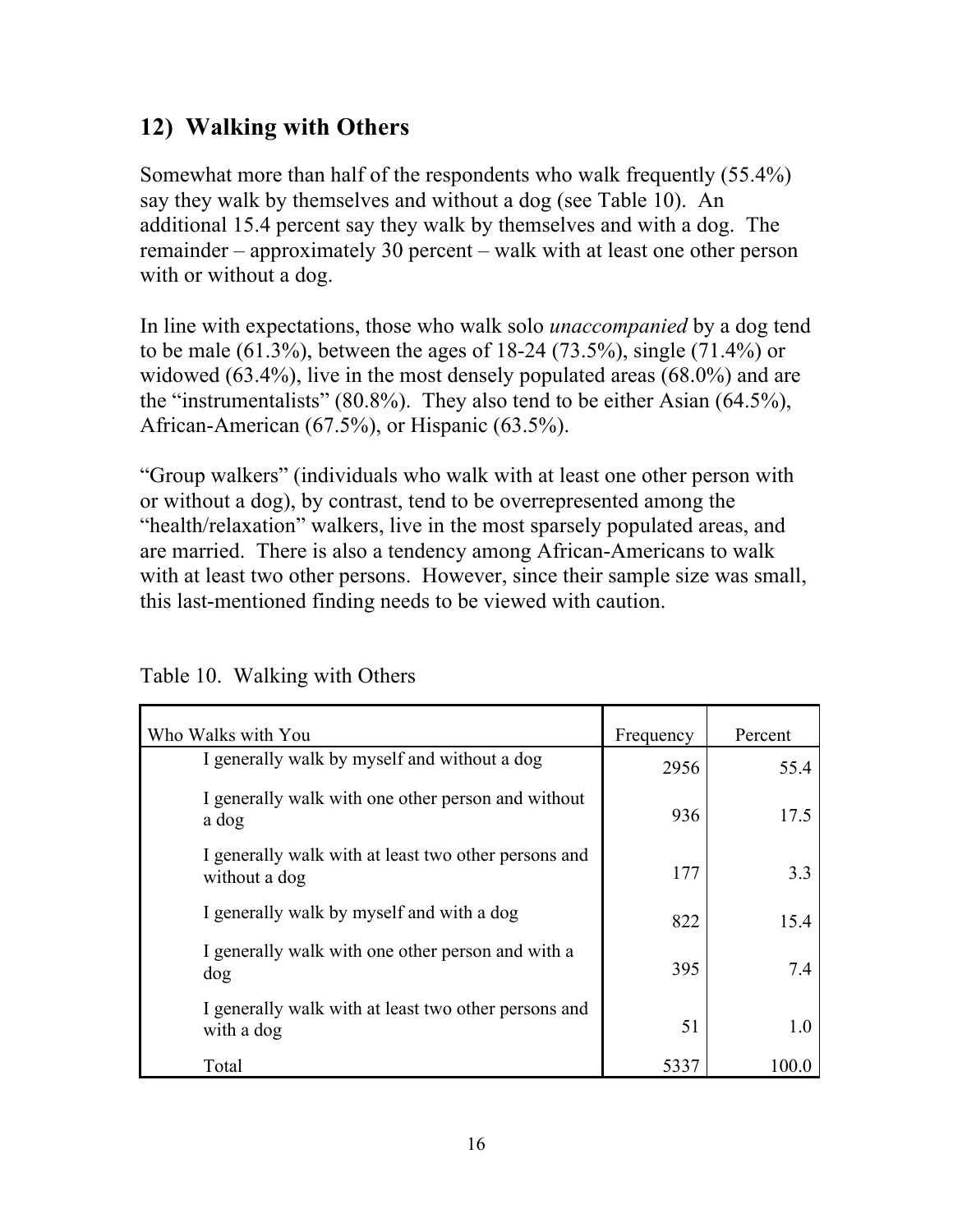## **13) Encouragement to Walk by Family and Friends**

Both frequent and infrequent walkers were asked the extent to which they received encouragement to walk by family members and friends. Overall, 16.4 percent said they received "a great deal" of encouragement and an additional 31.4 percent said they received some encouragement (see Table 11). Not unexpectedly, a higher percentage of frequent walkers than infrequent walkers say they received "a great deal" of support for their walking habit (18.1% vs. 10.6%). As would be expected, too, a higher than average percent of frequent walkers who were accompanied by one person or by more than one person report having received "a great deal" of encouragement from family members or friends (28.3% and 34.1%, respectively). Proportionately greater social support was also received among the following categories of frequent walkers: those 65 years of age or older (24.4.%), "health/relaxation" walkers (22.2%), individuals who walk between 1 hour up to 1 and  $\frac{1}{2}$  hours (23.1%), and individuals who walk more than 1 and  $\frac{1}{2}$  hours (28.7%).

| Extent of encouragement by family and friends | Frequency | Percent |
|-----------------------------------------------|-----------|---------|
| A great deal                                  | 1148      | 16.4    |
| Somewhat                                      | 2197      | 31.4    |
| Not that much                                 | 1784      | 25.5    |
| Not al all                                    | 1556      | 22.2    |
| Do not know/Not applicable                    | 312       | 4.5     |
| Total                                         | 6997      | 100.0   |
|                                               |           |         |

Table 11. Encouragement to Walk by Family and Friends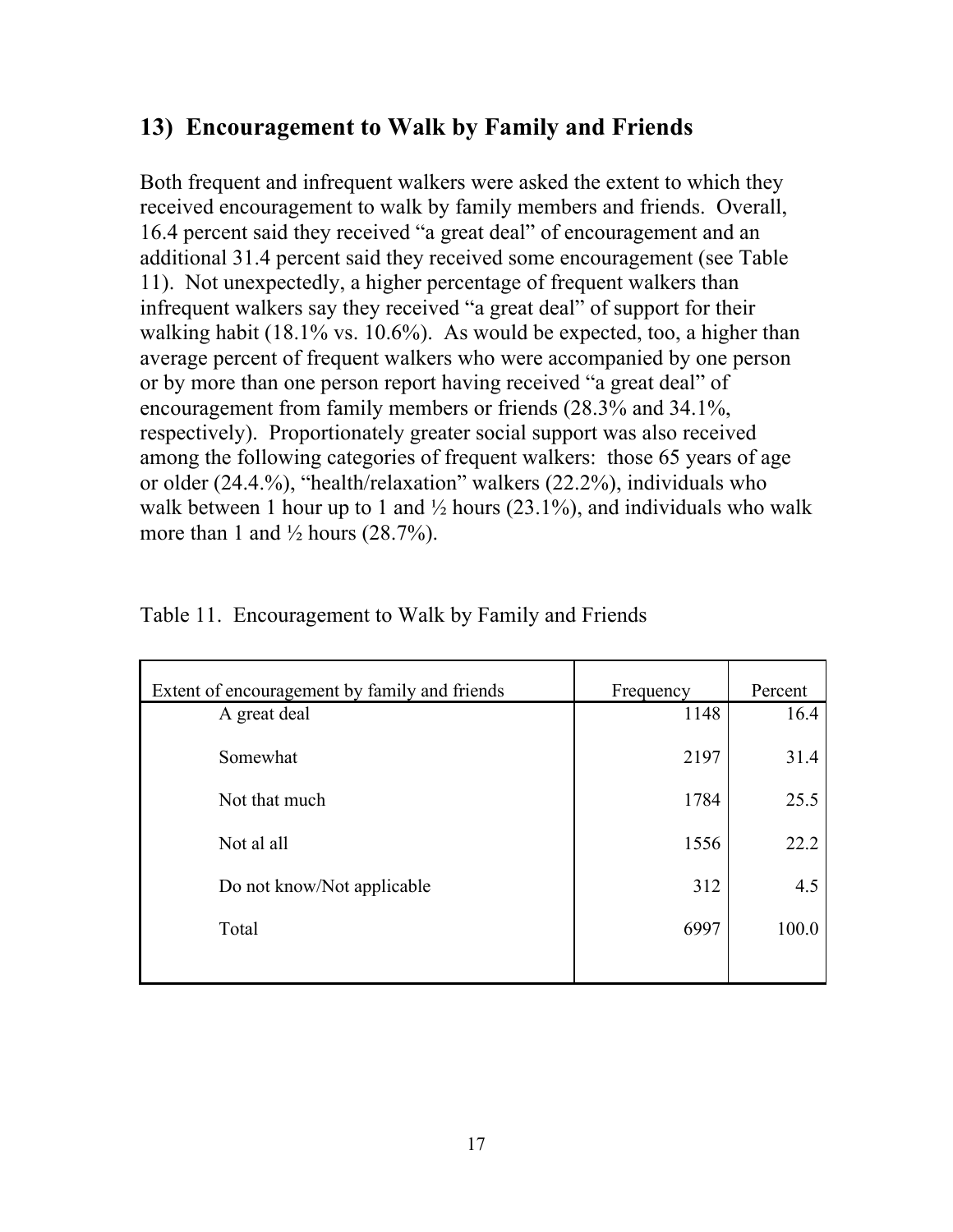### **14) Accessories while Walking**

Both frequent and infrequent walkers were asked which, if any, accessories they used while walking. Table 12 below exhibits the percent of walkers who reported using each of these accessories. As the data show, sizable numbers report using an electronic device (56.7%) and specially-designed walking shoes (51.4%). Almost a quarter (23.2%) say they use a pedometer and 12 percent say they carry a water bottle.

| Accessory                                              | Percent |
|--------------------------------------------------------|---------|
| A cell phone, an MP3 player or other electronic device | 56.7    |
| Shoes specially designed for walking                   | 51.4    |
| A water bottle                                         | 23.2    |
| A pedometer                                            | 12.7    |
| A reflector or reflective wear (for evening use)       | 12.0    |
| Walking poles                                          | 2.1     |
| Body weights                                           | 1.4     |
| Total                                                  | 100.0   |

Table 12. Accessories while Walking

As expected, there is a strong negative relationship between age and use of an electronic device while walking. Nearly three-quarters (73.7%) of those between the ages of 18-24 use an electronic device compared to less than one-half (46.1%) of those who are 65 years of age or older. Use of an electronic device is also greater among brisk walkers (60.5%), those who walk for longer than 1 and  $\frac{1}{2}$  hours (64.6%), and those who walk on a treadmill at home (60.0%).

The profile of those who walk with specially-designed shoes is also distinctive. By a lopsided margin women are more likely to wear these type shoes than men (59.1% vs. 36.7%). Age is another factor related to the use of these shoes. As individuals get older, the use of these shoes increases markedly, going from just 22.3 percent of the youngest age category to 69.7 percent of the oldest age category. A third factor related to the use of these shoes is population density. Residents of the least populated areas are far more likely to use specially-designed shoes than residents of the most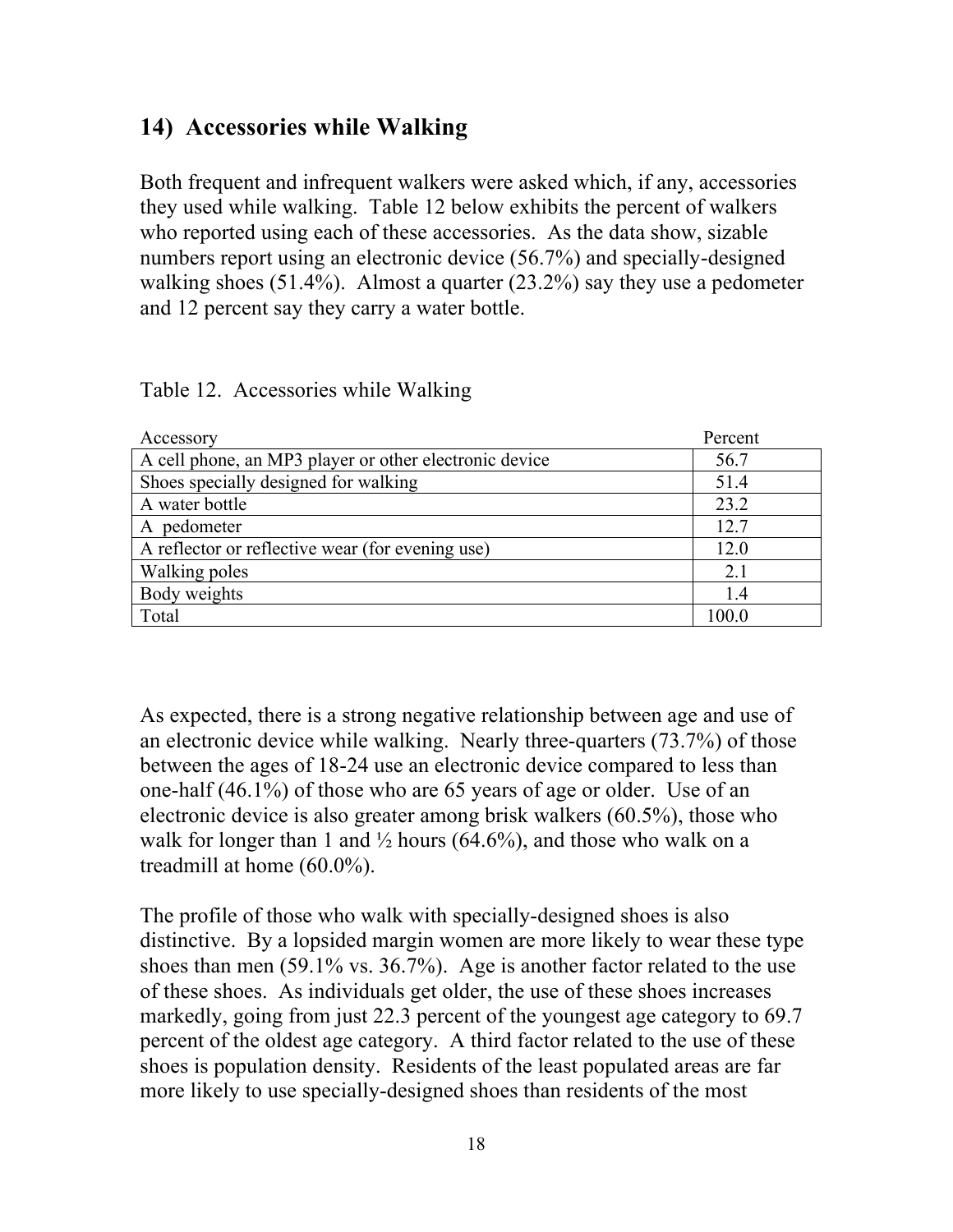populated areas (62.9% and 38.0%, respectively). Other attributes of people who are more apt to use specially-designed shoes are those who walk mainly for health or relaxation (70.3%), brisk walkers (60.8%), those who walk for either between 1 and 1 and  $\frac{1}{2}$  hours (72.3%) or walk longer than 1 and  $\frac{1}{2}$ hours (77.9%), and those who walk in a gym (74.7%), or on a treadmill at home (70.7%), or parks and forests (65.4%).

The use of water bottles and pedometers also varies considerably by orientation towards walking and by demographic attributes. Both of these accessories are much more widely used by "health/relaxation" walkers and by females. Pedometer use generally increases with age whereas use of a water bottle dips somewhat in the age categories spanning the years from 25 to 44. Use of both accessories is proportionately greatest among the oldest age category.

# **15) Other Physical Activities**

All respondents in the survey were asked about physical (or outdoor) activities they engaged in besides walking. They were presented with a list of eleven specific activities and asked to identify those which they participated in. Respondents were also given the option of identifying activities that were not on the list.

Table 13 below shows in descending order the percent of both infrequent and frequent walkers who indicated they participated in a given activity. It should be noted that infrequent walkers who replied elsewhere in the survey that the main reason they did not walk more frequently was because they were engaged in other physical activities were excluded from this analysis. This subgroup consisted of 398 individuals.

The data in the table reveal that, in general, a higher percent of frequent walkers engage in more vigorous physical activities (e.g., hiking, bicycling, physical fitness, jogging, and skiing) than infrequent walkers. (These activities are in bold print in Table 13.) This finding holds even when controlling for the age of respondents.

*As might be expected, there is a drop-off in the percent of individuals (both infrequent and frequent walkers) who participate in the more vigorous physical activities with increasing age. This trend is most pronounced*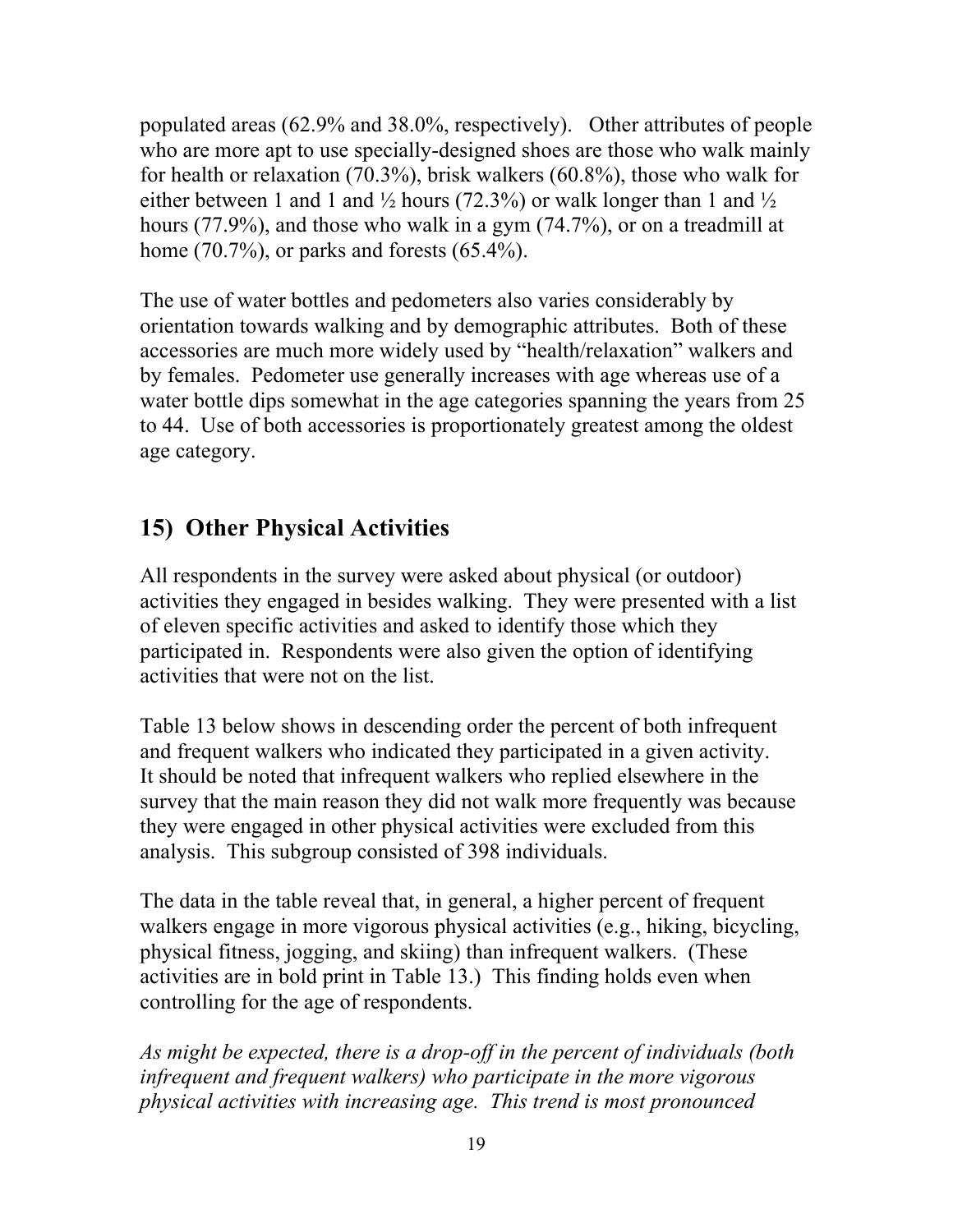*among those who say they jog.* Among those between the ages of 18-24, 50.2 percent report jogging. Yet among those between the ages of 45-64, the corresponding number is only 16.9 percent and among those 65 years of age or older, the figure plummets to just 6.6 percent.

The same story unfolds with respect to other activities such as bicycling and hiking, yet the declines are not nearly as steep. In fact, with respect to physical fitness activities, the decline in the number who participate in these types of activities falls only about 6 percentage points between the youngest and oldest age categories.

Another correlate of participation in physical activities besides walking is level of education. Regarding the more vigorous activities, less educated respondents are much more inactive than their more educated counterparts. For example, among those with a 4 year undergraduate degree or more education, approximately 29 percent jog compared to about 16 percent of those who have either a high school degree or less or have post high school vocational training or degree. Or, to take another example, about 57 percent of those with the most education bicycle compared to just 31 percent of those with the least education.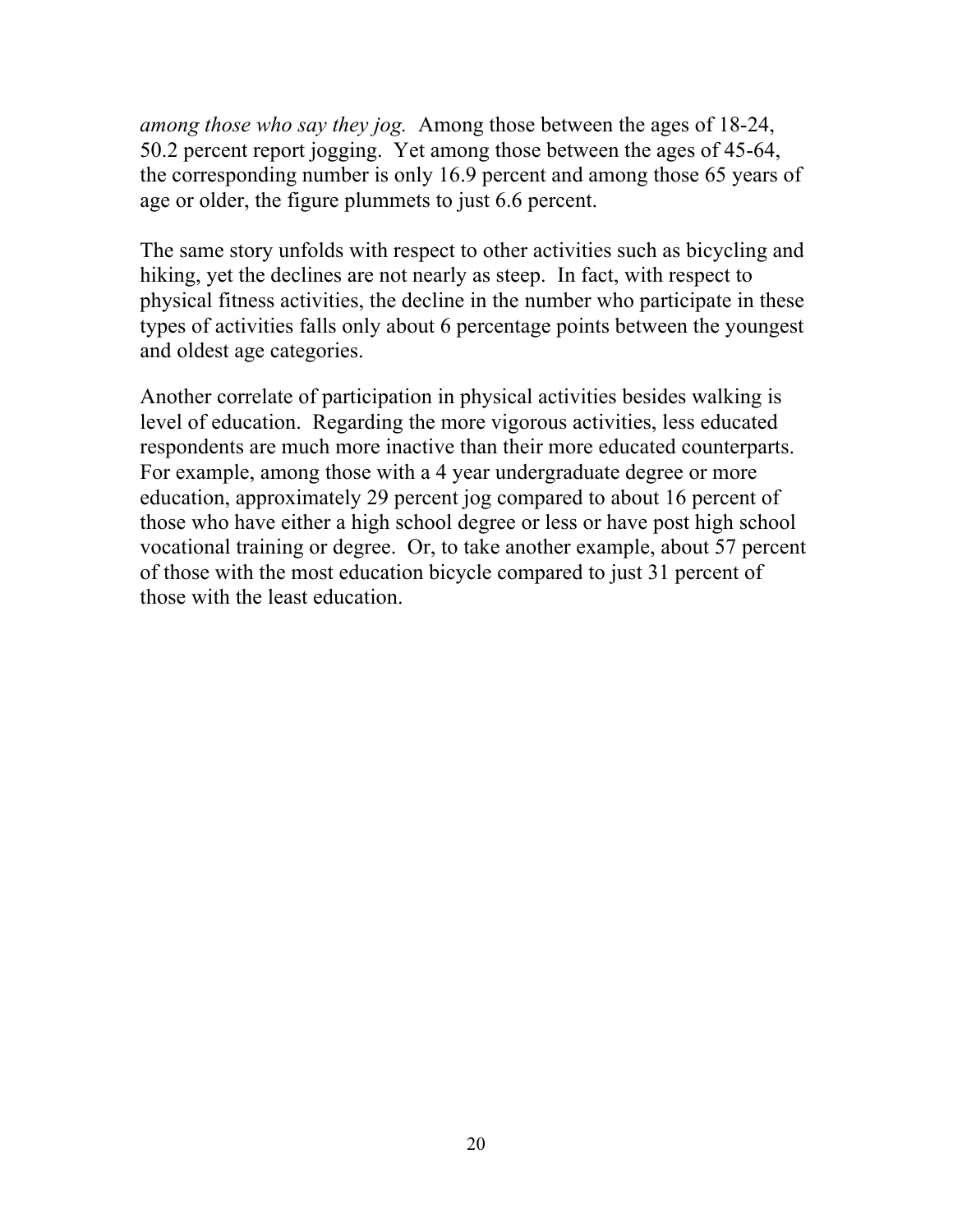|                           | Infrequent     | Frequent                   |        |
|---------------------------|----------------|----------------------------|--------|
|                           | Walker         | Walker                     | Total  |
| Activity                  | $\binom{0}{0}$ | $\left(\frac{0}{0}\right)$ | $(\%)$ |
| Gardening                 | 53.3           | 54.1                       | 53.9   |
| <b>Hiking</b>             | 36.1           | 56.7                       | 52.8   |
| <b>Bicycling</b>          | 37.4           | 56.0                       | 52.5   |
| Physical fitness (e.g.,   |                |                            |        |
| aerobics, weight lifting) | 32.2           | 48.2                       | 45.1   |
| Swimming                  | 27.0           | 31.2                       | 30.4   |
| Jogging                   | 12.0           | 30.0                       | 26.5   |
| <b>Skiing</b>             | 9.0            | 16.2                       | 14.8   |
| Team sports               | 11.0           | 10.5                       | 10.6   |
| Bird watching             | 9.1            | 10.3                       | 10.1   |
| Golf                      | 11.4           | 9.7                        | 10.0   |
| Tennis                    | 7.4            | 9.1                        | 8.8    |
| Yoga <sup>3</sup>         | 1.7            | 2.2                        | 2.1    |
|                           |                |                            |        |
| None                      | 8.6            | 4.1                        | 5.0    |

#### Table 13. Physical Activity by Type of Walker<sup>1, 2</sup>

<sup>1</sup>Omits infrequent walkers who said that the main reason they do not walk more is because they are involved in other physical activities and do not feel the need to walk more ( $n = 398$ ).

 $2$ The column percents do not add up to 100 because respondents could select more than one condition.

<sup>3</sup>Yoga was not on the pre-specified list of activities but was offered as a response under the category of "other."

## **16) Medical Conditions**

In addition to basic background questions, survey respondents were asked if they had any of nine specific medical conditions. Table 14 below lists in descending order the percent of respondents who reported having any of these conditions by whether they were infrequent or frequent walkers and, if frequent walkers, by their basic orientation towards walking.

*Viewing the data in the table shows that for six of the nine medical conditions (high blood pressure, arthritis, thinning bones, diabetes, heart*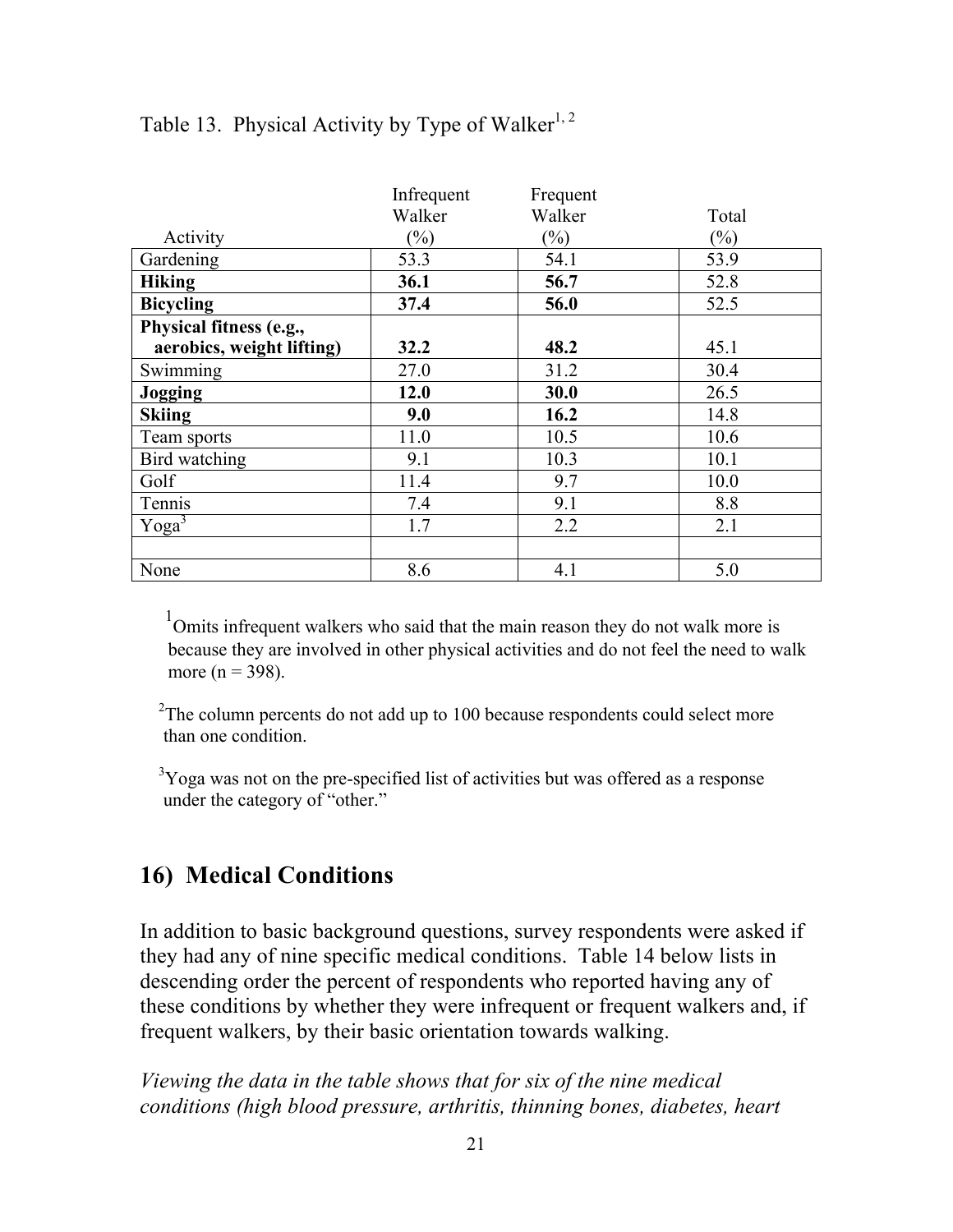*disease, and cancer), the "health/relaxation walkers" have the highest percent saying they have this condition.* For the other three conditions (being at least 15 pounds overweight, depression, or asthma), infrequent walkers report having the highest percent with these maladies. The healthiest group appears to be the instrumental walkers.

#### Table 14. Medical Conditions by Type of Walker\*

# Walkers

| Condition   | Infrequent<br>Walkers<br>$\binom{0}{0}$ | Mainly for<br>a specific<br>destination<br>$(\%)$ | Equally for<br>a destination<br>and for health relaxation<br>$(\%)$ | Mainly for<br>health or<br>$(\%)$ | Total<br>$(\%)$ |
|-------------|-----------------------------------------|---------------------------------------------------|---------------------------------------------------------------------|-----------------------------------|-----------------|
| Being at    |                                         |                                                   |                                                                     |                                   |                 |
| least 15    |                                         |                                                   |                                                                     |                                   |                 |
| pounds      |                                         |                                                   |                                                                     |                                   |                 |
| overweight  | 41.9                                    | 19.5                                              | 25.9                                                                | 36.6                              | 31.8            |
| High blood  |                                         |                                                   |                                                                     |                                   |                 |
| Pressure    |                                         |                                                   |                                                                     |                                   |                 |
| (hyper-     |                                         |                                                   |                                                                     |                                   |                 |
| tension)    | 18.7                                    | 7.2                                               | 12.5                                                                | 19.4                              | 15.0            |
| Depression  | 12.8                                    | 9.3                                               | 9.4                                                                 | 7.8                               | 9.9             |
| Arthritis   | 10.9                                    | $\overline{5.2}$                                  | 9.2                                                                 | 11.8                              | 9.6             |
| Asthma or   |                                         |                                                   |                                                                     |                                   |                 |
| other       |                                         |                                                   |                                                                     |                                   |                 |
| respire-    |                                         |                                                   |                                                                     |                                   |                 |
| tory        |                                         |                                                   |                                                                     |                                   |                 |
| diseases    | 8.5                                     | 8.4                                               | 9.1                                                                 | 7.8                               | 8.5             |
| Thinning    |                                         |                                                   |                                                                     |                                   |                 |
| bones       |                                         |                                                   |                                                                     |                                   |                 |
| (osteo-     |                                         |                                                   |                                                                     |                                   |                 |
| porosis)    | 4.1                                     | 1.4                                               | 4.1                                                                 | 6.9                               | 4.4             |
| Diabetes    | 4.8                                     | 1.8                                               | 3.5                                                                 | 6.1                               | 4.2             |
| Heart       |                                         |                                                   |                                                                     |                                   |                 |
| disease     | 3.1                                     | 0.6                                               | 2.0                                                                 | 4.4                               | 2.7             |
| Cancer      | 1.6                                     | 0.5                                               | 1.5                                                                 | 2.2                               | 1.5             |
|             |                                         |                                                   |                                                                     |                                   |                 |
| None of the |                                         |                                                   |                                                                     |                                   |                 |
| above       | 38.5                                    | 60.3                                              | 49.0                                                                | 36.4                              | 44.9            |

 \* The column percents do not add up to 100 because respondents could select more than one condition.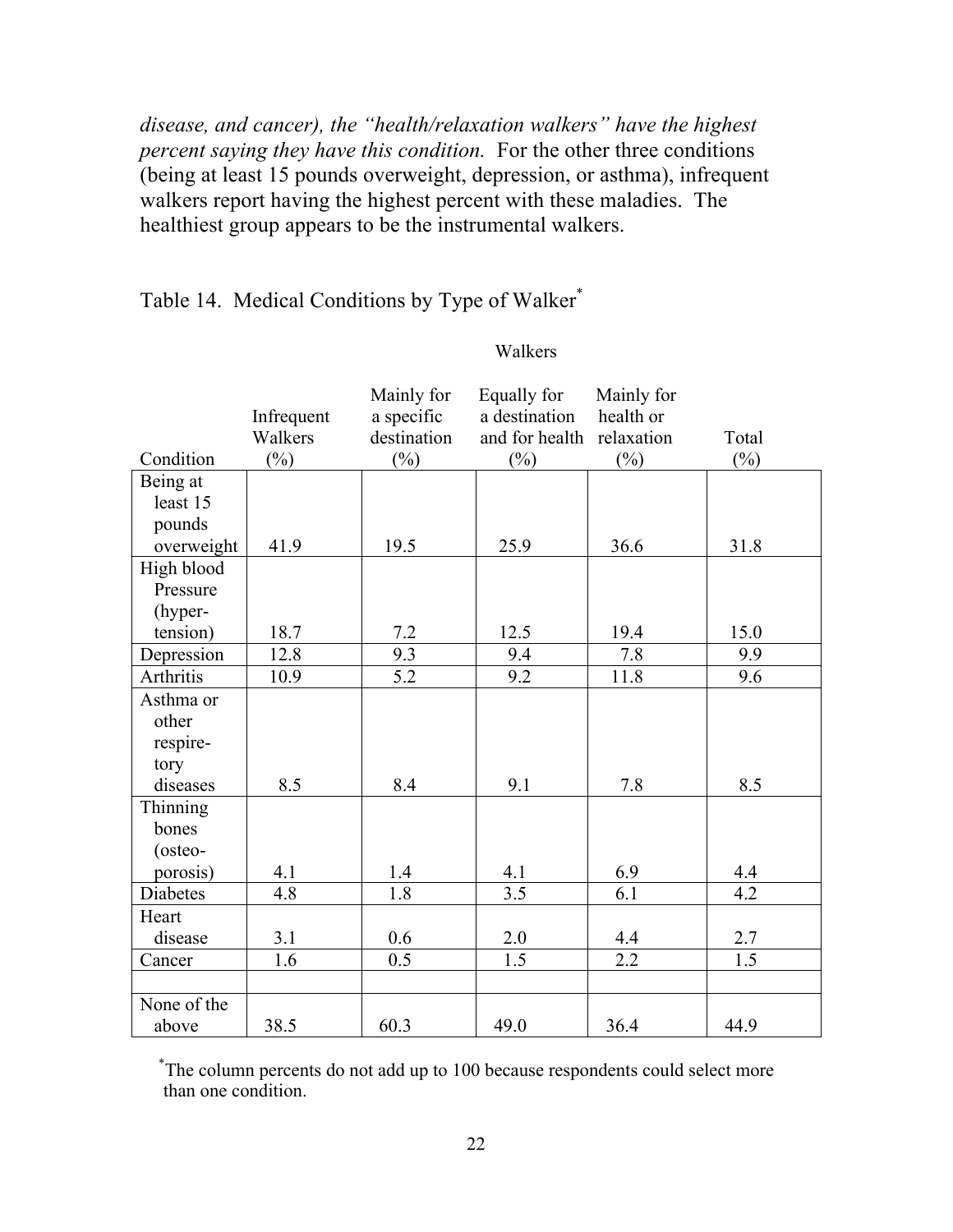One of the reasons why the "health/relaxation" walkers report having the highest incidence of many of these medical conditions is due to the differing age distributions of the four types of walkers. As an example, consider those who say they have high blood pressure. Within each of the oldest three age categories, 31-44, 45-64, and 65 plus, among the "health/relaxation walkers" the percent who report having high blood pressure is *lower* than the percent who report having high blood pressure among infrequent walkers. However, the "instrumental walkers" still report having the lowest incidence of this medical problem within each of these three age categories.

With other conditions as well (arthritis, thinning bones, and diabetes), once age is held constant, the percent of "heath/relaxation walkers" who report having these conditions is either on a par or only somewhat elevated over the percent who report having these conditions among infrequent walkers. Still, the "instrumentalists" continue to have the lowest incidence of these conditions even when age is controlled for.

As was true with participation in other activities besides walking, level of education is strongly associated with the reported incidence of the nine medical conditions listed in the survey. Those with a high school degree or less or with a vocational degree or training have markedly higher reported rates of each of the medical conditions than those with a 4-year undergraduate degree or higher level of education.

*Significantly, there is a strong negative relationship between the frequency of walking and the number of illnesses.* The more an individual walks, the fewer the number of the nine medical conditions he/she reports being afflicted with. This finding holds true even when controlling for the age, sex, educational background of the individual and the economic composition and "walkability" of the neighborhood.

## **17) Reasons for Walking**

Frequent walkers were presented with a list of twelve reasons about why people might walk. The respondents were asked to indicate how important each reason was to them personally to walk. The response categories ranged from "very important," to "somewhat important," to "not that important," to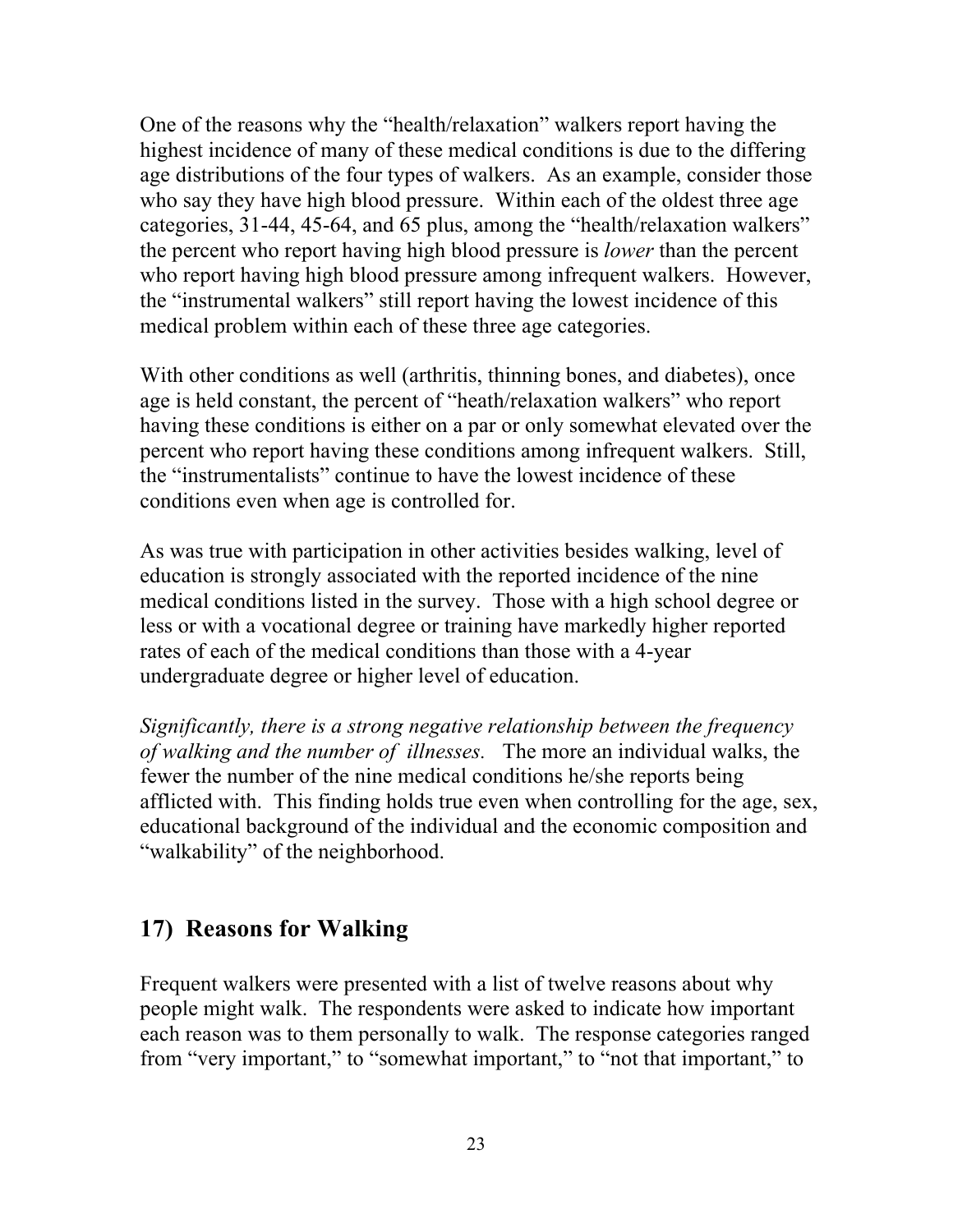"not at all important." The percent who said "very important" are presented in descending order in Table 15 below.

It is clear that physical and emotional health figure prominently in the reasons why people choose to walk (see entries in bold print). The number one reason people cited for walking was "to maintain good health." The second most important reason was that walking "helps me to feel calm and less stressed." The third and fourth-ranked reasons ("walking give me more physical energy," "walking gets me out of the house and I feel better afterwards") are also related to physical and emotional well being.

|                                                                  | Percent        |
|------------------------------------------------------------------|----------------|
|                                                                  | Who Say        |
| Reason                                                           | Very Important |
| Walking helps me to maintain good health                         | 71.1           |
| Walking helps me to feel calm and less stressed                  | 60.6           |
| Walking gives me more physical energy                            | 58.2           |
| Walking gets me out of the house and I feel better afterwards    | 53.6           |
| Walking helps me to maintain my weight                           | 52.0           |
| Walking allows me to get to a specific destination such as work, |                |
| school, or a store.                                              | 51.8           |
| Walking gives me an opportunity to go out and explore my         |                |
| surroundings                                                     | 47.7           |
| Walking helps me to lose weight                                  | 34.2           |
| Walking allows me to take care of my pet                         | 22.4           |
| Walking is how I get to/from transit stops                       | 22.1           |
| Walking gives me an opportunity to spend time with family or     |                |
| friends                                                          | 17.0           |
| Walking is my main form of transportation                        | 9.7            |

Table 15. Reasons for Walking

After indicating the level of importance of each of these twelve items, respondents were asked to choose from this list the single most important reason which motivated them to walk. Respondents were also given the option of including a reason that was not part of the battery of items.

The main reasons they offered are listed in descending order in Table 16 below. Again, the most frequently cited reason people give for walking is to "maintain good health." The other health-related reasons are not accorded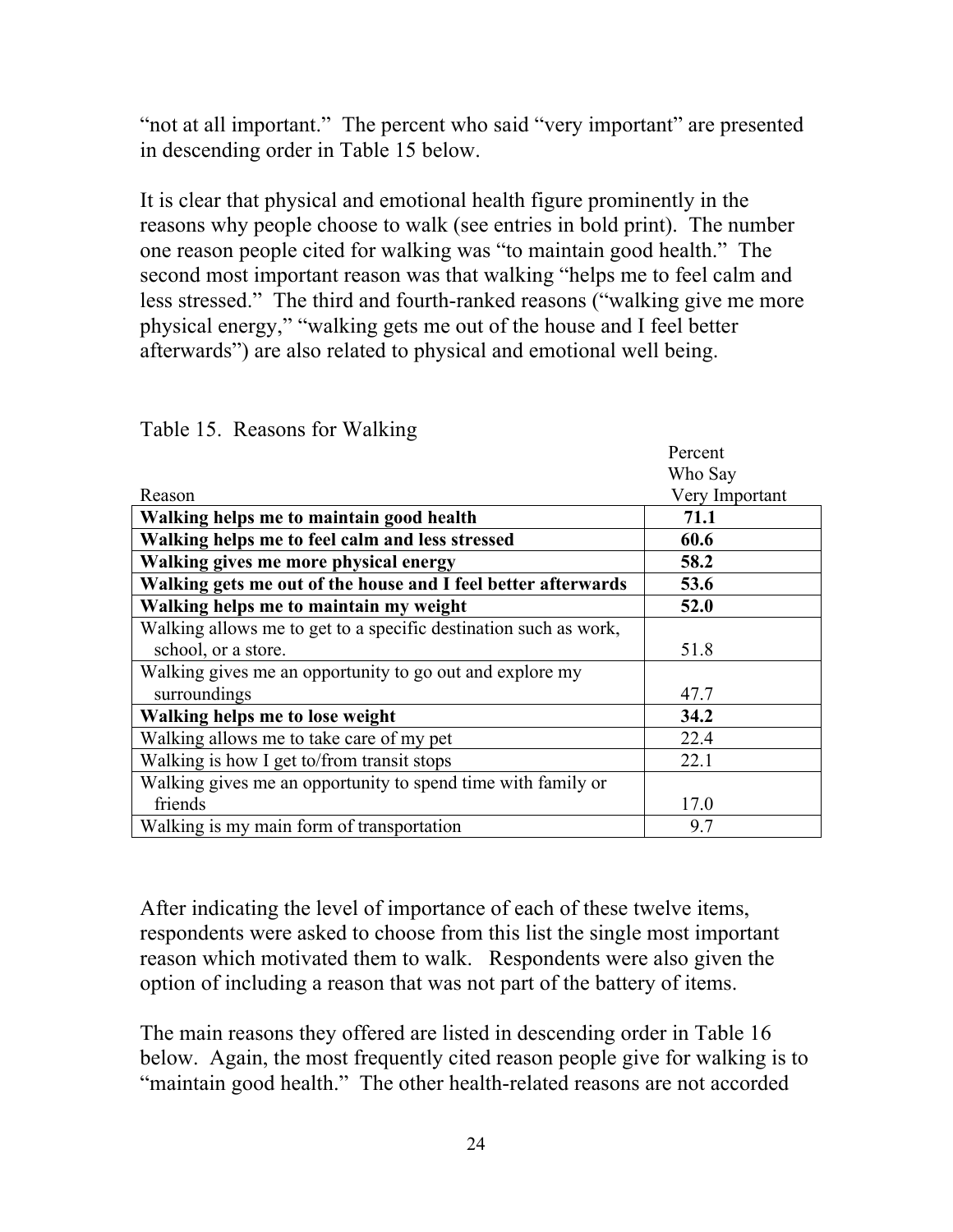as much prominence as in Table 15 but this is probably because they are now subsumed under the reason to "maintain good health." The second most frequent response is "walking allows me to get to a specific destination such as work, school, or school." Overall, these data indicate that health (physical and emotional) is the primary motivator for walking among frequent walkers followed by more utilitarian reasons such as getting to a specific destination.

|                                                                  | Percent<br>Who Say |
|------------------------------------------------------------------|--------------------|
| Reason                                                           | Main Reason        |
| Walking helps me to maintain good health                         | 29.4               |
| Walking allows me to get to a specific destination such as work, |                    |
| school, or a store.                                              | 22.2               |
| Walking helps me to feel calm and less stressed                  | 9.2                |
| Walking allows me to take care of my pet                         | 8.0                |
| Walking helps me to lose weight                                  | 5.2                |
| Walking gives me more physical energy                            | 4.6                |
| Walking helps me to maintain my weight                           | 4.6                |
| Walking gets me out of the house and I feel better afterwards    | 4.4                |
| Walking gives me an opportunity to go out and explore my         |                    |
| surroundings                                                     | 3.9                |
| Walking is how I get to/from transit stops                       | 2.8                |
| Walking gives me an opportunity to spend time with family or     |                    |
| friends                                                          | 1.6                |
| Walking is my main form of transportation                        | 1.5                |
|                                                                  |                    |
| All other reasons                                                | 2.6                |
| Total                                                            | 100.0              |

| Table 16. Main Reason for Walking |  |  |  |
|-----------------------------------|--|--|--|
|-----------------------------------|--|--|--|

Who are the frequent walkers who ascribe primary importance to "maintaining good health?" To answer this question, we divided up frequent walkers into two categories – those who responded "walking helps me to maintain good health" as the most important reason for walking and those who cited any other factor as the most important reason. One of the major characteristics which differentiates these two groups is age. As respondents get older, they increasingly mention "maintaining good health" as the single most important reason for walking. Relatedly, there is a strong relationship between whether or not respondents are beset with certain medical problems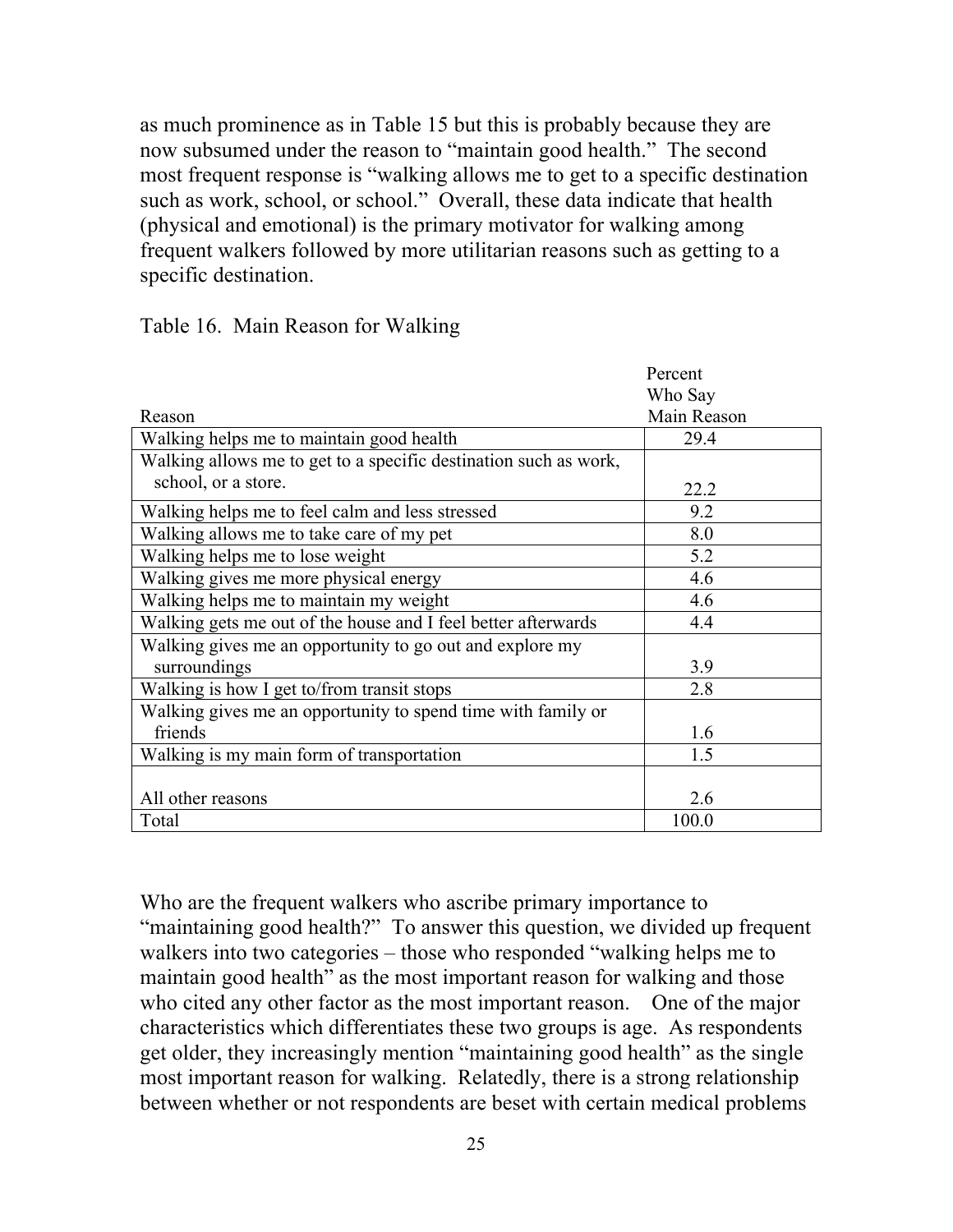and whether or not they cite "maintaining good health" as the number one reason for walking. These conditions include heart disease, diabetes, high blood pressure, thinning bones, arthritis, and cancer. Individuals who say they have one or more of these conditions are far more likely to cite "maintaining good health" as the primary reason for walking. *This finding suggests that for a significant segment of frequent walkers the words "maintaining good health" does not mean that these individuals are now in excellent physical shape and want to preserve their excellent health; rather it means that they are afflicted with one or more serious medical conditions and want to prevent a further deterioration in their health.* 

After "maintaining good health," "feeling calm and less stressed" was the next most frequently cited health-related factor motivating frequent walkers to walk. Homemakers and individuals between the ages of 31-44 or between the ages of 45-64 were more apt to cite this factor than others in the sample.

The third-ranked health-related motivating factor cited by frequent walkers was that walking "allows them to lose weight." Those most inclined to offer this response consisted of the following subgroups: females, those in the age range of 31 to 44 or the age range of 45 to 64, African-Americans or Hispanics, individuals with less than a 4-year undergraduate degree, residents of more sparsely populated areas, "group walkers," and individuals who are overweight, have high blood pressure, and/or diabetes.

#### **18) Reasons for Not Walking**

To gauge why infrequent walkers were reluctant to walk more frequently, we presented them with a list of seven possible reasons why people might be disinclined to walk more and asked them about the extent to which each reason was personally applicable to them. The response categories ranged from "strongly agree," to "somewhat agree," to "somewhat disagree," to "strongly disagree."

In Table 17 below are listed the seven reasons rank-ordered by the percent who strongly agreed with each reason. Topping the list of reasons is that respondents are "involved in other physical activities and do not feel the need to walk more." In second place are neighborhood-related factors such as "not enough sidewalks" or "speeding motor vehicles." Following closely behind in third and fourth place are personal level factors such as lack of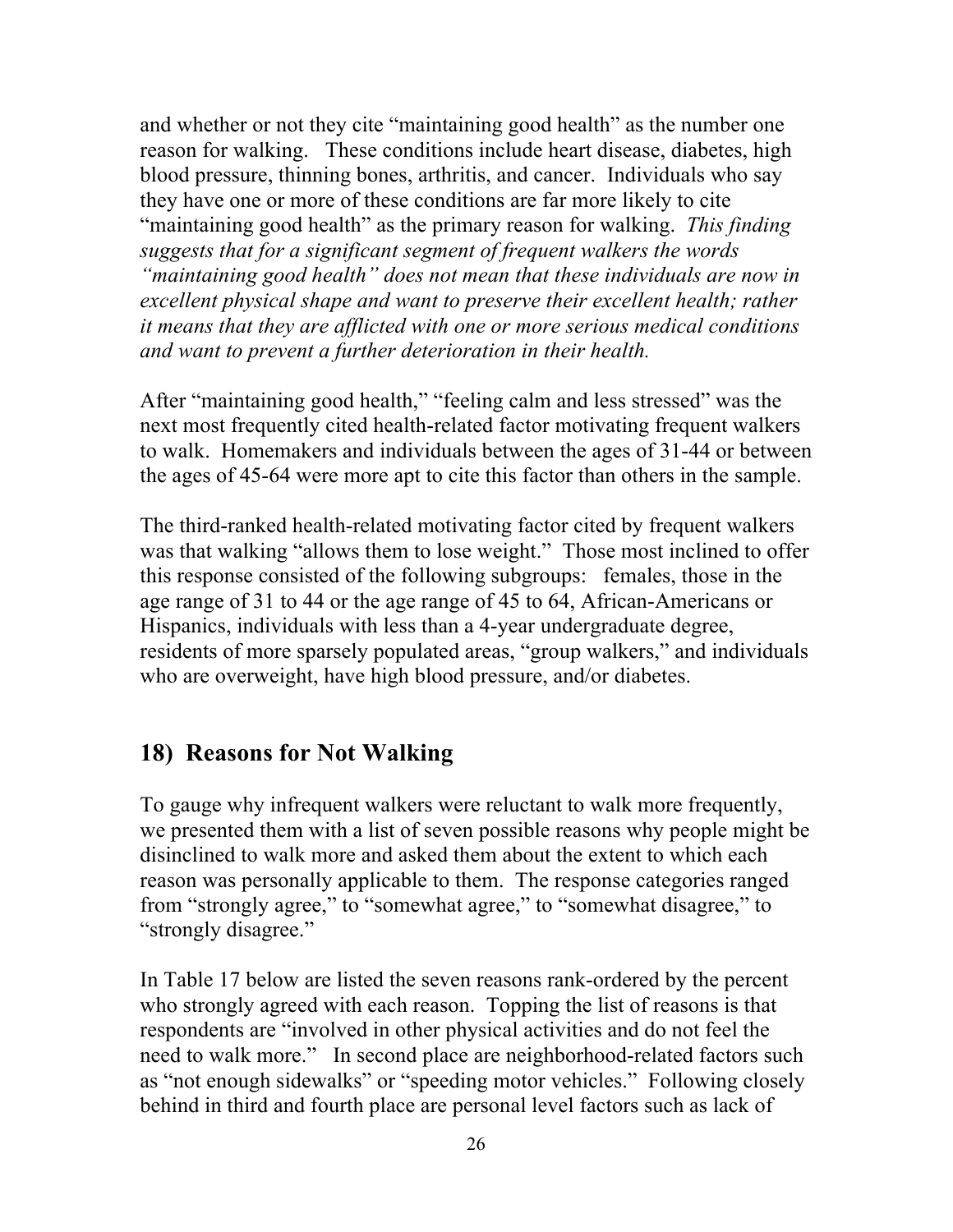time or energy. What is noteworthy here is that an expression of total disinterest in walking is near the bottom of the list. Only 6.9 percent of the infrequent walkers agreed strongly with the statement "I am just not that enthusiastic about walking more."

|                                                                     | Percent               |
|---------------------------------------------------------------------|-----------------------|
|                                                                     | Who Respond           |
| Reason                                                              | <b>Strongly Agree</b> |
| I am involved in other physical activities and do not feel the need |                       |
| to walk more                                                        | 16.9                  |
| In my neighborhood things like not enough sidewalks or speeding     |                       |
| motor vehicles discourage me from walking more                      | 13.3                  |
| I do not have time to walk more                                     | 12.8                  |
| With things like work or family responsibilities, I do not have the |                       |
| energy left to walk more                                            | 10.8                  |
| There are not many desirable places nearby in which to walk         | 10.6                  |
| I am just not that enthusiastic about walking more                  | 6.9                   |
| The level of crime in my neighborhood discourages me from           |                       |
| walking more                                                        | 2.4                   |

Table 17. Reasons for Not Walking

We next asked the infrequent walkers to choose from the seven reasons listed in the table above the single most important reason why they are not disposed towards walking more. They also had the option of providing a different reason not on the list. Table 18 below lists in descending order the main reasons they offered.

While being involved with other activities still heads the list, lack of energy and time now place slightly ahead of neighborhood-related factors. Also, lack of enthusiasm for walking moves to fourth place on the list instead of sixth place.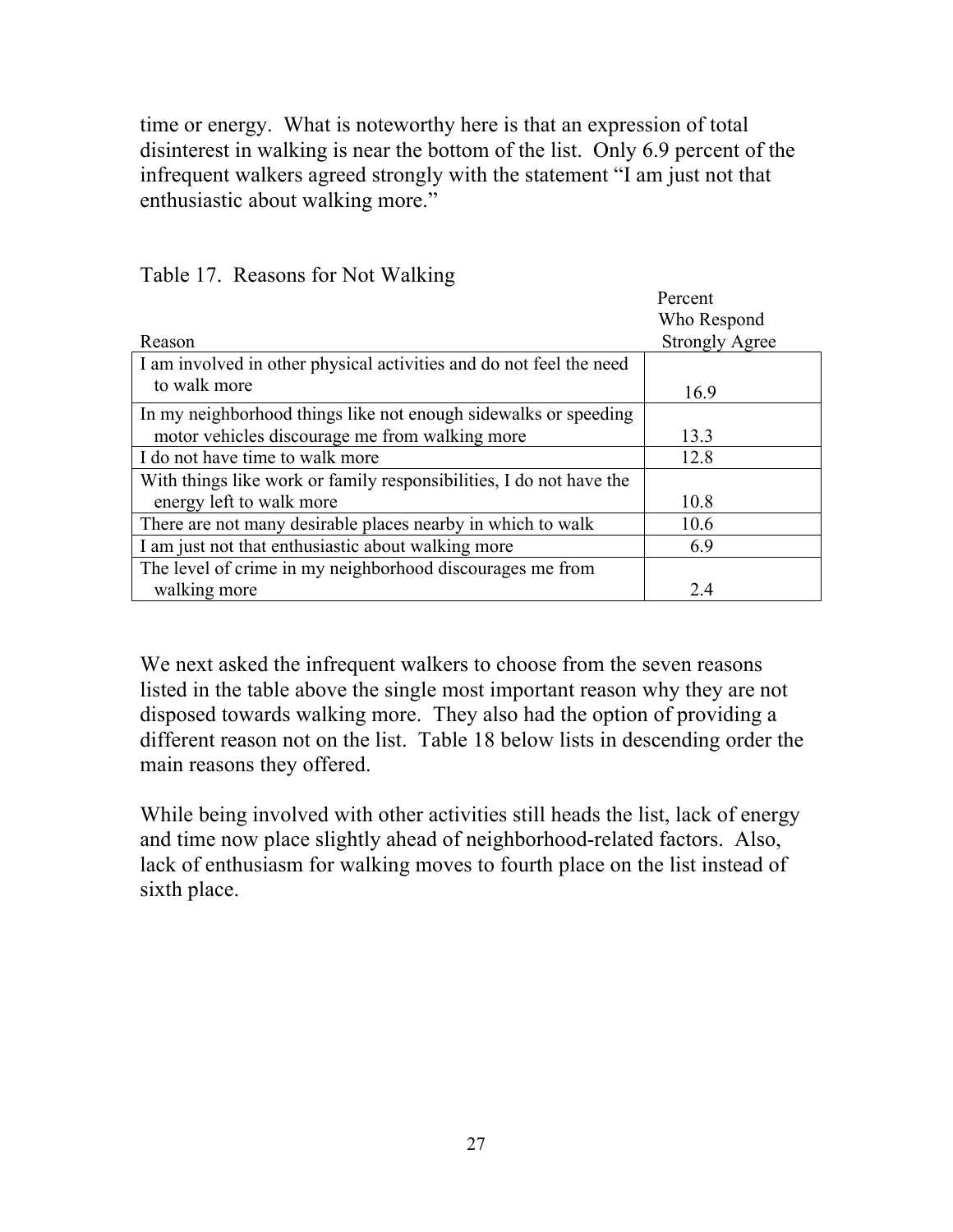|                                                                     | Percent     |
|---------------------------------------------------------------------|-------------|
|                                                                     | Who Say     |
| Reason                                                              | Main Reason |
| I am involved in other physical activities and do not feel the need |             |
| to walk more                                                        | 22.1        |
| I do not have time to walk more                                     | 21.7        |
| With things like work or family responsibilities, I do not have the |             |
| energy left to walk more                                            | 16.3        |
| I am just not that enthusiastic about walking more                  | 10.7        |
| In my neighborhood things like not enough sidewalks or speeding     |             |
| motor vehicles discourage me from walking more                      | 8.3         |
| There are not many desirable places nearby in which to walk         | 5.8         |
| The level of crime in my neighborhood discourages me from           |             |
| walking more                                                        | 0.9         |
| All other reasons                                                   | 14.2        |
|                                                                     |             |
| Total                                                               | 100.0       |

#### Table 18. Main Reasons for Not Walking

The reason given by some infrequent walkers that they are "involved in other physical activities and do not feel the need to walk more" is not simply a convenient rationalization for not walking more. On a whole range of physical activities (particularly jogging, cycling, physical fitness), those who say they are involved in other physical activities are indeed far more active than other infrequent walkers. In fact, they surpass *frequent walkers* in their level of participation of physical activities.

The profile of those who say "they do not have time" as the main reason for being reluctant to walk more is not very distinctive. These respondents appear to share a number of demographic characteristics with other infrequent walkers who did not give this response. They are somewhat more likely to be married and to fall within the age range of 31-44 but even these differences are slight.

The third most frequently mentioned main reason for not walking more by infrequent walkers is that, after taking care of work and family responsibilities, people do not have energy left to walk more. Notably, married females, but not married males, tend to be overrepresented among those who offer this response. Other subgroups which have a higher-thanaverage proportion giving this response are individuals who are less educated, live in lower income areas, and reside in the least populated areas.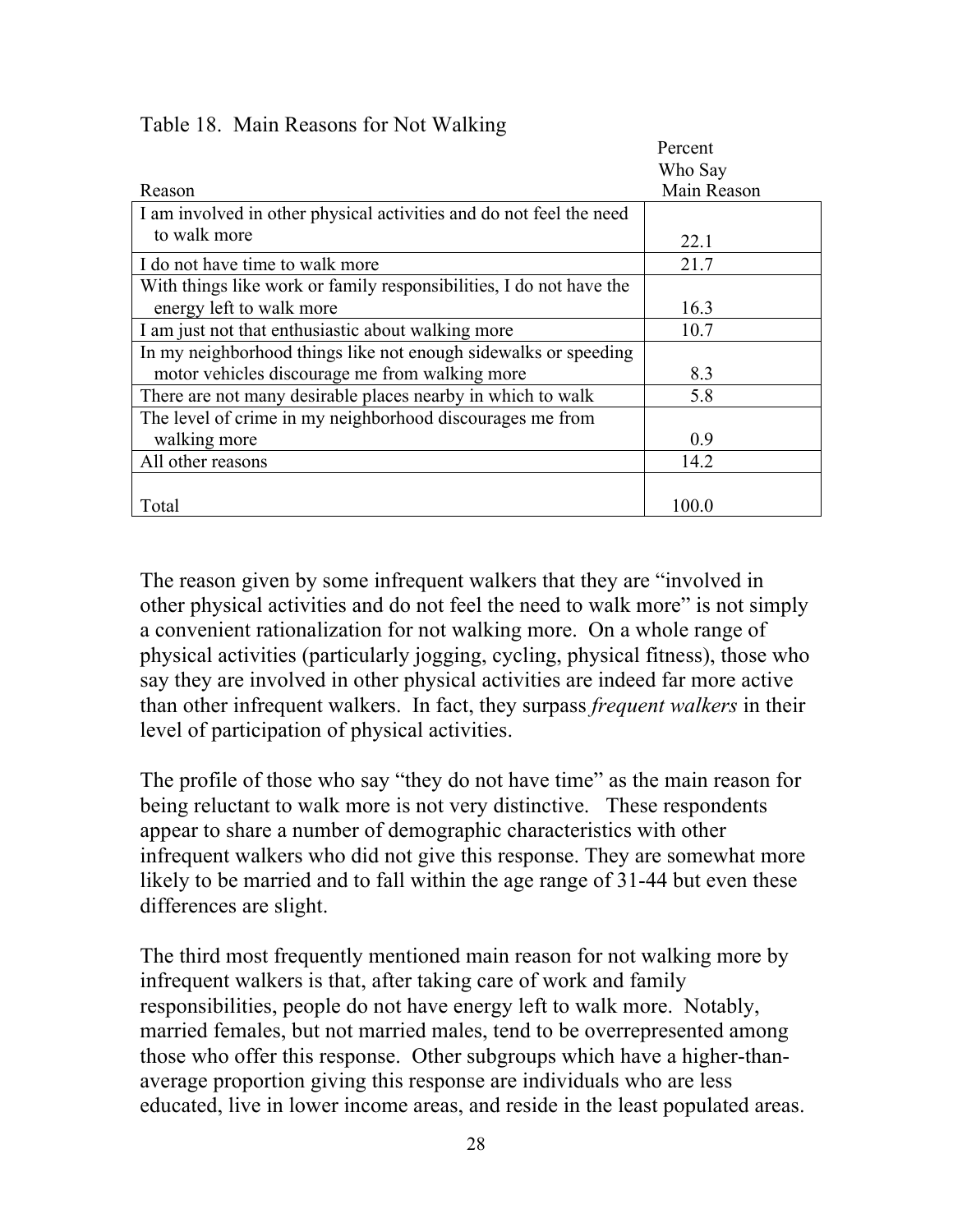These respondents also are considerably more likely to have a number of health problems than others in the sample. *Particularly noteworthy is that they are far less likely to be engaged in other types of physical activities than frequent walkers and even other infrequent walkers.*

Ranking fourth among the main reasons given for a reluctance to walk is a basic lack of enthusiasm for walking more. Similar to those who say they lack energy for walking more, these individuals also tend to be less educated and have a greater number of serious health problems than other infrequent walkers. They also are noticeably less likely to participate in other physical activities than other infrequent walkers.

The fifth and sixth place reasons for not walking more revolve around the infrastructure of the communities in which the infrequent walkers live. The most noticeable characteristic of respondents who cite infrastructure problems as the main reason they do not walk more is their younger age. As the age of the infrequent walkers increases, the emphasis placed on infrastructure problems diminishes considerably.

# **19) Pedestrian Safety Problems**

Survey respondents were asked to indicate the extent to which each of nine items posed a problem in terms of pedestrian safety in their neighborhoods. The response categories ranged from "very big problem," to "somewhat of a problem," to "only a small problem," to "not a problem at all."

Listed in descending order in Table 19 below is the percent who said a given item was a "very big problem" or "somewhat of a problem." Topping the list was distracted drivers. More than a quarter of all respondents indicated inattentive drivers were a serious problem facing pedestrians in their neighborhoods. Trailing closely behind was another automobile-related item – speeding motor vehicles. The next two items concerned the scarcity of sidewalks or unsmooth walking surfaces. Though not on the list of problems in the survey, several respondents mentioned in the open-ended "comments" section of the survey that cyclists who disobeyed traffic laws also posed a hazard to pedestrians.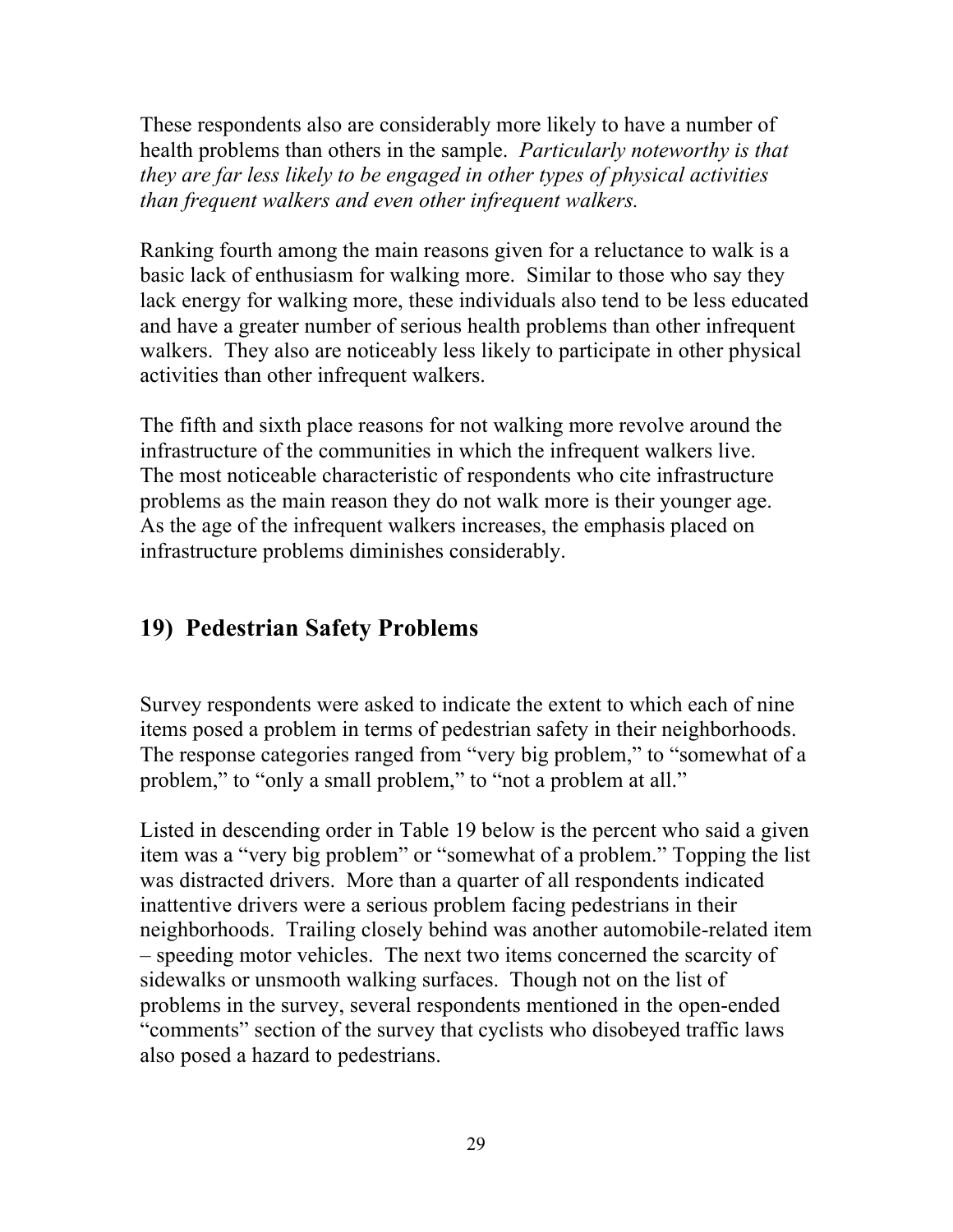|                                                 |                     | Percent  |         |
|-------------------------------------------------|---------------------|----------|---------|
|                                                 | Percent             | Who Say  |         |
|                                                 | Who Say             | Somewhat |         |
|                                                 | Very Big<br>Problem | of a     | Total   |
| Problem                                         |                     | Problem  | Percent |
| Drivers talking on cell phones or using         |                     |          |         |
| other electronic devices                        | 26.5                | 27.7     | 54.2    |
| Speeding motor vehicles                         | 22.9                | 30.3     | 53.2    |
| Unsmooth sidewalks or other walking surfaces    | 13.4                | 24.7     | 43.4    |
| Not enough sidewalks                            | 18.7                | 20.7     | 39.4    |
| Poorly-lit streets                              | 10.7                | 22.6     | 33.3    |
| The sidewalks are too narrow                    | 6.8                 | 16.5     | 23.3    |
| The Walk Signs or street signals do not give me |                     |          |         |
| Enough time to walk across the street safely    | 5.5                 | 12.6     | 18.1    |
| Crime                                           | 3.4                 | 10.1     | 13.5    |
| Dogs or other animals                           | 3.4                 | 9.7      | 13.1    |

Table 19. Safety Problems for Pedestrians

Coinciding with expectations, the percent who report a given problem as being serious varies by the type of neighborhood in which the respondent lives. Residents of the most densely-populated areas are significantly more likely to indicate that distracted drivers, speeding motor vehicles, and crime are "very big problems." Oppositely, residents of the least-populated areas are much more likely to indicate that too few sidewalks, unsmooth walking surfaces, poorly-lit streets, and dogs constitute "very big problems." Also residents of lower income areas, with the exception of the two automobilerelated items, are more likely to view the other seven pedestrian safety items as being more serious than residents of more affluent areas.

Interestingly, the "instrumental walkers" and the "hybrid walkers" were far more concerned about both distracted drivers and speeding motor vehicles than either the "health/relaxation walkers" or the infrequent walkers. This finding persists even when controlling for the population density of the neighborhood in which they reside.

In conjunction with the nine items relating to pedestrian safety, we asked respondents whether they had "ever been hit by a car or truck" or whether they had "ever been hit by a cyclist." All together, 6.1 percent of the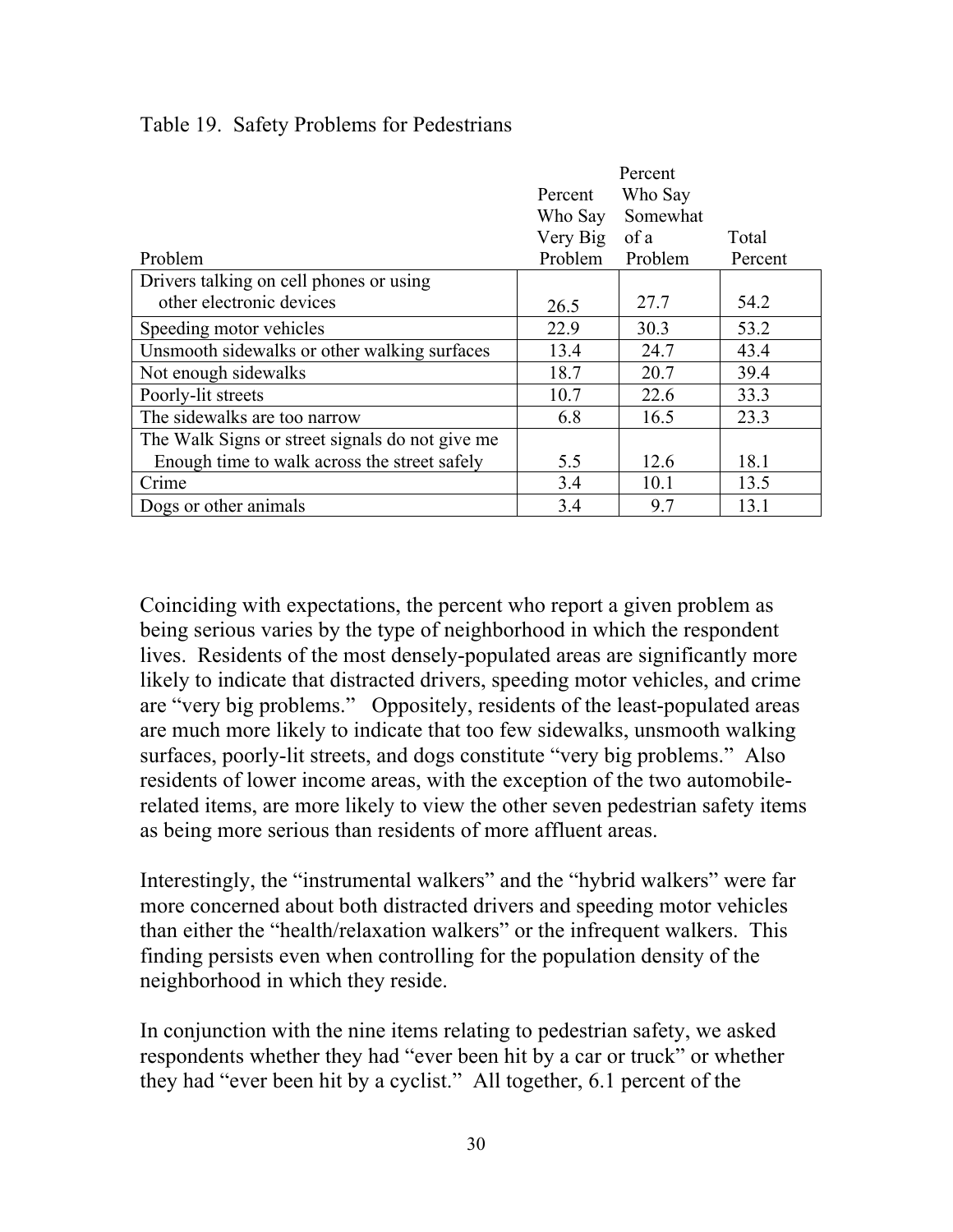respondents reported that they had been hit by a car and 4.8 percent report having been struck by a cyclist.

The proportion of those saying they have been hit by a car *decreases* with age. Alternatively, the proportion *increases* as the population density of the area in which the respondent resides goes up. Males and those whose basic orientation towards walking is mainly to get to a specific destination (the "instrumentalists") or equally to get to a specific destination and for purposes of health and relaxation (the "hybrids") are more likely to report having been hit by a car than those whose primary purpose in walking is for health and relaxation.

Similar to those who say they have been hit by a car, there is a positive relationship between population density and the percent of those who say they have been struck by a cyclist. As the population of an area becomes increasingly concentrated, more people say they have been struck by a cyclist. However, age is now curvilinearly related to saying one has been hit by a cyclist. Among the youngest age category (18-24) and the oldest age category (65 years or older), there is a greater percent reporting being hit by a cyclist than among the age categories falling in the middle. Finally, those who describe their walking pace as "brisk" are more likely to say they have been hit by a cyclist.

## **20) Walkability of Neighborhoods**

To measure the effect of the walkability of the neighborhood on respondents' walking attitudes and habits, we asked a set of three questions about perceptions concerning the walkability of their neighborhood. These three questions were taken from the Neighborhood Environment Walkability Scale (NEWS) designed by Professor Jim Sallis of San Diego State University. The three items consisted of the level of agreement (ranging from "strongly disagree" to "strongly agree") with the following statements:

- 1) There are many places to go within easy walking distance of my home.
- 2) It is easy to walk to a transit stop (bus, train, subway) from my home.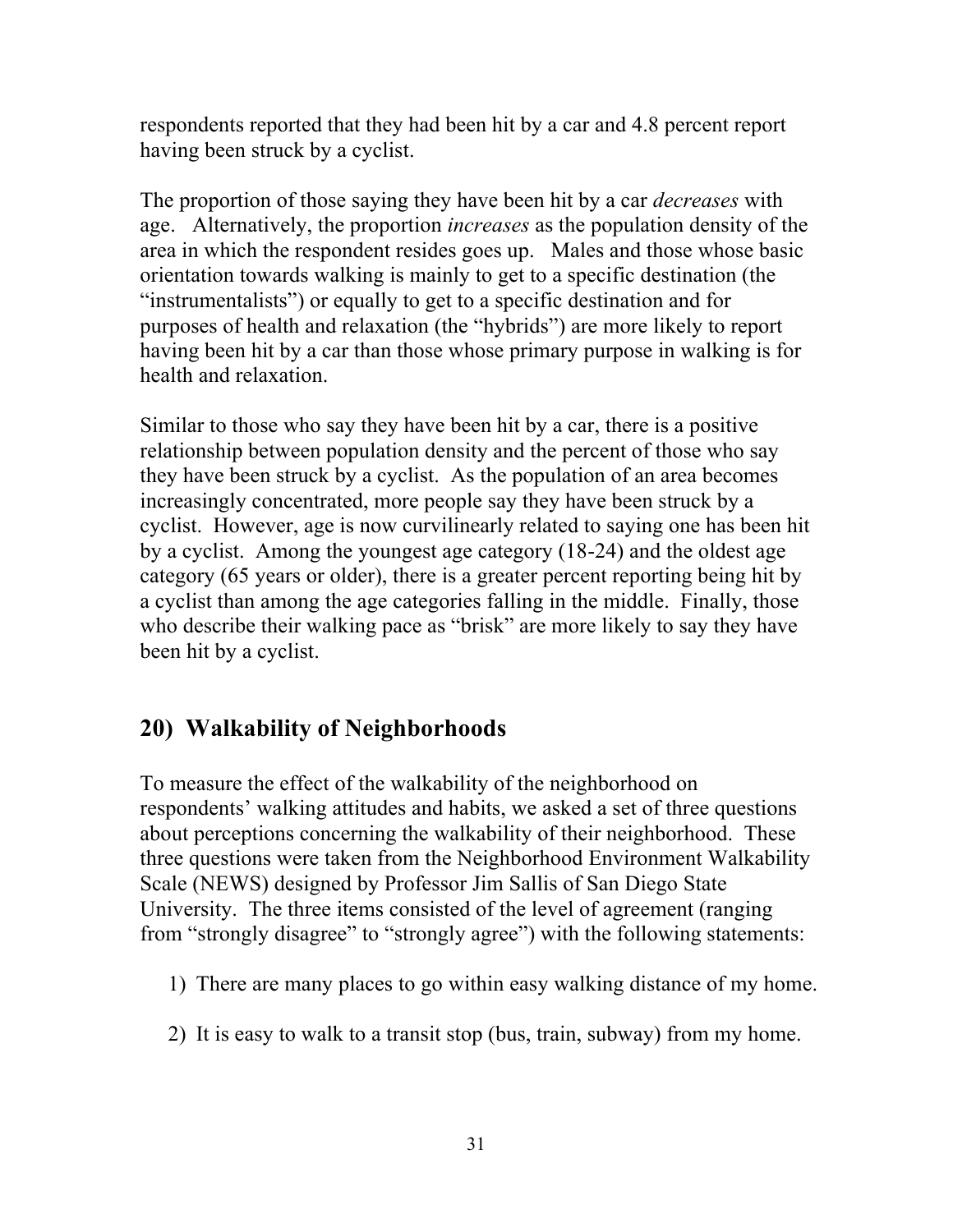3) There are many interesting things to look at while walking in my neighborhood.

After the third week of the survey, we inserted two additional items from the NEWS. These items were:

- 4) Stores are within easy distance of my home.
- 5) There are many alternative routes for getting from place to place in my neighborhood. (I don't have to go the same way every time.)

Importantly, each of these five items was strongly related to each other. This means that they are essentially measuring the same underlying dimension.

Since we had responses for the first three items of the NEWS Scale for the entire sample, we used these three items to create a composite measure of the walkability of the neighborhoods in which the respondents lived. This composite measure was created by first assigning scores ranging between 1 to 4 to each of the three items. A score of "1" indicated that the respondent "strongly disagreed" with a given statement and a score of "4" meant that a respondent "strongly agreed" with a given statement. We then conducted a principal components factor analysis which extracted one factor and generated factor scores for each respondent. We next recoded the factor scores into three categories based on the frequency distribution of the scores (i.e., each category had approximately one-third of the cases falling within it). The three categories were labeled "low walkability," "medium walkability," and "high walkability" corresponding to the degree to which respondents perceived their neighborhoods to be walkable.

*People who live in more walkable neighborhoods tend to walk more.* In Table 20 below is a crosstabulation between the extent to which a neighborhood is perceived as walkable or not (based on our composite measure of the three items from the NEWS scale) and whether a respondent walks frequently or infrequently. The table shows that 88.1 percent of individuals who live in the most walkable neighborhoods are frequent walkers compared to just 64.9 percent of individuals who live in the least walkable neighborhoods.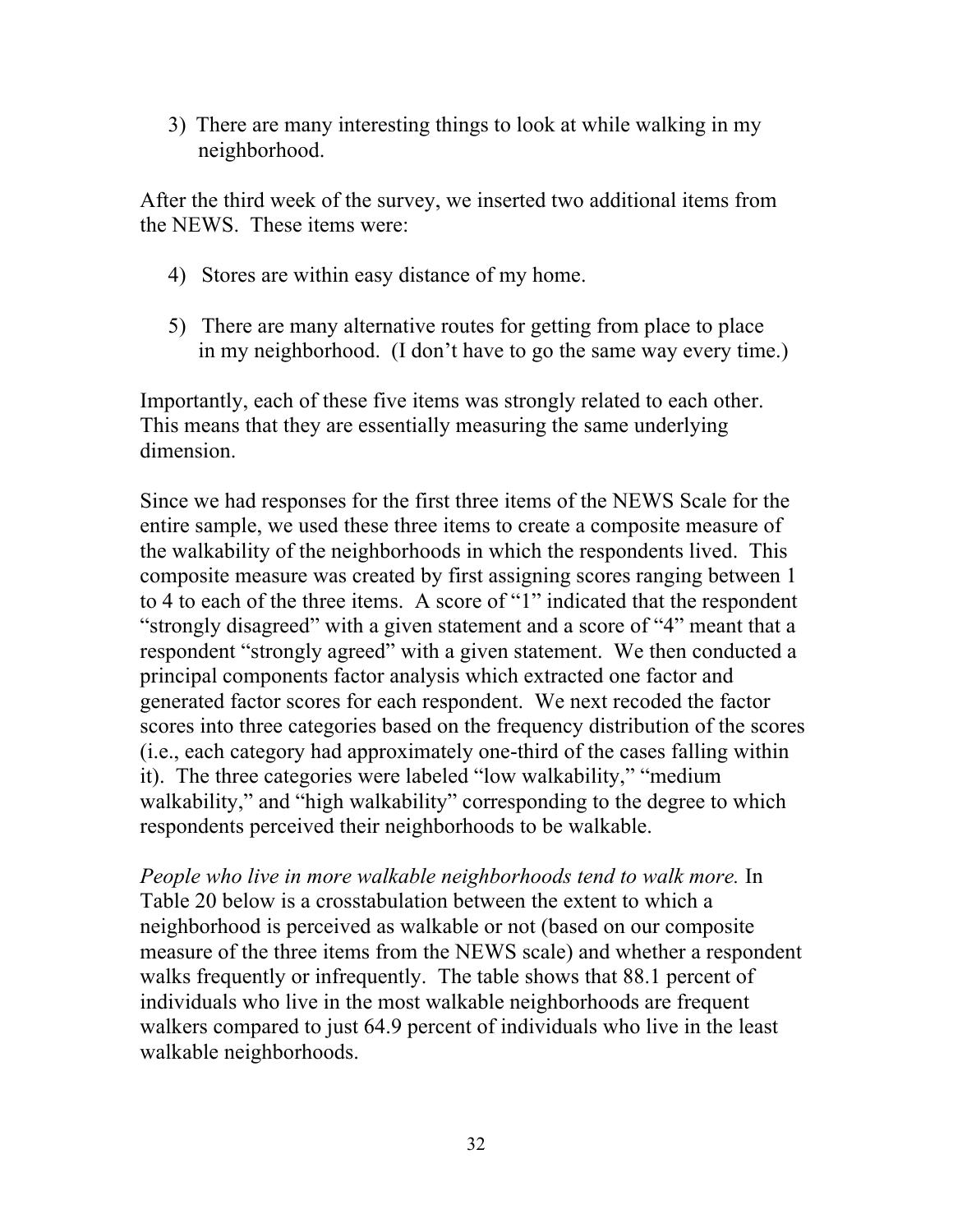| Frequency of walking |                    | Walkability of Neighborhood |                     |                        |
|----------------------|--------------------|-----------------------------|---------------------|------------------------|
|                      | Low<br>walkability | Medium<br>walkability       | High<br>walkability |                        |
| infrequent<br>walker | 35.1%              | $22.0\%$                    | 11.9%               | 22.7%                  |
| frequent<br>walker   | 64.9%              | 78.0%                       | 88.1%               | 77.3%                  |
| Total                | 100.0%             | 100.0%                      | 100.0%              | 100.0<br>$\frac{0}{0}$ |

Table 20. Frequency of Walking by Walkability of Neighborhood<sup>\*</sup>

 **\*** Omits 62 individuals who said that currently they could not walk because of physical impairments.

One could argue that these findings are an artifact of the degree of urbanization of a neighborhood. That is to say, it may simply be the case that in more urban areas there are "many places to go within easy walking distance," easy access to transit stops, and many interesting things to see. If so, perhaps the relationship noted above between the perceived walkability of a neighborhood and the frequency of walking is due to how urbanized an area is.

To test to see if the relationship between the walkability of a neighborhood and the frequency of walking is a spurious one or not (owing to the degree of urbanization), we replicated the above analysis for three different levels of population density – low, medium, and high.

The results are displayed in Table 21 below. The data show clearly that the bi-variate relationship noted above in Table 20 is not due to the degree of urbanization. *Within each level of population density (low, medium, and high), the proportion of frequent walkers increases as the perceived walkability of the neighborhood goes from low to high. This means that the walkability of a neighborhood is not determined by the degree of urbanization of a neighborhood. Within different rural, suburban, and urban areas there are neighborhoods that are more or less walkable.*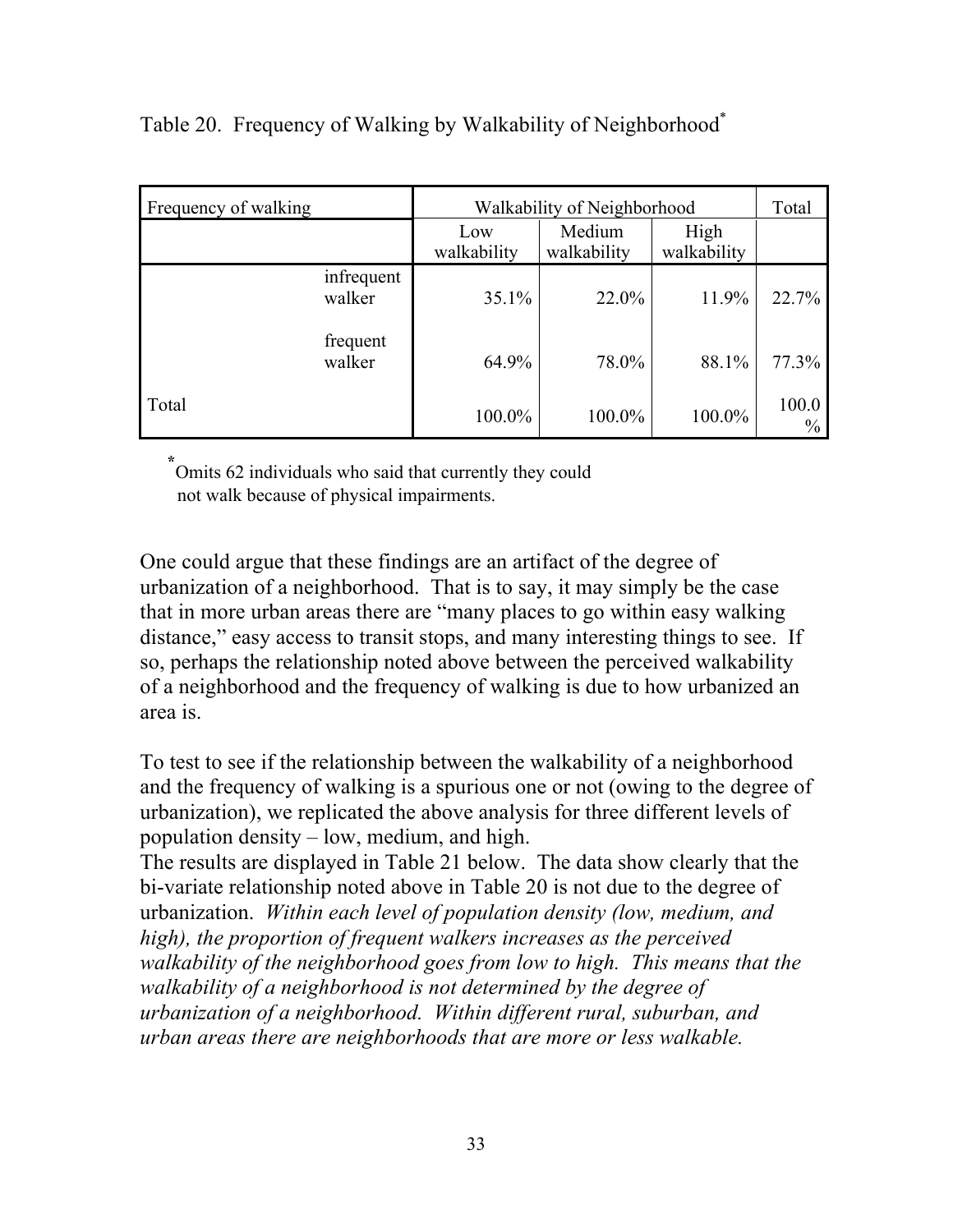| Population<br>Density |                            |                      | Walkability of Neighborhood |                       |                     | Total     |
|-----------------------|----------------------------|----------------------|-----------------------------|-----------------------|---------------------|-----------|
|                       |                            |                      | Low<br>walkability          | Medium<br>walkability | High<br>walkability |           |
| Lowest<br>third       | Frequency<br>of<br>walking | infrequent<br>walker | 35.8%                       | 24.4%                 | 18.1%               | 30.4%     |
|                       |                            | frequent<br>walker   | 64.2%                       | 75.6%                 | 81.9%               | 69.6%     |
|                       | Total                      |                      | 100.0%                      | 100.0%                | 100.0%              | 100.0%    |
| Middle<br>third       | Frequency<br>of<br>walking | infrequent<br>walker | 34.8%                       | 23.7%                 | 12.3%               | 24.7%     |
|                       |                            | frequent<br>walker   | 65.2%                       | 76.3%                 | 87.7%               | 75.3%     |
|                       | Total                      |                      | 100.0%                      | 100.0%                | 100.0%              | 100.0%    |
| Highest<br>third      | Frequency<br>of<br>walking | infrequent<br>walker | 33.0%                       | 17.5%                 | 10.6%               | 14.9%     |
|                       |                            | frequent<br>walker   | 67.0%                       | 82.5%                 | 89.4%               | 85.1%     |
|                       | Total                      |                      | 100.0%                      | 100.0%                | 100.0%              | $100.0\%$ |

#### Table 21. Frequency of Walking by Walkability of Neighborhood and Population Density\*

 **\*** Omits 62 individuals who said that currently they could not walk because of physical impairments.

Other research findings have indicated that when there are changes in the "built environment" conducive for walking, more people walk. These findings from other research studies are based on increases in "pedestrian counts." The findings from this survey indicate that *the same people walk more frequently in more walkable communities.*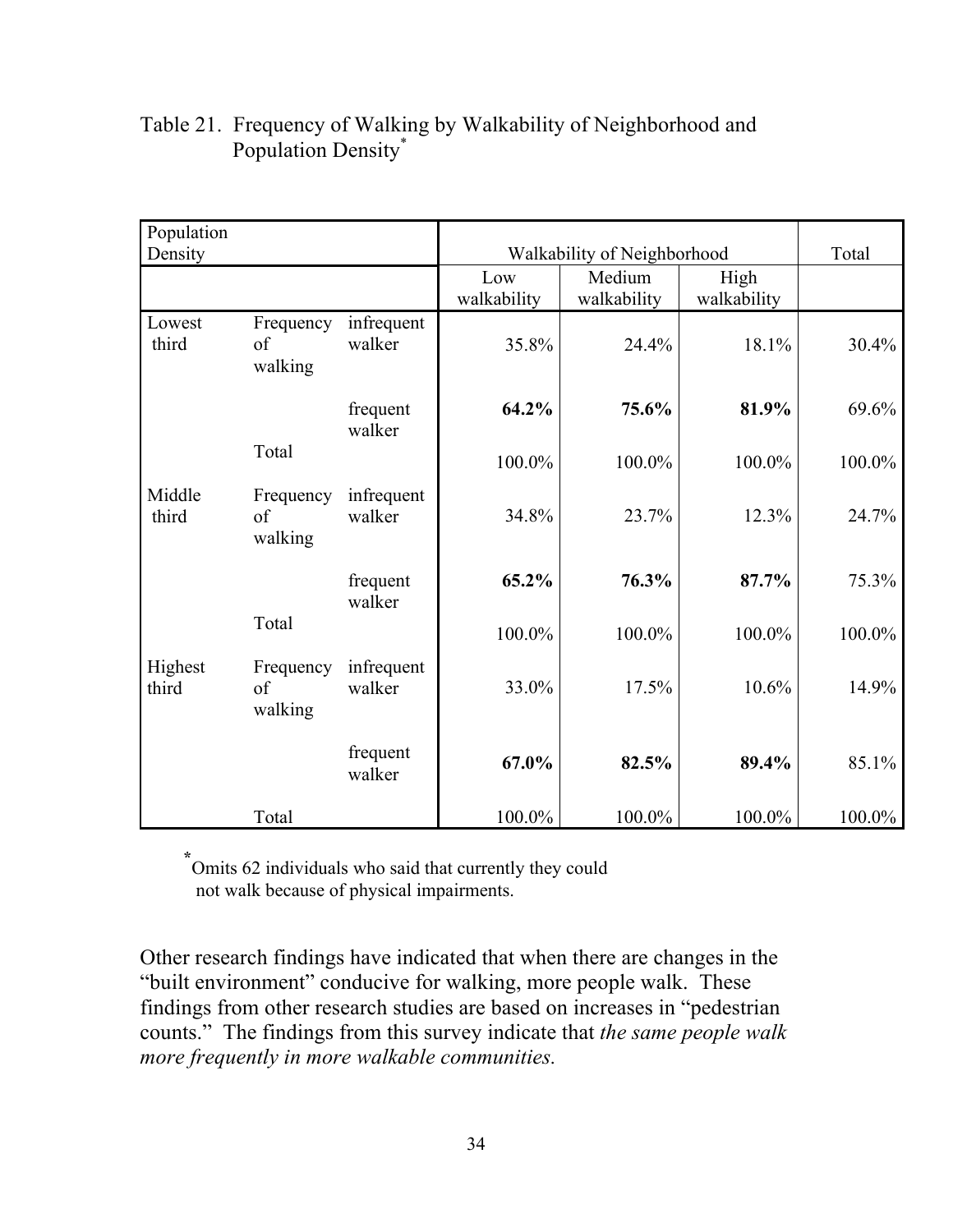The relationship between the walkability of a neighborhood and the frequency of walking could be bi-directional. In other words, people who are disposed towards walking might move to a neighborhood because it is more walkable. On the other hand, people who are not necessarily more disposed towards walking might walk more simply because they are situated in a more walkable neighborhood. We believe that both factors are operative here. Future research could be conducted to disentangle these two factors and try to determine which causal path is stronger.

Not only do respondents in more walkable neighborhoods walk more, they also say they engage in a greater number of physical activities in general. Table 22 below displays the number of physical activities respondents report engaging in (besides walking) by the walkability of their neighborhoods.

|       |                       | Walkability of Neigborhood |                    |                       |                     |        |
|-------|-----------------------|----------------------------|--------------------|-----------------------|---------------------|--------|
|       | Number of Acitivities |                            | Low<br>walkability | Medium<br>walkability | High<br>walkability | Total  |
|       | 0-2 activities        | Count                      | 865                | 749                   | 640                 | 2254   |
|       |                       | Percent                    | 44.2%              | 36.4%                 | 30.7%               | 36.9%  |
|       | 3 or more             | Count                      | 1091               | 1311                  | 1446                | 3848   |
|       | activities            | Percent                    | 55.8%              | 63.6%                 | 69.3%               | 63.1%  |
| Total |                       | Count                      | 1956               | 2060                  | 2086                | 6102   |
|       |                       | Percent                    | 100.0%             | 100.0%                | 100.0%              | 100.0% |

| Table 22. Number of Physical Activities Besides Walking by |
|------------------------------------------------------------|
| Walkability of Neighborhood                                |

These results suggest that walkable neighborhoods not only encourage walking but also encourage physical exercise in general. This finding hold true even when controlling for a number of demographic variables such as age, sex, education, frequency of walking, and population density.

Walkable neighborhoods furthermore are characterized by respondents who say they have fewer negative medical conditions. The relationship between the incidence of a number of negative medical conditions reported by respondents and the walkability of their neighborhoods is shown in Table 23 below.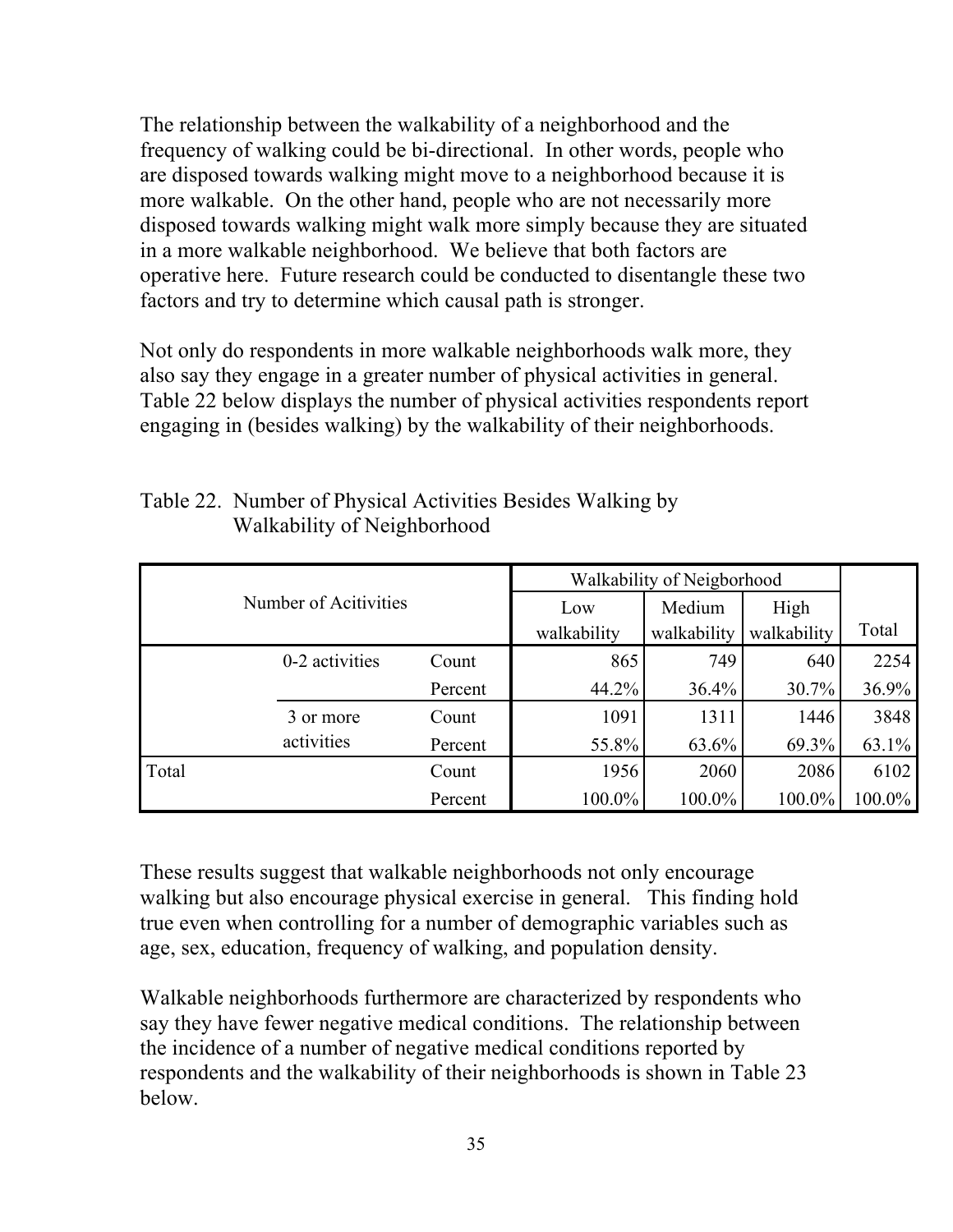| Number of Negative Medical Conditions |                  | Walkability of Neighborhood |                       |                     |          |                |
|---------------------------------------|------------------|-----------------------------|-----------------------|---------------------|----------|----------------|
|                                       |                  | Low<br>walkability          | Medium<br>walkability | High<br>walkability | T        |                |
|                                       | $\boldsymbol{0}$ | Count                       | 772                   | 972                 | 1171     |                |
|                                       |                  | Percent                     | 39.4%                 | 47.1%               | 56.1%    | $\overline{4}$ |
|                                       |                  | Count                       | 639                   | 639                 | 579      |                |
|                                       |                  | Percent                     | 32.6%                 | 31.0%               | 27.7%    | $\overline{3}$ |
|                                       | 2 or more        | Count                       | 547                   | 451                 | 337      |                |
|                                       |                  | Percent                     | 27.9%                 | 21.9%               | $16.1\%$ | $\overline{2}$ |
| Total                                 |                  | Count                       | 1958                  | 2062                | 2087     |                |
|                                       |                  | Percent                     | 100.0%                | 100.0%              | 100.0%   | 10             |

#### Table 23. Number of Negative Medical Conditions by Walkability of Neighborhood

As was the case with number of physical activities, the relationship between the incidence of negative medical conditions of respondents and the walkability of their neighborhoods persists even when partialling out the effects of other variables such as age, sex, and level of education.

## **21) Walking to School**

In the survey we asked respondents if they had any children living at home who were attending an elementary school (grades K thru 8) which was within a two mile distance of their home. For respondents who said yes to this question, we then asked them what type of transportation their child (children) used to get to the elementary school. There were 775 respondents in the survey who said they had school age children living with them who attended an elementary school within a two mile radius.

Table 24 below shows the frequency distribution of types of transportation the children of these respondents use to get to school. As the data in the table indicate, almost a third of the children are driven to school in an automobile, about one-quarter walk to school, and one-fifth ride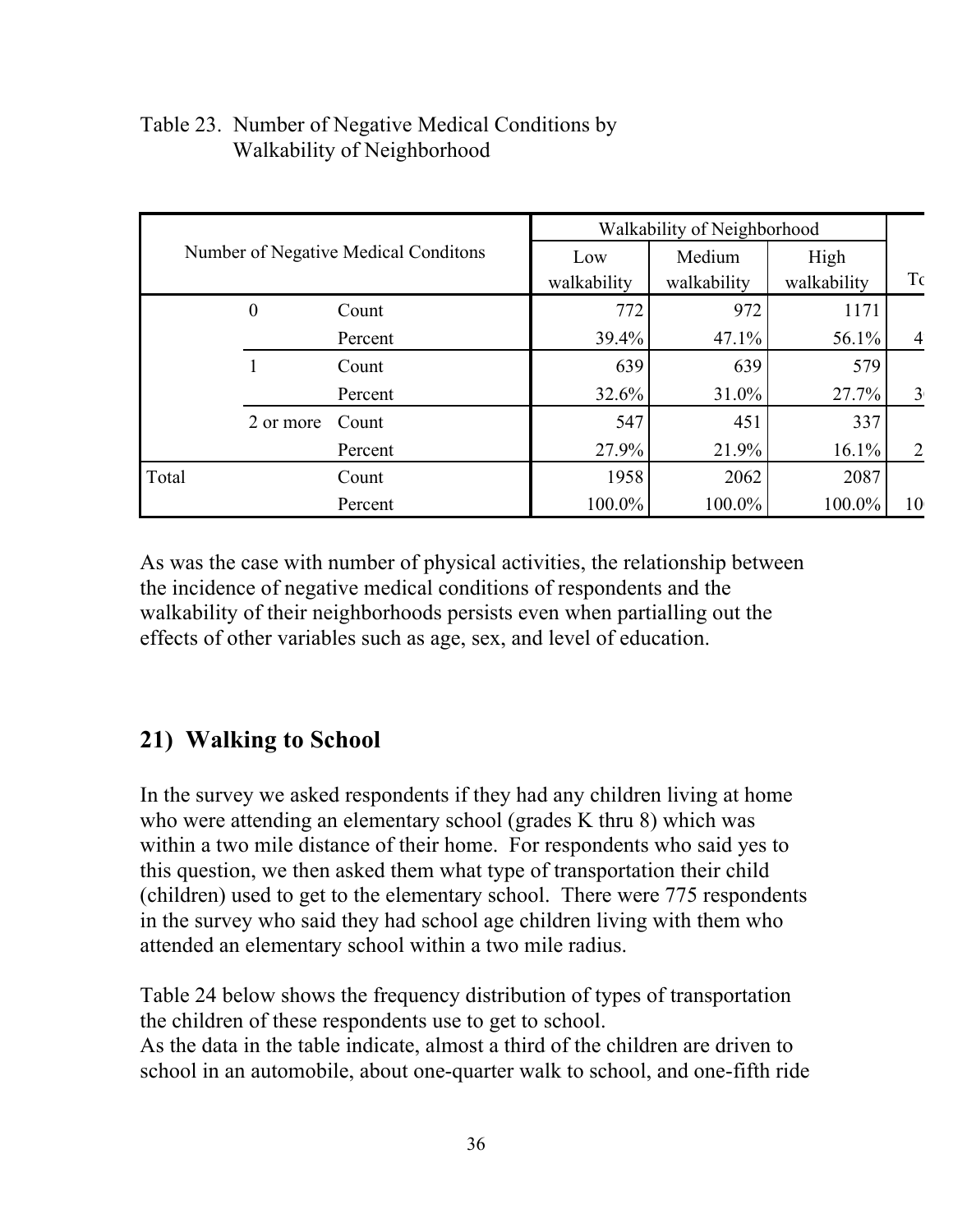to school in a school bus or van. Only a small fraction (3.6%) ride to school on their bicycles.

#### Table 24. Type of Transportation Used by School-Age Children of Respondents in the Survey

| Type of Transportation                                | Percent |
|-------------------------------------------------------|---------|
| Automobile                                            | 31.4    |
| Walking                                               | 23.5    |
| School bus/van                                        | 20.4    |
| Child (children) uses a combination of means          | 14.8    |
| Bicycle                                               | 3.6     |
| More than one child in elementary school and they use |         |
| different means of transportation                     | 2.8     |
| Public transportation                                 | 1.7     |
| Other                                                 | 17      |
|                                                       |         |
| Total (percent)                                       | 100.0%  |
| Total (number)                                        |         |

We next crosstabulated the mode of transportation to school by the walkability of the neighborhood. To measure walkability of the neighborhood, we again employed our composite score based on items from the NEWS scale. The results are exhibited in Table 25 below. *The data provide striking evidence of the impact of the walkability of the neighborhood on the means by which children arrive at school. The use of both the automobile or school bus/van declines considerably as the neighborhood becomes more walkable. Oppositely, both walking and bicycling increase substantially as the neighborhood becomes more walkable.*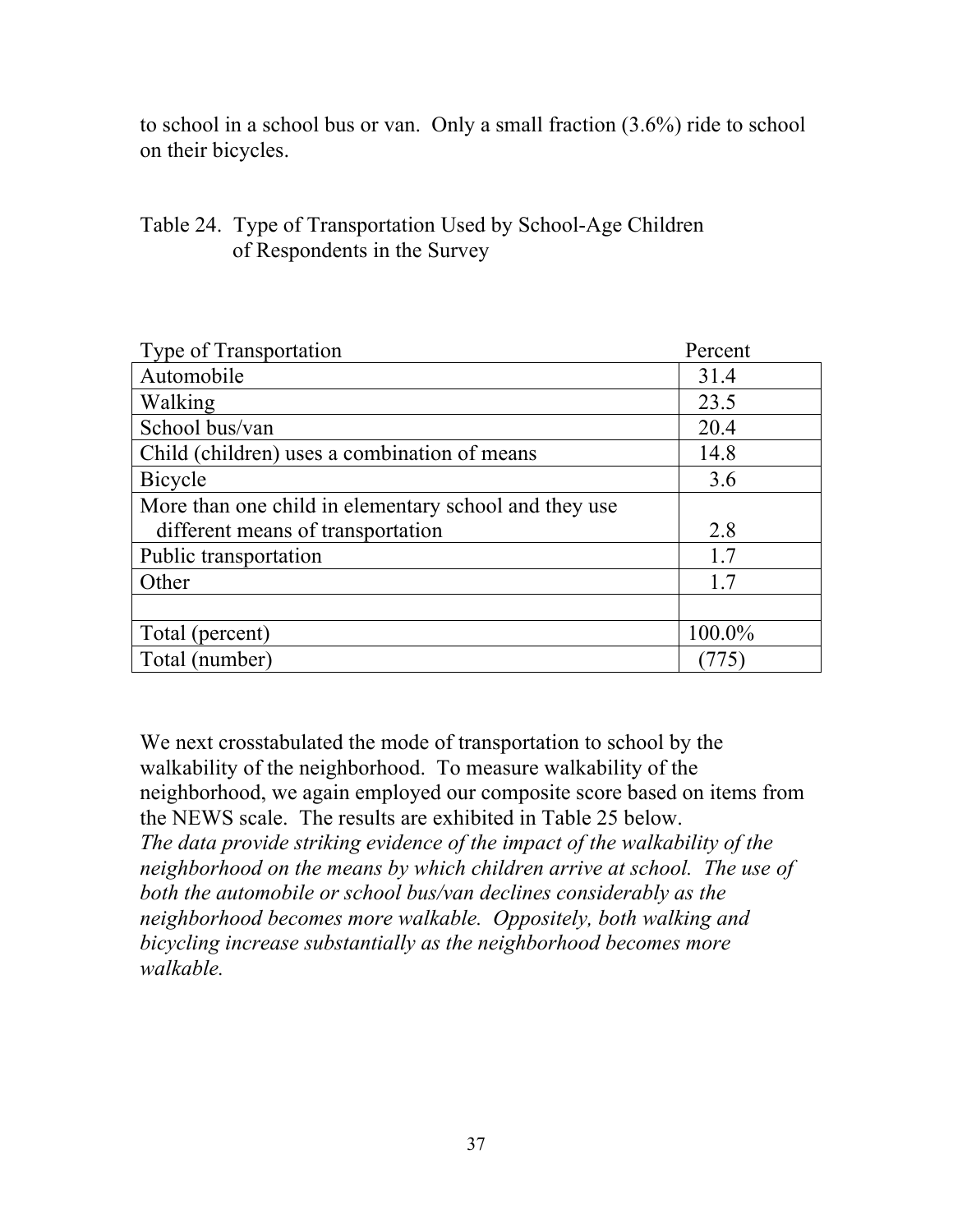|                                     | Walkability of Neighborhood |                           |                     | Total  |
|-------------------------------------|-----------------------------|---------------------------|---------------------|--------|
| Type of Transportation<br>to School | Low<br>walkability          | Medium<br>walkabilit<br>y | High<br>walkability |        |
| Automobile                          | 38.3%                       | 32.3%                     | 17.2%               | 29.4%  |
| School<br>bus/van                   | 25.7%                       | 20.4%                     | 9.9%                | 18.7%  |
| <b>Bicycle</b>                      | 1.5%                        | 4.4%                      | 5.9%                | 3.9%   |
| Walking                             | 17.0%                       | 21.7%                     | $40.4\%$            | 26.1%  |
| All else                            | 17.5%                       | 21.2%                     | 26.6%               | 21.7%  |
| Total                               | 100.0%                      | 100.0%                    | 100.0%              | 100.0% |

#### Table 25. Type of Transportation to School by Walkability of Neighborhood

We also looked at the relationship between the frequency of walking on the part of parents and the type of transportation used by children to get to school. The results are displayed in Table 26 below. *The data show that children are much more apt to walk to school if their parents are frequent walkers than if their parents are infrequent walkers.*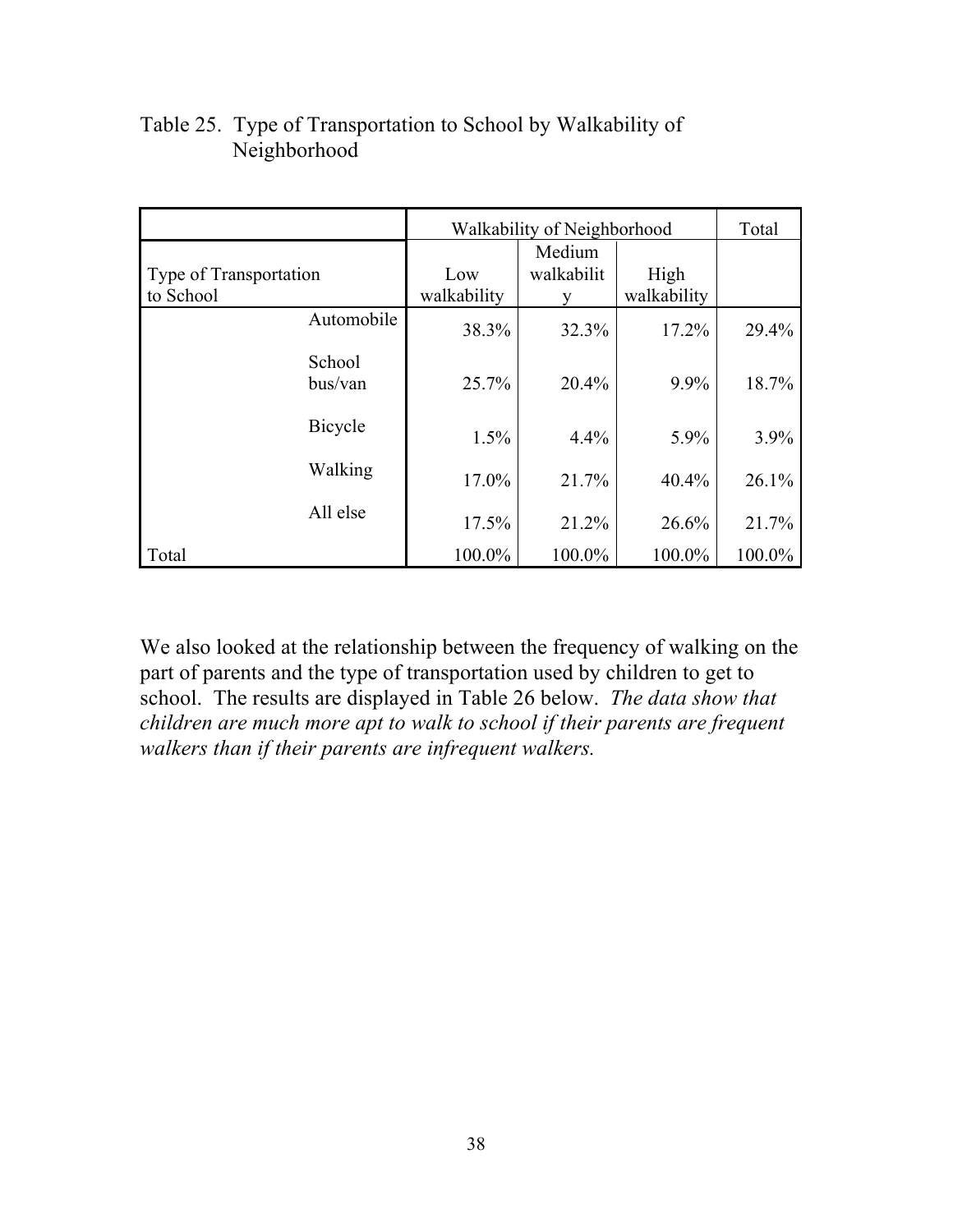| Type of Transportation<br>to School | Frequency of Walking<br>of Parents | Total              |        |
|-------------------------------------|------------------------------------|--------------------|--------|
|                                     | Infrequent<br>walker               | Frequent<br>walker |        |
| Automobile                          | $45.5\%$                           | 26.4%              | 31.3%  |
| School<br>bus/van                   | 22.5%                              | 19.6%              | 20.3%  |
| Bicycle                             | $3.0\%$                            | $4.0\%$            | 3.8%   |
| Walking                             | $16.0\%$                           | 26.2%              | 23.6%  |
| All else                            | 13.0%                              | 23.8%              | 21.0%  |
| Total                               | 100.0%                             | 100.0%             | 100.0% |

#### Table 26. Type of Transportation to School by Frequency of Walking of Parents\*

 **\***Omits parents who said that currently they could not walk because of physical impairments.

Above we have found that both the walkability of the neighborhood and the frequency of walking of parents influence the walking habits of school-age children. We would expect this to be the case since both the walkability of the neighborhood and the frequency of walking of the parents are related. In Table 27 below we examine the combined effect of the frequency of the walking of the parents and the walkability of the neighborhood the mode of transportation of kids to school.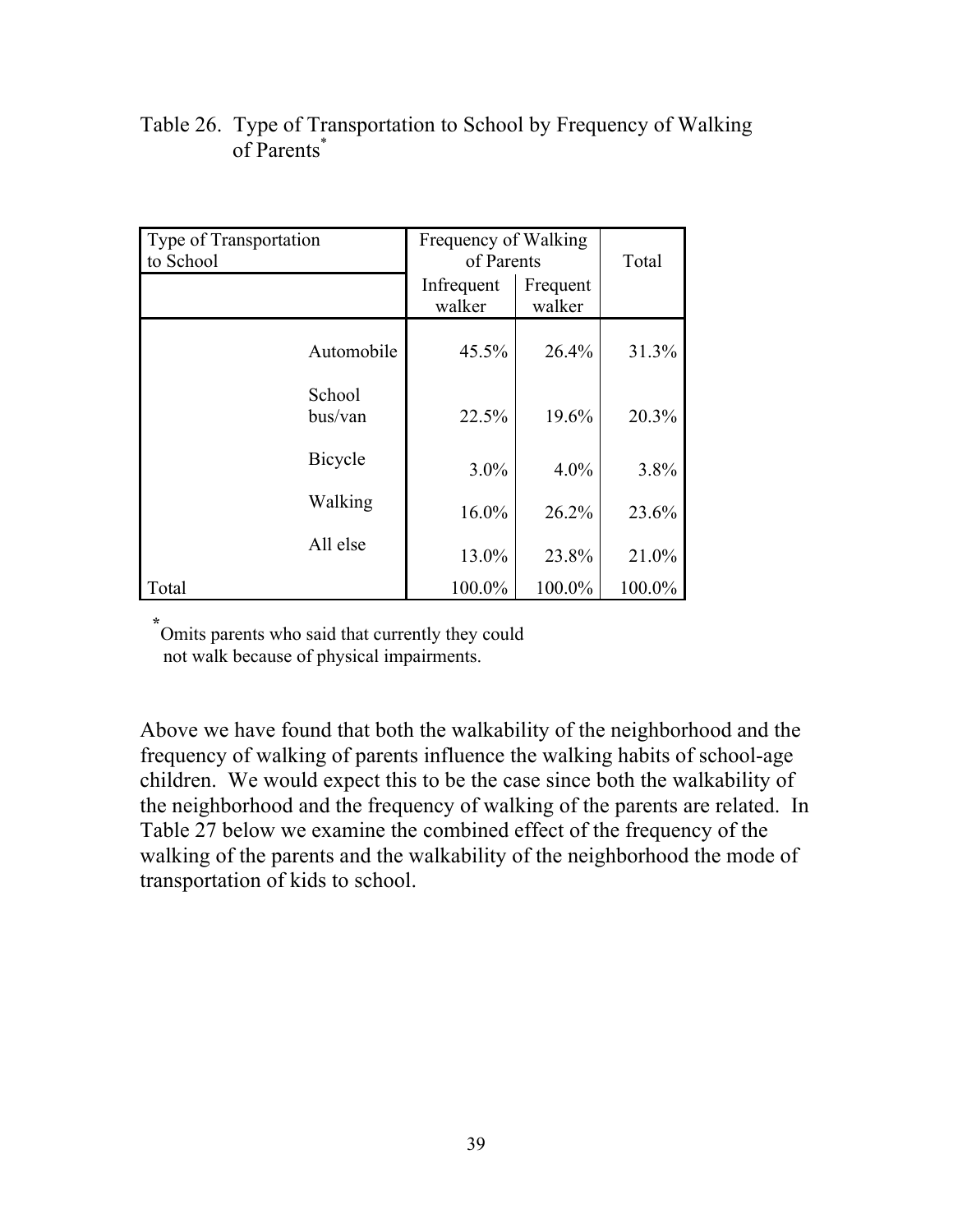|                    |                           |                   | Frequency of              |           |           |
|--------------------|---------------------------|-------------------|---------------------------|-----------|-----------|
|                    |                           |                   | <b>Walking of Parents</b> |           |           |
| Walkability of the |                           |                   | Infrequent                | Frequent  |           |
| Neighborhood       |                           |                   | walker                    | walker    | Total     |
| Low walkability    | Type of<br>transportation | Automobile        | 46.3%                     | 33.3%     | 38.5%     |
|                    |                           | School<br>bus/van | 20.7%                     | 28.5%     | 25.4%     |
|                    |                           | Bicycle           | 1.2%                      | 1.6%      | 1.5%      |
|                    |                           | Walking           | 15.9%                     | 17.9%     | 17.1%     |
|                    |                           | All else          | 15.9%                     | 18.7%     | 17.6%     |
|                    | Total                     |                   | 100.0%                    | 100.0%    | 100.0%    |
| Medium walkability | Type of<br>transportation | Automobile        | 52.0%                     | 26.9%     | 32.4%     |
|                    |                           | School<br>bus/van | 20.0%                     | 20.6%     | 20.4%     |
|                    |                           | Bicycle           | 4.0%                      | 4.6%      | 4.4%      |
|                    |                           | Walking           | 14.0%                     | 24.0%     | 21.8%     |
|                    |                           | All else          | 10.0%                     | 24.0%     | 20.9%     |
|                    | Total                     |                   | 100.0%                    | 100.0%    | $100.0\%$ |
| High walkability   | Type of<br>transportation | Automobile        | 24.1%                     | 16.1%     | 17.2%     |
|                    |                           | School<br>bus/van | 17.2%                     | 8.6%      | 9.9%      |
|                    |                           | Bicycle           | 6.9%                      | 5.7%      | 5.9%      |
|                    |                           | Walking           | 37.9%                     | 40.8%     | 40.4%     |
|                    |                           | All else          | 13.8%                     | 28.7%     | 26.6%     |
|                    | Total                     |                   | $100.0\%$                 | $100.0\%$ | $100.0\%$ |

#### Table 27. Type of Transportation to School by Frequency of Walking of Parents and the Walkability of the Neighborhood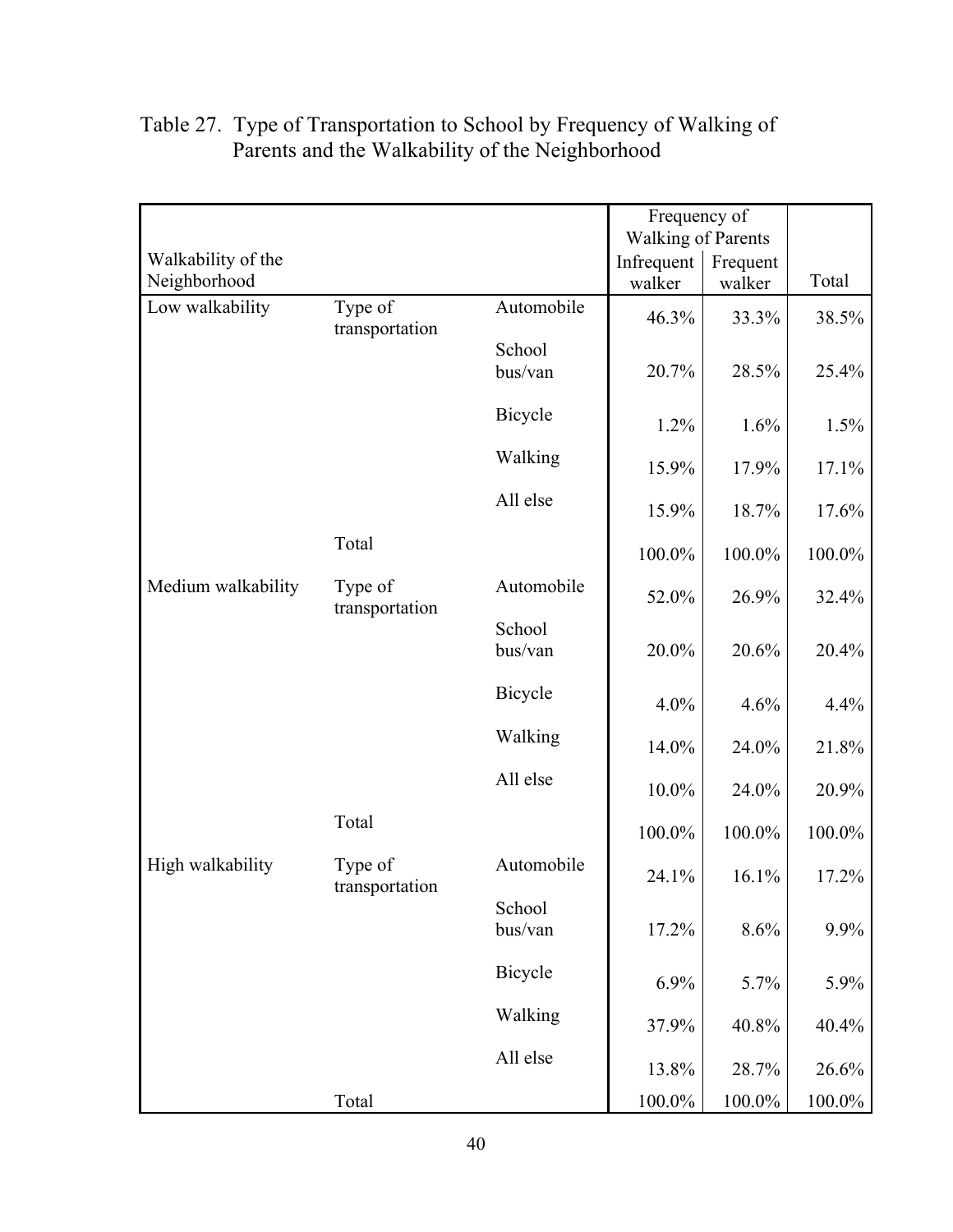The data in the above table have to be treated with a degree of caution because of the relatively small number of cases of infrequent walkers among parents in each of the three types of neighborhoods. With this caveat in mind, the data reveal that in "low," "medium," and "high" walkability neighborhoods, the more the parents walk, the more the children walk to school. However, the effect of parents' frequency of walking on children who walk is small in "low" and "high" walkability neighborhoods. Only in the "medium walkability" neighborhoods is the effect a sizable one. The more important influence on the percent of kids who walk appears to be the extent to which the neighborhood is walkable.

The data in the above table also sustain the finding observed beforehand that the more the parents walk, the less the automobile is used to transport kids to school. This finding appears to hold in all three types of walkable communities.

# **Summary and Conclusions**

While there are a number of reasons why people walk, the overriding reason cited by frequent walkers in this large-scale survey was related to health. More than any other factor, "maintaining good health" was mentioned as the single most important motivator. Other health-related factors such as "walking gives me more physical energy," or "walking makes me feel calm and less stressed," or "walking helps me to maintain my weight" also figure prominently in the decision on the part of respondents to walk.

This finding is significant. At a time when all sorts of products on the market (e.g., snack foods, personal care products, supplements, etc.) are extolling their health virtues and promoting their life-enhancing qualities, walking has been demonstrated unequivocally to be a natural way to promote and maintain one's physical and emotional health. And the respondents in this survey know this to be the case.

*Significantly, this study has found that the more frequently an individual walks, the fewer the number of diseases a respondent reports being afflicted with.* Even when controlling for the age, sex, educational background of the respondent and the economic composition and "walkability" of the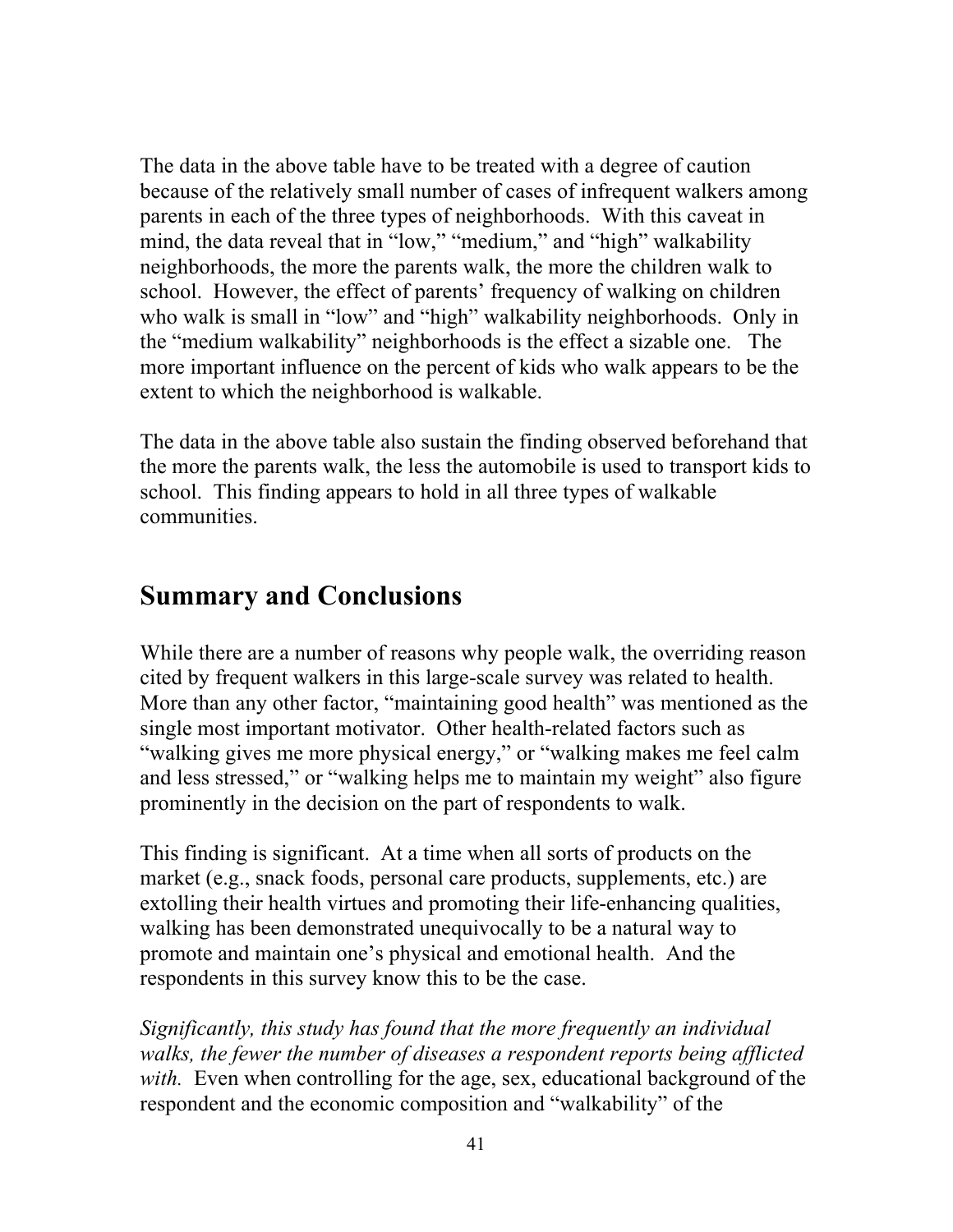neighborhood, this findings persists. While it might be the case that healthier people walk more, it is also undoubtedly the case that walking more produces healthier people.

Yet despite the beneficial effects of walking (and the ever increasing body of scientific evidence showing how critically important walking is to prevent illness and restore health), many people in the larger population are not aware of its salutary effects or, if they are aware, are not motivated to walk. This study has found that, at least among avid walkers, about three-fifths decided to walk on their own initiative. Only 6.6 percent mentioned they heard or read about the benefits of walking through the media. An even smaller percent (4.0%) said that a health care professional encouraged them to walk. *Moreover, even among those with serious medical conditions, only a small proportion said that a health care professional originally advised them to walk.* For example, among those with high blood pressure, only 10.2 percent reported that they received initial encouragement to walk from a health care professional. The corresponding figures for those with heart disease was 16 percent and for those with arthritis, 6.7 percent. Only with respect to those respondents with diabetes did a sizable proportion receive initial encouragement to walk from a health care professional (21.6%). But even in this case, 44.2 percent of all those with this medical condition decided to walk on their own initiative.

Within this context it is important to note that significant numbers of respondents (particularly the "health/relaxation" walkers) report having a serious medical condition. Among those whose basic orientation towards walking is for purposes of health and relaxation, fully 36.6 percent say they are at least 15 pounds overweight, 19.4 percent say they suffer from hypertension, and 11.8 percent have an arthritic condition. When respondents in this survey report that the main reason they walk is to "maintain good health," for a sizable bloc of these respondents "maintaining good health" does not mean preserving excellent or good health; it means preventing a further deterioration in one's health.

The findings above suggest that greater efforts need to be expended to publicize the multiple benefits of walking – especially as they pertain to not just avoiding further physical decline but also to prevent illness from occurring in the first place. Health care professionals, journalists, and manufacturers of walking-related consumer products (e.g., specially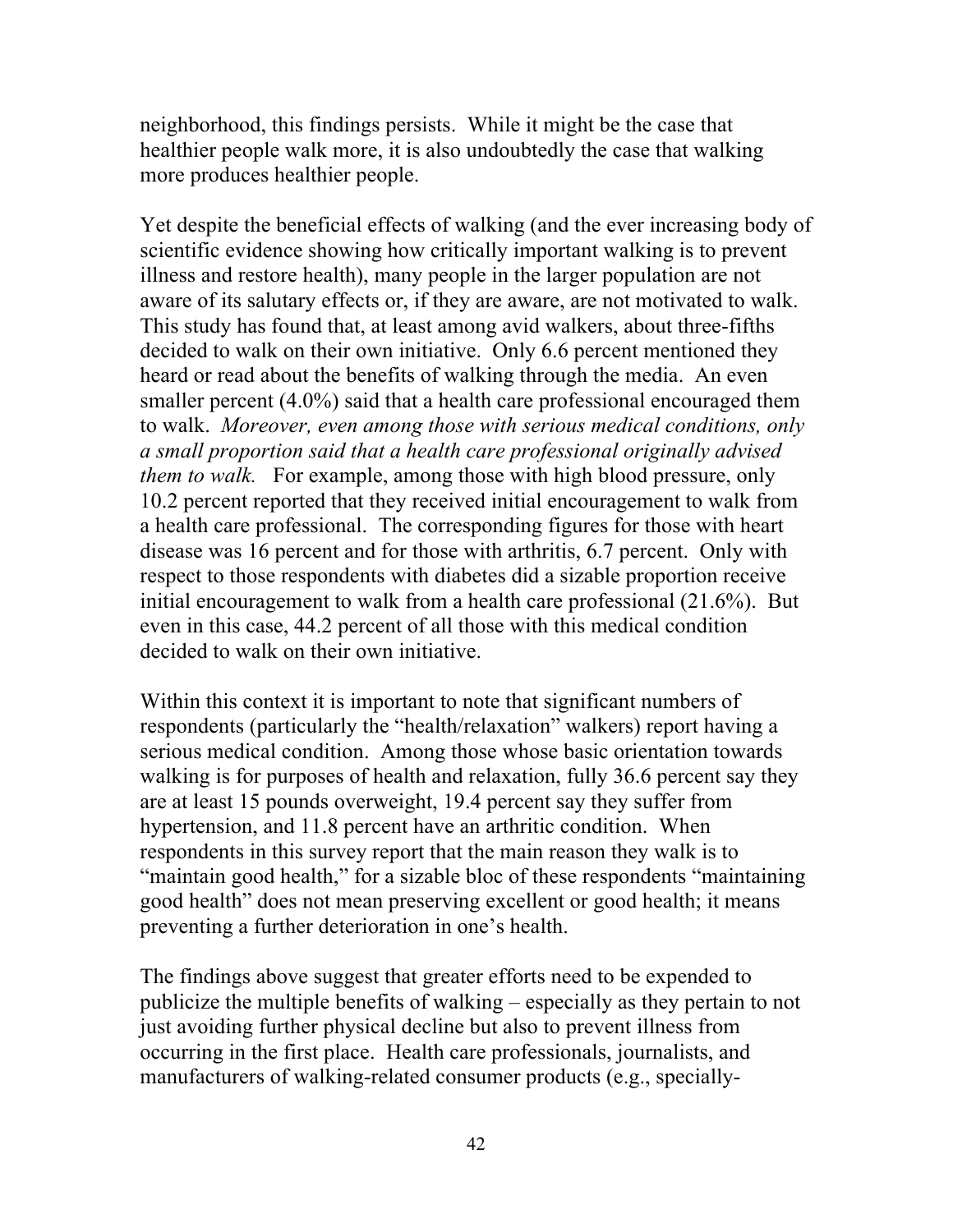designed walking shoes, pedometers, etc.) all need to trumpet much louder the benefits of walking.

Publicizing the benefits of walking by itself will not necessarily induce people to walk more. Two barriers need to be overcome: 1) a psychological resistance towards walking and 2) a re-structuring or development of neighborhoods that are more conducive to walking. In this study, we found that only a small minority of *infrequent walkers* said that they were "just not that enthusiastic about walking more" (10.7%). Other infrequent walkers cited factors such as the lack of time or lack of energy after trying to fulfill family and work responsibilities as reasons for not walking more. While these reasons may be just excuses for not walking more, it may be the case that these infrequent walkers need to learn how to integrate walking into their everyday routines so it is not viewed as a "disruptive" activity which takes away from their time or depletes their store of energy.

Importantly, a considerable bloc of infrequent walkers (15.0%) say that neighborhood-related factors (as opposed to personal-level factors) are the *main reasons* why they don't walk more. They cite factors such as not enough sidewalks, speeding motor vehicles, not many desirable points of destination to walk to, and crime as being primary deterrents for not walking more. A large proportion of infrequent walkers (22.1%) assert the reason they don't walk more is because they are involved in other physical activities. If this subset of infrequent walkers were omitted from the analysis, then the proportion of infrequent walkers who say they don't walk more because of neighborhood-related factors would increase to almost a fifth of the total (19.3%).

In this same context, a number of neighborhood-related factors are viewed as significant problems which compromise pedestrian safety for *both frequent and infrequent walkers*. As this study has revealed, well over half of the respondents (54.2%) cited "drivers talking on cell phones or using other electronic devices" as being either a "very big problem" or "somewhat of a problem." All too often distracted drivers have been depicted as posing a menace to other drivers. Campaigns against distracted driving should also focus attention on the plight of pedestrians. This is particularly important in light of recent statistics showing that during the years from 2000 to 2009, the mortality rate of motorists and their passengers has fallen nearly twice as much as the mortality rate of pedestrians involved in automobile-related accidents.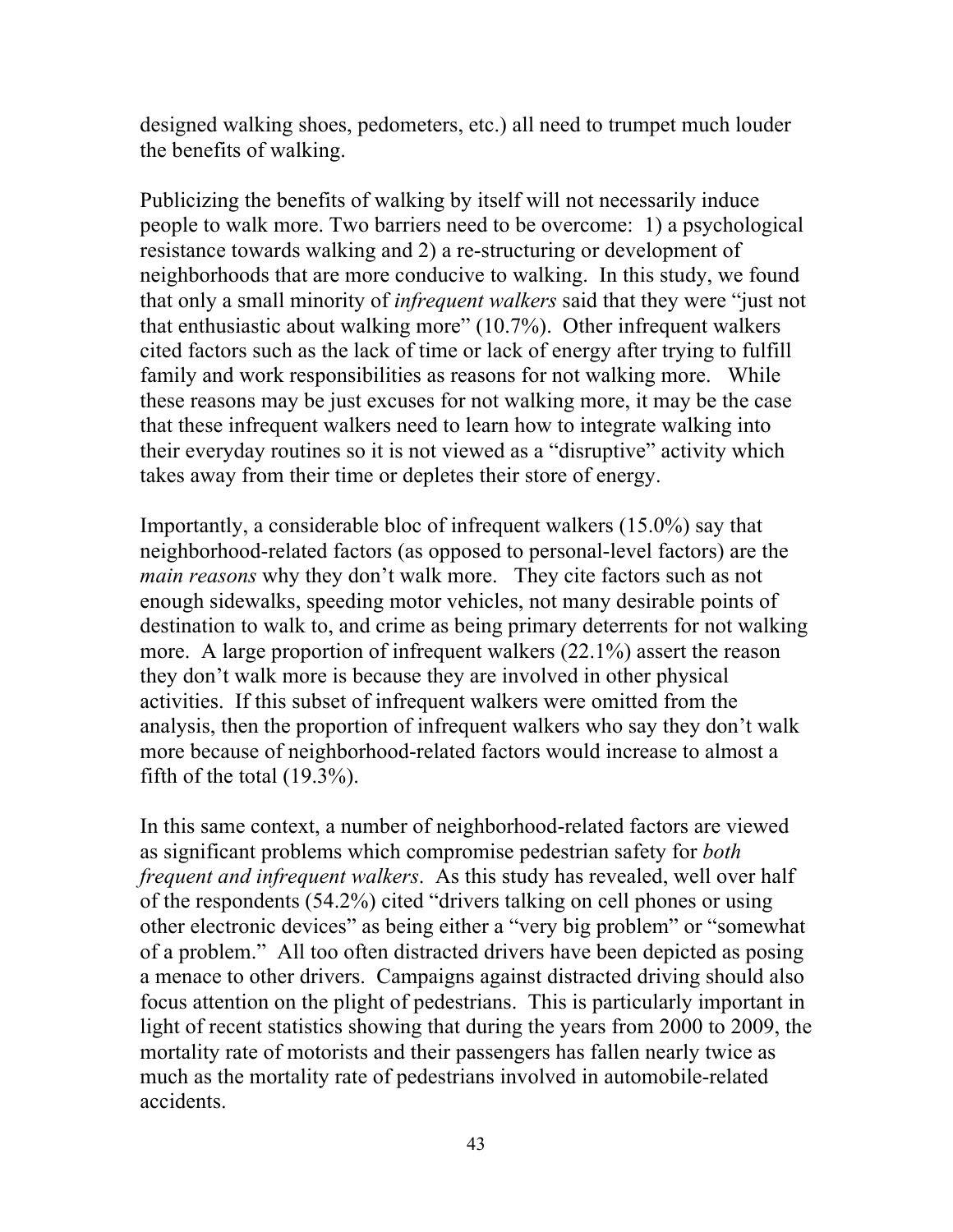More than half of the respondents (53.2%) also said that "speeding motor vehicles" was either a "very big problem" or "somewhat of a problem." (Recall too that over 6 percent of respondents reported having been hit by a car.) More resources have got to be expended to protect pedestrians from motorists who flout the traffic laws through stiffer fines imposed on these motorists.

In terms of improving the physical infrastructure of communities to promote pedestrian safety, respondents, by large numbers, decried the unsmooth sidewalks or other walking surfaces (43.4%), lack of sidewalks (39.4%), poorly lit streets (33.3%), and too narrow sidewalks (23.3%). Among various subgroups of respondents, these percentages swelled even more.

What is important to bear in mind is that if greater numbers of people become more cognizant of the benefits of walking and are imbued with the motivation to walk, they need to have a safe and secure environment in which to walk. Otherwise, their motivation will be diluted by safety concerns.

The above results are buttressed by a key finding in this study. Neighborhoods that are more "walkable," (e.g., have many places to go to in easy walking distance, are accessible to transit stops, have interesting things to look at while walking) have a greater number of people who walk more frequently. Furthermore, not only do people in more walkable neighborhoods walk more, they engage in a greater number of physical activities besides walking. And respondents in these neighborhoods also report having fewer negative medical conditions. Even when statistically controlling for a battery of demographic variables such as age, sex, and educational background, respondents in more walkable neighborhoods are still more physically active and less likely to suffer from a number of medical maladies. In short, neighborhood walkability matters. Greater efforts need to be expended to create or reconfigure existing neighborhoods that are more conducive for walking in order to reap the multiple health benefits associated with walkable neighborhoods.